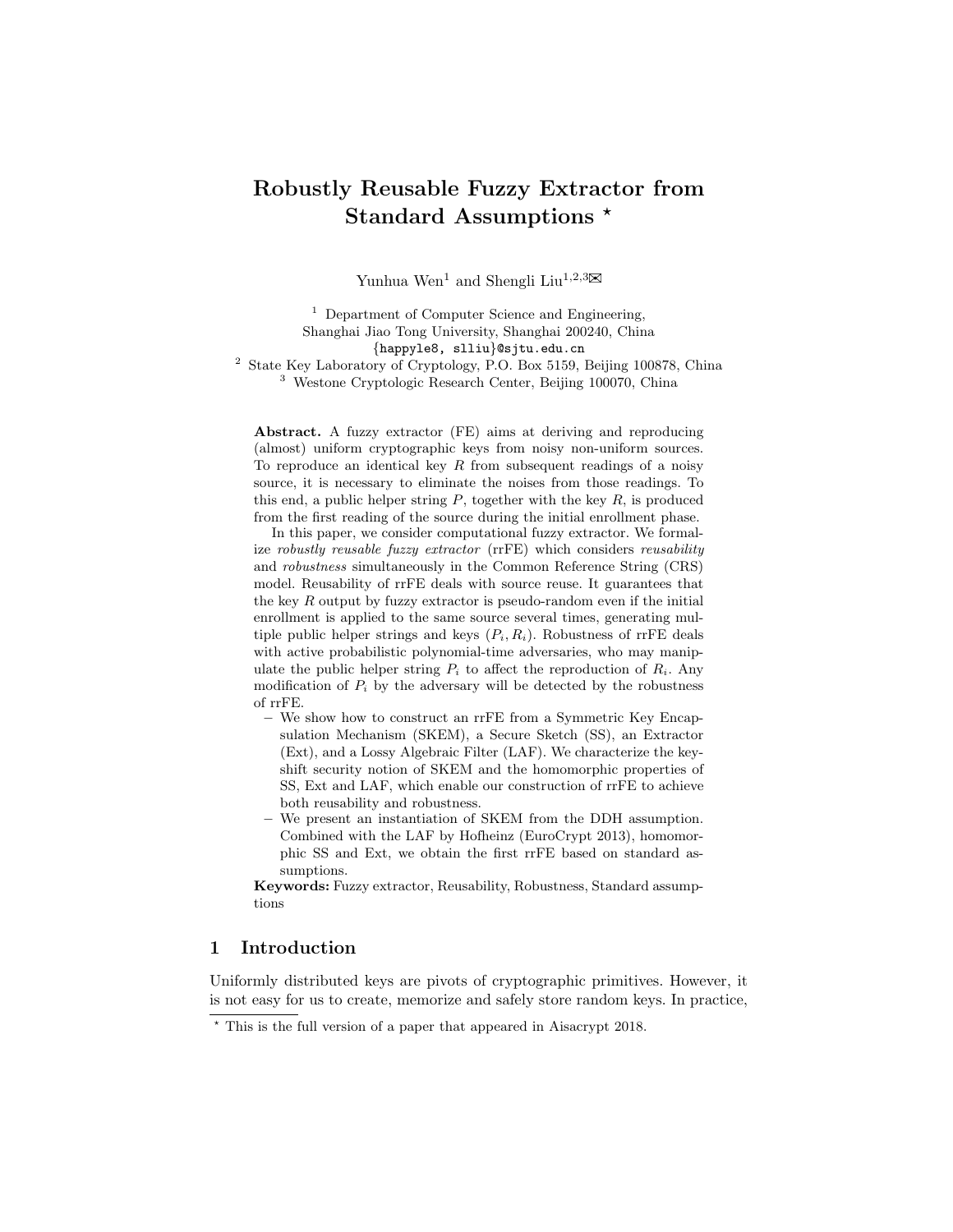there are plenty of noisy sources, which possess high entropy and provide similar but not identical reading at each enrollment. Such sources include biometrics like fingerprint, iris, face and voice [\[9,](#page-30-0)[17,](#page-30-1)[19](#page-30-2)[,20\]](#page-30-3), Physical Unclonable Functions [\[21](#page-30-4)[,23\]](#page-31-0) and quantum sources [\[3](#page-29-0)[,16\]](#page-30-5). How to make use of these noisy sources to derive uniform and reproducible keys for cryptographic applications is exactly the concern of Fuzzy Extractors [\[12\]](#page-30-6).

Fuzzy extractor. A fuzzy extractor FE consists of a pair of algorithms (Gen, Rep). It works as follows. The generation algorithm Gen takes as input a reading  $w$ of some source and outputs a public helper string  $P$  and an extracted key  $R$ . The reproduction algorithm Rep takes as input the public helper string  $P$  and a reading  $w'$  of the same source  $(w'$  is a noisy version of w). It reproduces R if  $w$  and  $w'$  are close enough. The security of fuzzy extractor requires that  $R$ is statistically (or computationally) indistinguishable from a uniform one, even conditioned on the public helper string P.

With a fuzzy extractor  $FE$ , one may invoke Gen to generate a random key  $R$ and a public helper string  $P$  from a noisy source, then he stores the helper string P (publicly), and uses the key R in a cryptographic application. Note that it is not necessary for the user to store  $R$ . Whenever key  $R$  is needed again, he just re-reads the (noisy) source and invokes Rep to reproduce R with the help of  $P$ . However, there are two limitations of FE, leading to two issues.

- 
- The extracted key R is (pseudo)random under the assumption that no more than a single extraction is performed on the noisy source by Gen. In reality, biometric information, like fingerprint or iris, is unique and cannot be changed or created. One may hope that the same source is enrolled multiple times by Gen to generate different keys  $R_1, R_2, \ldots, R_\rho$  for different applications. But no security guarantee can be provided for any  $R_i$  if  $\rho \geq 2$ .
- The security notion of FE only considers passive adversary and says nothing about active attacks. If the public helper string  $P$  is modified by an active adversary, then the reproduction algorithm Rep may generate a wrong key R. In this case, one might not realize that  $R$  is a wrong one, and it may lead to unbearable economic loss.

The first issue can be resolved by reusable FE and the second by robust FE.

Reusable Fuzzy Extractor. Reusable Fuzzy Extractor aims to address the first issue. It allows of multiple extractions from the same source, i.e., apply Gen to correlated readings  $w, w_1, \ldots, w_\rho$  of a source to obtain keys and public helper strings  $(P, R)$   $\{P_i, R_i\}_{i \in \{1, 2, ..., \rho\}}$ . Define  $[\rho] := \{1, 2, ..., \rho\}$ . Reusability of FE asks for pseudorandomness of R, even conditioned on  $\{P_i, R_i\}_{i \in [\rho]}$  and P.

The concept of reusable FE was first proposed by Boyen [\[4\]](#page-29-1), who presented two reusable FE constructions with outsider security and insider security respectively. Outsider security considers the pseudorandomness of R even if the adversary is able to adaptively choose  $\delta_i$  and see  $P_i$  (but not  $R_i$ ), where  $(P_i, R_i) \leftarrow$  $Gen(w + \delta_i)$ . It can be regarded as weak reusability in the sense that the adversary sees only  $\{P_i\}_{i\in[\rho]}$ . Insider security is stronger by allowing the adversary to obtain not only  $\{P_i\}_{i\in[\rho]}$  but also  $\tilde{R}_i \leftarrow \text{Rep}(\tilde{P}_i, w + \tilde{\delta}_i)$  where  $\tilde{P}_i$  and  $\tilde{\delta}_i$  are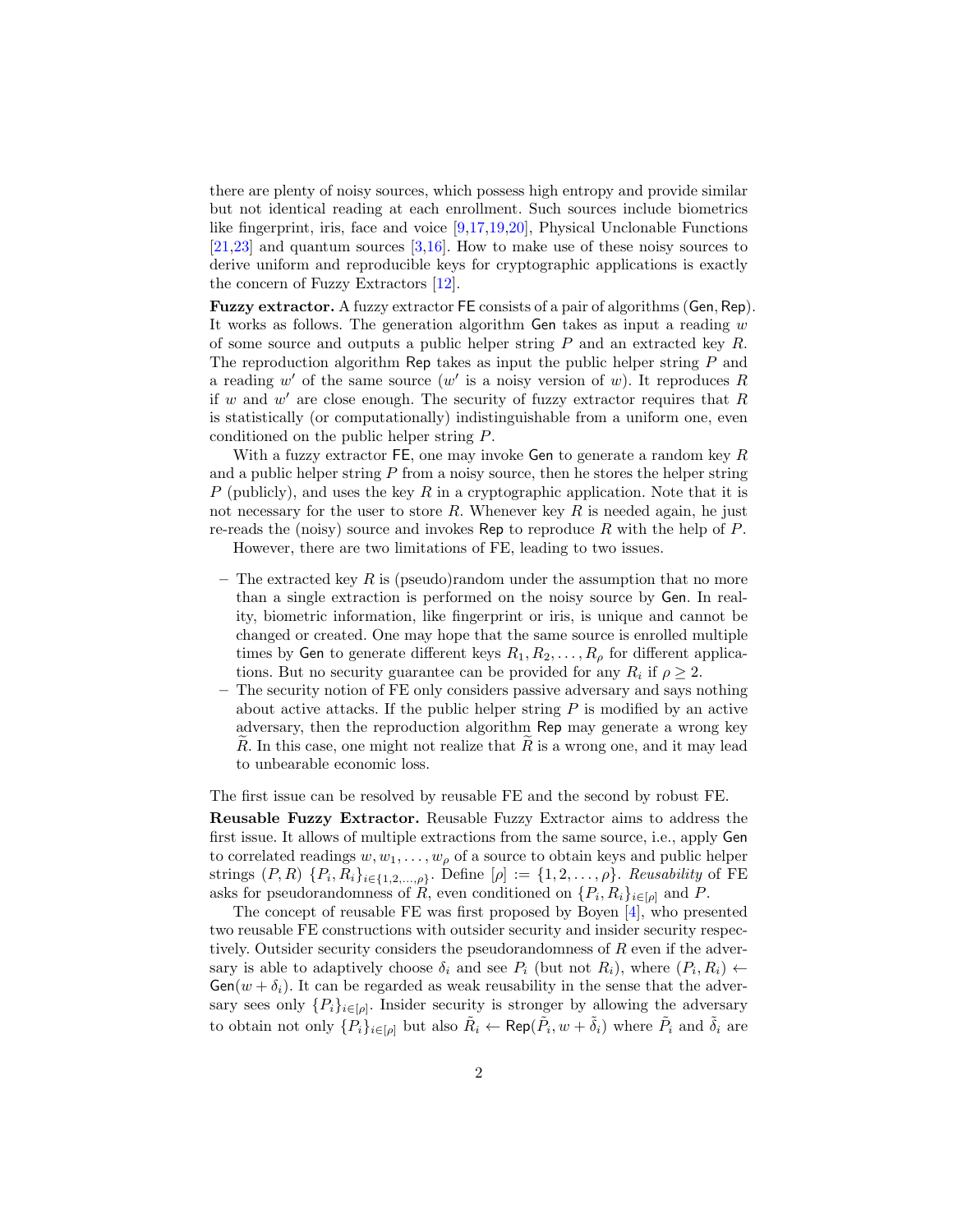

<span id="page-2-0"></span>**Fig. 1.** Related works about reusable FE and robust FE.  $H(w_i|w_i - w_i)$  is the average min-entropy of  $w_i$  conditioned on  $w_i - w_j$ .

chosen by the adversary. However, the construction for insider security in [\[4\]](#page-29-1) relies on the random oracle model. Meanwhile, the perturbation  $\delta_i$  in the reusable FE constructions  $[4]$  is very special and independent of w, no matter for outsider security or insider security. Apon et al. [\[2\]](#page-29-2) adapted the FE proposed by Fuller et al. [\[14\]](#page-30-7) to obtain a weakly reusable FE. They also gave a reusable FE based on the LWE assumption. Their security model is similar to [\[4\]](#page-29-1) but has no special requirements on  $\delta_i$  except that  $\text{dis}(\delta_i) \leq \text{t}$ . However, just like [\[14\]](#page-30-7) their reusable FE can only tolerate a logarithmic fraction of errors. With the same security model, a reusable FE tolerating linear fraction of errors from the LWE assumption was proposed in [\[24\]](#page-31-1).

Canetti et al. [\[6\]](#page-29-3) constructed a reusable FE for Hamming distance. The security model of their reusable FE makes no assumption about how repeating readings are correlated, but their construction only tolerates sub-linear fraction of errors. Moreover, their construction of FE has to rely on a powerful tool named "digital locker". Up to now, digital locker can only be instantiated with a hash function modeled as random oracle or constructed from the non-standard strong vector DDH assumption. Following the line of constructing reusable FE from digital locker, Alamelou et al. [\[1\]](#page-29-4) constructed a reusable FE for both the set difference metric and Hamming distance. Their construction tolerates linear fraction of errors but requires that noisy secrets distributions have enough entropy in each symbol of a large alphabet.

Recently, Wen et al.[\[25\]](#page-31-2) proposed a reusable FE from the DDH assumption which can tolerate linear fraction of errors. But a strong requirement is imposed on the input distribution: any differences between two distinct inputs should not leak too much information of the source w.

As far as we know, the available works on reusable FE follow three lines according to the correlations among source readings  $w_i$ 's. The first line considers arbitrary correlations among  $w_i$ 's and has to rely on non-standard assumptions or random oracle. The second line imposes strong requirements on the source, i.e., any differences between two distinct inputs should not leak too much information of the source  $w_i$ . The third line considers  $\delta_i$  (=  $w_i - w$ ) controlled by adversaries. See Figure [1.](#page-2-0) The related works are also summarized in Table [1.](#page-3-0)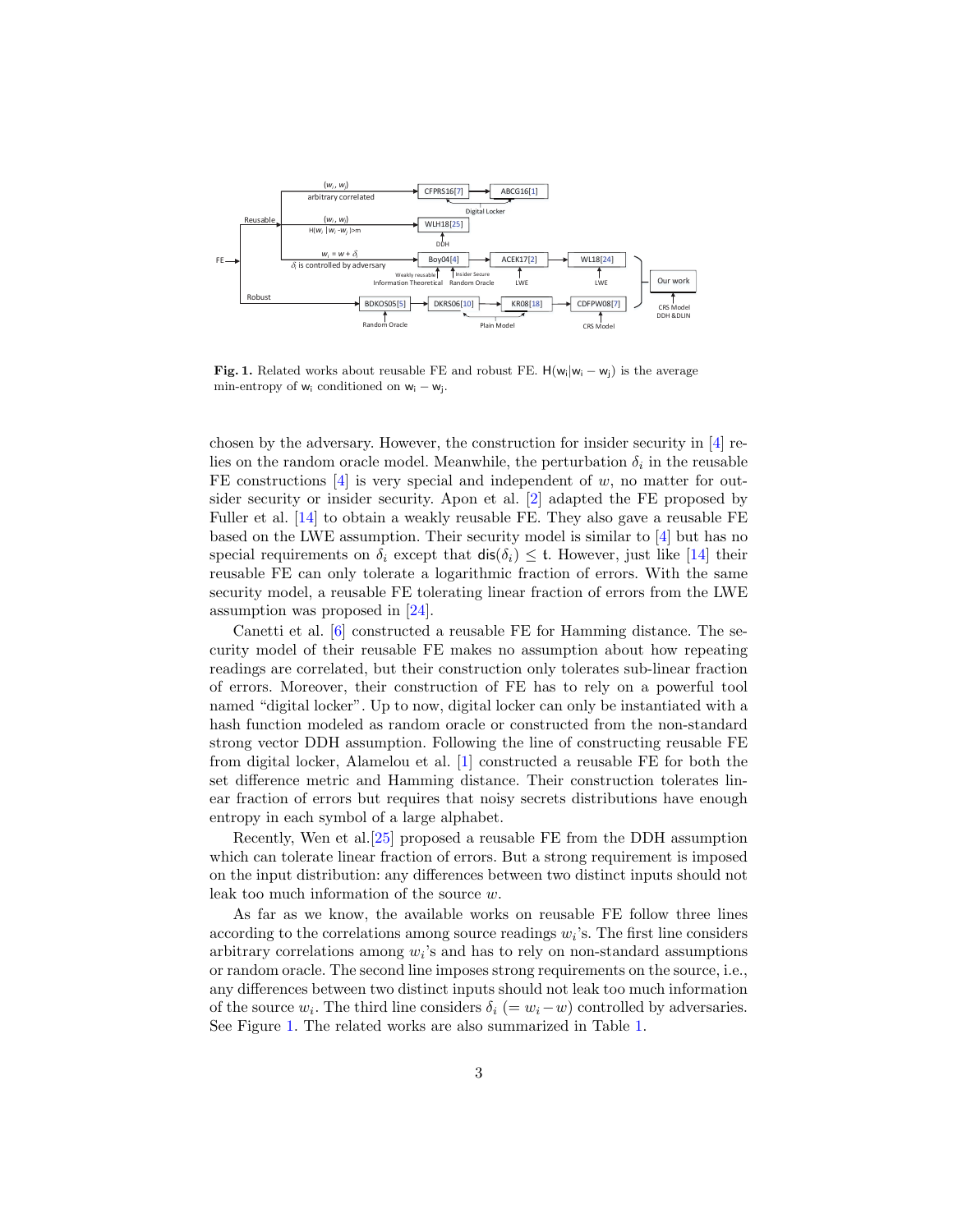Robust Fuzzy Extractor. Robust Fuzzy Extractor aims to address the second issue. Robustness of FE requires that any modification of P by an adversary will be detected. Boyen et al. [\[5\]](#page-29-5) introduced the concept of robust FE, and proposed a general way of converting a FE to a robust one. In their approach, a hash function is employed and modeled as a random oracle. Dodis et al. [\[10\]](#page-30-8) strengthened robustness to post-application robustness, which guarantees that the FE will detect any modification of  $P$  by adversary who also sees  $R$ . Later, robust FE was slightly improved in [\[18\]](#page-30-9). Nevertheless, it was shown in [\[13\]](#page-30-10) that in the information theoretic setting, it is impossible to construct a robust FE if the entropy rate of  $W$  is less than half in the plain model. Cramer et al. [\[7\]](#page-30-11) broke this barrier by building a robust FE in the Common Reference String (CRS) model. Recall that CRS can be hardwired or hardcoded into the system so that CRS can be observed but not modified by adversaries. See Figure [1](#page-2-0) and Table [1](#page-3-0) for related works of robust FE.

We stress that up to now there is no work ever considering robustness of reusable FE or reusability of robust FE in the standard model, since designing reusable FE or robust FE alone is already an uneasy task.

<span id="page-3-0"></span>Table 1. Comparison with known FE schemes. "Robustness?" asks whether the scheme achieves robustness; "Reusability?" asks whether the scheme achieves reusability; "Standard Assumption ?" asks whether the scheme is based on standard assumptions. "Linear Errors?" asks whether the scheme can correct linear fraction of errors. "–" represents the scheme is an information theoretical one.

| FE Schemes                       | Robustness? | Reusability? | Standard Assumption? Linear Errors? |  |
|----------------------------------|-------------|--------------|-------------------------------------|--|
| FMR13[14]                        |             |              |                                     |  |
| $DRS04[12]$ , Boyen $04[4]$      |             | weak         |                                     |  |
| CFPRS16[6]                       |             |              |                                     |  |
| Boyen04 $[4]$ ABCCFGS18 $[1]$    |             |              |                                     |  |
| ACEK17[2]                        |             |              |                                     |  |
| BDKOS05[5]                       |             |              |                                     |  |
| DKRS06[10], KR08[18], CDFPW08[7] |             |              |                                     |  |
| WL18[24], WLH18[25]              |             |              |                                     |  |
| Ours                             |             |              |                                     |  |

#### 1.1 Our Contributions

We consider how to construct fuzzy extractors satisfying reusability and robustness simultaneously based on standard assumptions in the CRS model.

- We formalize *robustly reusable fuzzy extractor* ( $rrFE$ ) whose security notions include both reusability and post-application robustness in the computational setting.
- We propose a general construction of rrFE from a Symmetric Key Encapsulation Mechanism (SKEM), a Secure Sketch (SS), an Extractor (Ext), and a Lossy Algebraic Filter (LAF) in the CRS model.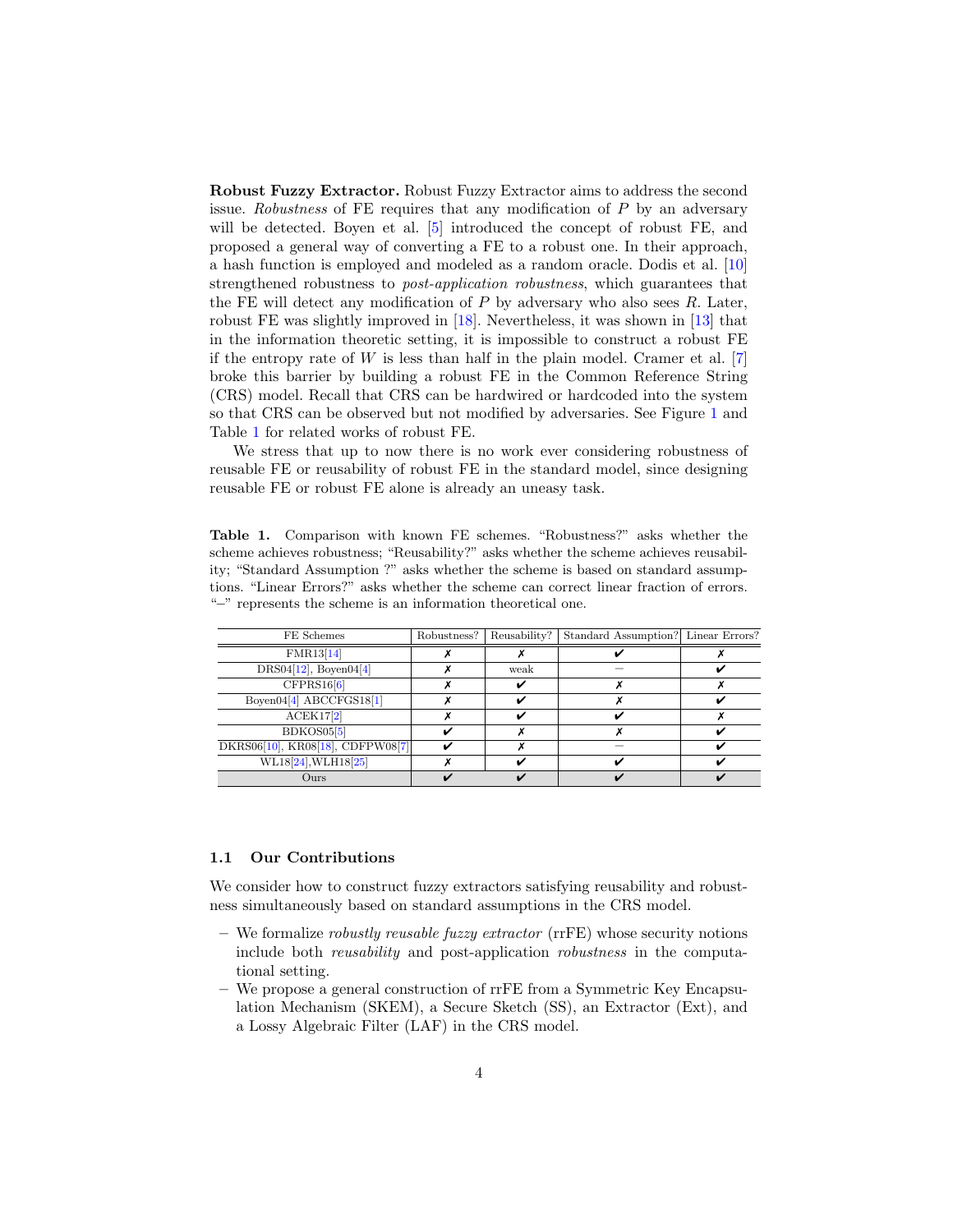- We characterize the required security notion of SKEM and the homomorphic properties of SS, Ext and LAF, which enable the construction of rrFE to achieve both reusability ad robustness.
- SKEM is a primitive similar to Key Encapsulation Mechanism (KEM), but the encapsulation and decapsulation make use of the same secret key. We define Key-Shift (KS) security for SKEM, which says that the encapsulated key is pseudorandom, even if the adversary sees multiple encapsulations under shifted secret keys where the shifts are designated by the adversary. We present an instantiation of SKEM and prove its KS-security from the DDH assumption.
- We obtain the first rrFE tolerating linear fraction of errors based on standard assumptions by instantiating SKEM, LAF, SS and Ext. More precisely, SKEM is built from the DDH assumption and LAF by Hofheinz (EuroCrypt 2013) is based on the DLIN assumption.

Our construction is the first FE possessing both reusability and robustness. Meanwhile, our construction is able to tolerate a linear fraction of errors. However, we do not assume arbitrary correlations between different readings of w. Instead, we assume that the shifts between different readings are controlled by the adversary in the security model, just like [\[2\]](#page-29-2). Our work can be regarded as a step forward from the the third and fourth branches in Figure [1.](#page-2-0)

Table [1](#page-3-0) compares our rrFE with the available reusable FE and robust FE.

#### 1.2 Our Approach

Our work stems from the traditional sketch-and-extract paradigm [\[11\]](#page-30-12) due to Dodis et al. First, we review the traditional *sketch-and-extract* paradigm [\[11\]](#page-30-12). Then we introduce a new primitive called Symmetric Key Encapsulation Mechanism (SKEM) and define for it a so-called Key-Shift security. We also recall the definition of Lossy Algebraic Filter (LAF) introduced by Hofheinz [\[15\]](#page-30-13). Equipped with SKEM and LAF, we show how to construct a *robustly reusable Fuzzy Ex*tractor (rrFE) from SS, Ext, SKEM and LAF. Finally, we describe the high level idea of why our construction of rrFE achieves both reusability and robustness.

**The Sketch-and-Extract Paradigm.** In [\[11\]](#page-30-12), Dodis et al. proposed a paradigm of constructing FE from secure sketch and extractor.

Secure Sketch (SS) is used for removing noises from fuzzy inputs. An SS scheme consists of a pair of algorithms  $SS = (SS.Gen, SS-Rec)$ . Algorithm SS.Gen on input w outputs a sketch  $s$ ; algorithm SS.Rec on input  $s$  and  $w'$  recovers  $w$  as long as w and  $w'$  are close enough. For SS, it is required that W still has enough entropy conditioned on s.

An extractor Ext distills an almost uniform key  $R$  from the non-uniform random variable W of enough entropy, with the help of a random seed  $i_{\text{ext}}$ .

The sketch-and-extract construction of  $FE = (Gen, Rep) [11]$  $FE = (Gen, Rep) [11]$  works as follows.

- Gen $(w, i_{ext})$ : Set  $P := (\text{SS.Gen}(w), i_{ext}), R := \text{Ext}(w, i_{ext})$ . Output  $(P, R)$ .
- $-$  Rep( $w', P = (s, i_{\text{ext}}))$ : Recover  $w := \text{SS}$ .Rec( $w', s$ ) and output  $R := \text{Ext}(w, i_{\text{ext}})$ .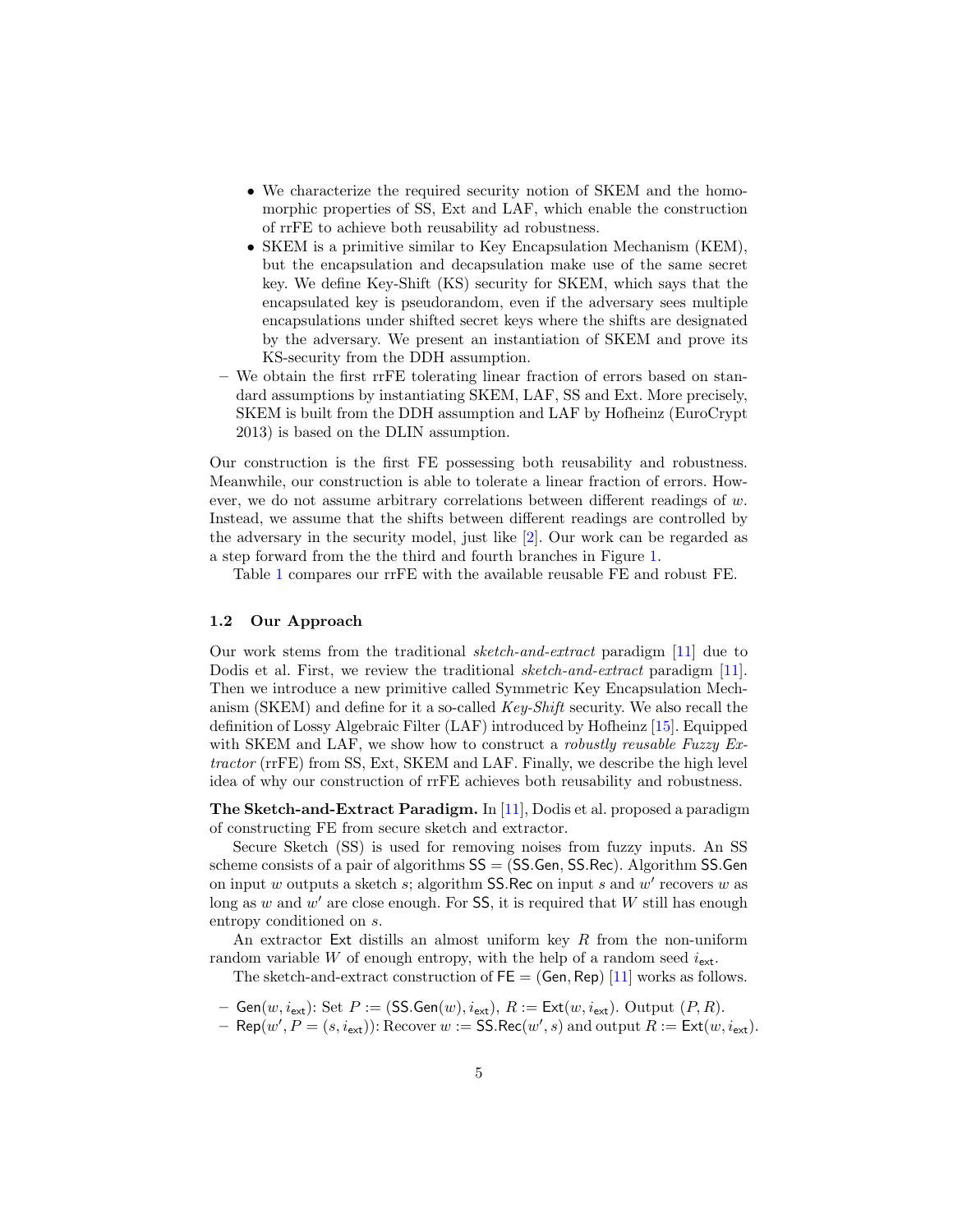Symmetric Key Encapsulation Mechanism. For reusability, we introduce a technical tool called symmetric key encapsulation mechanism (SKEM). It is similar to Key Encapsulation Mechanism (KEM)[\[8\]](#page-30-14), except that the encapsulation and decapsulation algorithms share the same secret key sk.

- Encapsulation algorithm SKEM. Enc takes as input the secret key  $sk$ , and outputs a ciphertext c and an encapsulated key  $k \in \mathcal{K}$ .
- Decapsulation algorithm SKEM. Dec recovers the key k, on input c and sk.

The requirement for SKEM is key-shift security. That is,  $(c, k) \leftarrow$  SKEM.Enc(sk) is computationally indistinguishable from  $(c, u)$ , where u is uniformly chosen from  $K$ , even if the adversary has an access to a key-shift encapsulation oracle SKEM.Enc( $sk + \Delta_i$ ), where  $\Delta_i$  is chosen by the adversary adaptively.

Lossy Algebraic Filter. For robustness, we introduce a technical tool named lossy algebraic filter (LAF) by Hofheinz [\[15\]](#page-30-13). It is a family of functions indexed by a public key  $F_{pk}$  and a tag tag. A tag is lossy, injective or neither. A function from that family takes a vector  $X = (X_i)_{i=1}^n \in \mathbb{Z}_p^n$  as input. If tag is an injective tag, then the function  $\mathsf{LAF}_{F_{pk},\mathsf{tag}}(\cdot)$  is an injective function. If tag is lossy, then the function is *lossy* in the sense that the value only depends on a linear combination of  $\sum_{i=1}^{n} u_i X_i \in \mathbb{Z}_p$  (instead of the whole X), where the coefficients  $\{u_i\}_{i\in[n]}$  are independent of the lossy tag and depend only on the public key. In particular, evaluating the same input  $X$  under multiple lossy tags with respect to a common public key only reveals the same linear combination  $\sum_{i=1}^{n} u_i X_i \in \mathbb{Z}_p$ , thus leaking at most log p bits of information about X. It is required that there are many lossy tags and with a trapdoor one can efficiently sample a lossy tag. Additionally, LAF has two more properties named *evasive*ness and indistinguishability. Evasiveness demands that without the trapdoor, any PPT adversary can hardly find a new non-injective tag even given many lossy tags; indistinguishability demands that it is hard to distinguish lossy tags from random tags for all PPT adversaries.

Our Construction. Our rrFE stems from the basic "sketch-and-extract" FE [\[11\]](#page-30-12), but an SKEM and an LAF are integrated to this basic FE to achieve reusability and robustness. The construction is shown in Fig. [2.](#page-6-0)

In our construction, the reading  $w$  of a source plays two roles, one is for extraction(reproduction) of  $R(R)$ , the other is for authentication (verification). We stress that  $\mathsf{LAF}_{F_{pk},\mathsf{tag}}(w)$  can be regarded as a message authentication code  $(MAC)<sup>4</sup>$  $(MAC)<sup>4</sup>$  $(MAC)<sup>4</sup>$ , where w is the authentication key, tag is the message, and the output of LAF is just the authenticator  $\sigma$ .

Below describes how the generation algorithm of our rrFE works.

– The common reference string crs consists of the public parameter pp of SKEM, the random seed  $i_{\text{ext}}$  of Ext, and the public key  $F_{pk}$  of LAF.

<span id="page-5-0"></span><sup>4</sup> The traditional MAC does not apply in the scenario of robust fuzzy extractor: the adversary can arbitrarily modify the public helper string  $P$ , so the key of the MAC is modified accordingly. As a result, the message and the authentication key are not independent anymore.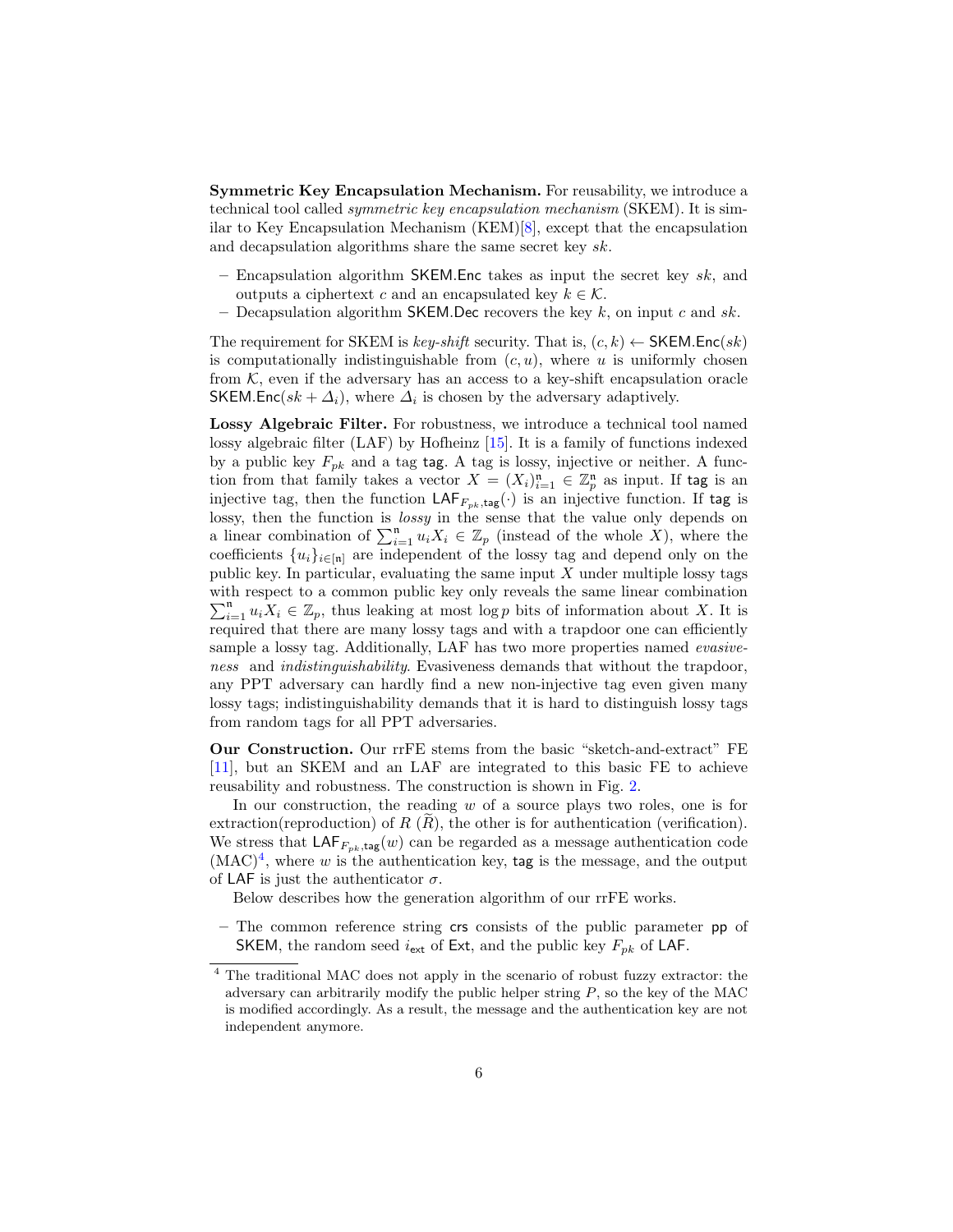

<span id="page-6-0"></span>Fig. 2. Construction of robustly reusable fuzzy extractor.

- The reading  $w$  of a source is fed not only to SS and Ext, but also to LAF. This results in a sketch s from SS.Gen, a secret key sk from Ext, and an authenticator  $\sigma$  from LAF.
- We do not take the output  $sk$  of  $Ext$  as the final extracted key. Instead, the output  $sk$  of Ext serves as the secret key of SKEM.Enc, which in turn outputs a ciphertext c and an encapsulated key  $k$ . This encapsulated key  $k$  is served as the final extracted key  $R := k$ .
- The evaluation of LAF on w under tag  $tag = (s, c, t')$  results in an authenticator  $\sigma$ , where  $t'$  is randomly chosen. The public helper string is set as  $P := (s, c, t', \sigma).$

Given the public helper string  $\tilde{P} = (\tilde{s}, \tilde{c}, \tilde{t'}, \tilde{\sigma})$  and a reading w', the reproduction<br>classified as  $\tilde{P}$  and  $\tilde{P}$  and  $\tilde{P}$  are  $\tilde{P}$  and  $\tilde{P}$  and  $\tilde{P}$  and  $\tilde{P}$  and  $\tilde{P}$  and  $\tilde$ algorithm of our rrFE will return the reproduced key  $\widetilde{R} := \mathsf{SKEM.Dec}(\mathsf{Ext}(\widetilde{w}, i_{\mathsf{ext}}), \widetilde{c})$ only if the distance of  $\widetilde{w} := \mathsf{SS}.\mathsf{Rec}(w', \widetilde{s})$  and w' is no more than a predetermined<br>threshold t and the computed authorizator  $\widetilde{\sigma}' := \mathsf{LAE}_{\sigma}$  ( $\widetilde{\omega}$ ) is identical threshold t and the computed authenticator  $\tilde{\sigma}' := \textsf{LAF}_{F_{pk},(\tilde{s},\tilde{c},\tilde{t}')}(\tilde{w})$  is identical to the authenticator  $\tilde{\sigma}$  contained in  $\tilde{P}$ .

**Reusability.** Reusability says that the extracted key  $R$  is pseudorandom even if the PPT adversary knows  $P = (s, c, t, \sigma)$  and can adaptively asks the generation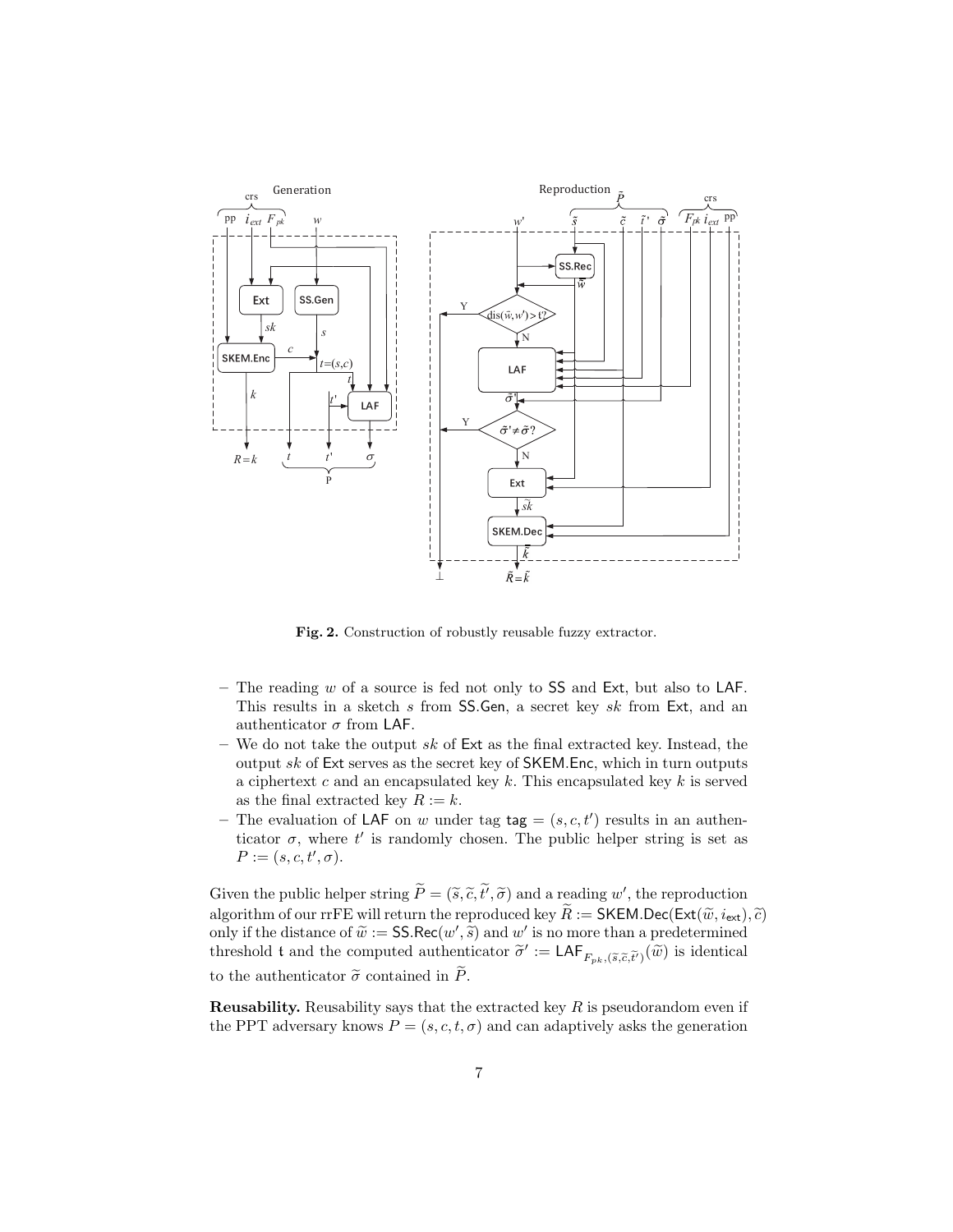oracle with shift  $\delta_i$  to get multiple  $\{P_i = (s_i, c_i, t'_i, \sigma_i), R_i\}_{i \in [\rho]}$  where  $(P_i, R_i) \leftarrow$  $Gen(w + \delta_i).$ 

To achieve reusability, we require that the underlying building blocks SS, Ext and LAF are homomorphic and SKEM is key-shift secure. Recall that  $i_{\text{ext}}$  and  $F_{pk}$  are parts of crs so they are independent of each other and distributed as designed. The high level idea of proving reusability is as follows.

- 1. By the homomorphic property of SS, Ext and LAF, we have
	- $s_i := \textsf{SS}.\textsf{Gen}(w_i) = \textsf{SS}.\textsf{Gen}(w+\delta_i) = \textsf{SS}.\textsf{Gen}(w) + \textsf{SS}.\textsf{Gen}(\delta_i) = s + \textsf{SS}.\textsf{Gen}(\delta_i);$
	- $sk_i = \text{Ext}(w_i, i_{\text{ext}}) = \text{Ext}(w + \delta_i, i_{\text{ext}}) = \text{Ext}(w, i_{\text{ext}}) + \text{Ext}(\delta_i, i_{\text{ext}}) = sk + \text{Ext}(\delta_i, i_{\text{ext}});$

 $\bullet \;\; \sigma_i := \mathsf{LAF}_{F_{pk},\mathsf{tag}_i}(w+\delta_i) = \mathsf{LAF}_{F_{pk},\mathsf{tag}_i}(w) + \mathsf{LAF}_{F_{pk},\mathsf{tag}_i}(\delta_i) = \sigma + \mathsf{LAF}_{F_{pk},\mathsf{tag}_i}(\delta_i).$ Observe that the knowledge of SS.Gen(w),  $\mathsf{Ext}(w)$  and  $\{\mathsf{LAF}_{F_{pk},\mathsf{tag}_i}(w)\}_{i\in[\rho]}$ suffices for the challenger to simulate the whole view of the adversary in the reusability experiment.

- 2. By the indistinguishability property of LAF,  $\{\textsf{tag}_i\}_{i\in[\rho]}$  can be replaced with lossy tags. Now the challenger can use  $SS.Gen(w)$ ,  $Ext(w)$  and  $S :=$  ${LAF}_{F_{nk},tag}(w)$  for all lossy tags} to simulate the view of the adversary.
- 3. By the lossiness of LAF, the information of W leaked by  $S$  is at most log  $p$ bits. By the security of SS, the information of W leaked by  $SS.Gen(w)$  is also bounded. Meanwhile,  $SS.Gen(w)$  and set S are independent of  $i_{ext}$  due to the independence between  $(W, F_{pk})$  and  $i_{ext}$  (note that the lossy tag space is determined by  $F_{pk}$ ). Consequently,  $sk := \text{Ext}(w, i_{ext})$  is almost uniform conditioned on SS.Gen $(w)$  and S.
- 4. Observe that  $(c_i, k_i) \leftarrow \text{SKEM}$ . Enc $(sk_i)$  can be regarded as encapsulations under shifted key  $sk_i := sk + \text{Ext}(\delta_i)$ . With a uniform  $sk$  (conditioned on SS.Gen(w) and S), the KS-security of SKEM makes sure that  $R := k$  is pseudorandom given P and  $\{P_i = (s_i, c_i, t'_i, \sigma_i), R_i = k_i\}_{i \in [\rho]},$  where  $(c, k) \leftarrow$  $SKEMEnc(sk)$ .

Robustness. Robustness states that even if the PPT adversary can adaptively asks the generation oracle with shift  $\delta_i$  to get  $(P_i, R_i) \leftarrow$  Gen $(w + \delta_i)$ , it is still hard to forge a fresh valid  $P$ .

Following 1, 2 and 3 of the above analysis for reusability, the view of adversary in the robustness experiment can be simulated with the knowledge of  $SS.Gen(w)$  and S. Note that the SS.Gen $(w)$  and set S only leak bounded information of W. Consequently, even if the adversary sees  $\{P_i, R_i\}_{i \in [\rho]},$  there is still enough entropy left in  $W$ . By the *evasiveness* of LAF, the forged tag  $\widetilde{\text{tag}} = (\widetilde{s}, \widetilde{c}, t')$  contained in  $P = (\widetilde{s}, \widetilde{c}, t', \widetilde{\sigma})$  must be injective, hence  $\text{LAF}_{F_{pk}, \widetilde{\text{tag}}(\cdot)}$ is an injective function. Consequently, the entropy of  $W$  is intactly transferred to  $\tilde{\sigma}' := \mathsf{LAF}_{F_{pk}, \widetilde{\mathsf{tag}}}(\tilde{w})$  and the forged authenticator  $\tilde{\sigma}$  hits the value of  $\tilde{\sigma}'$  with nogligible probability negligible probability.

## 2 Preliminaries

Let  $\lambda$  be the security parameter. We write PPT short for probabilistic polynomialtime. Let  $[\rho]$  denote set  $\{1, 2 \cdots, \rho\}$ . Let  $[x]$  denote the smallest integer that is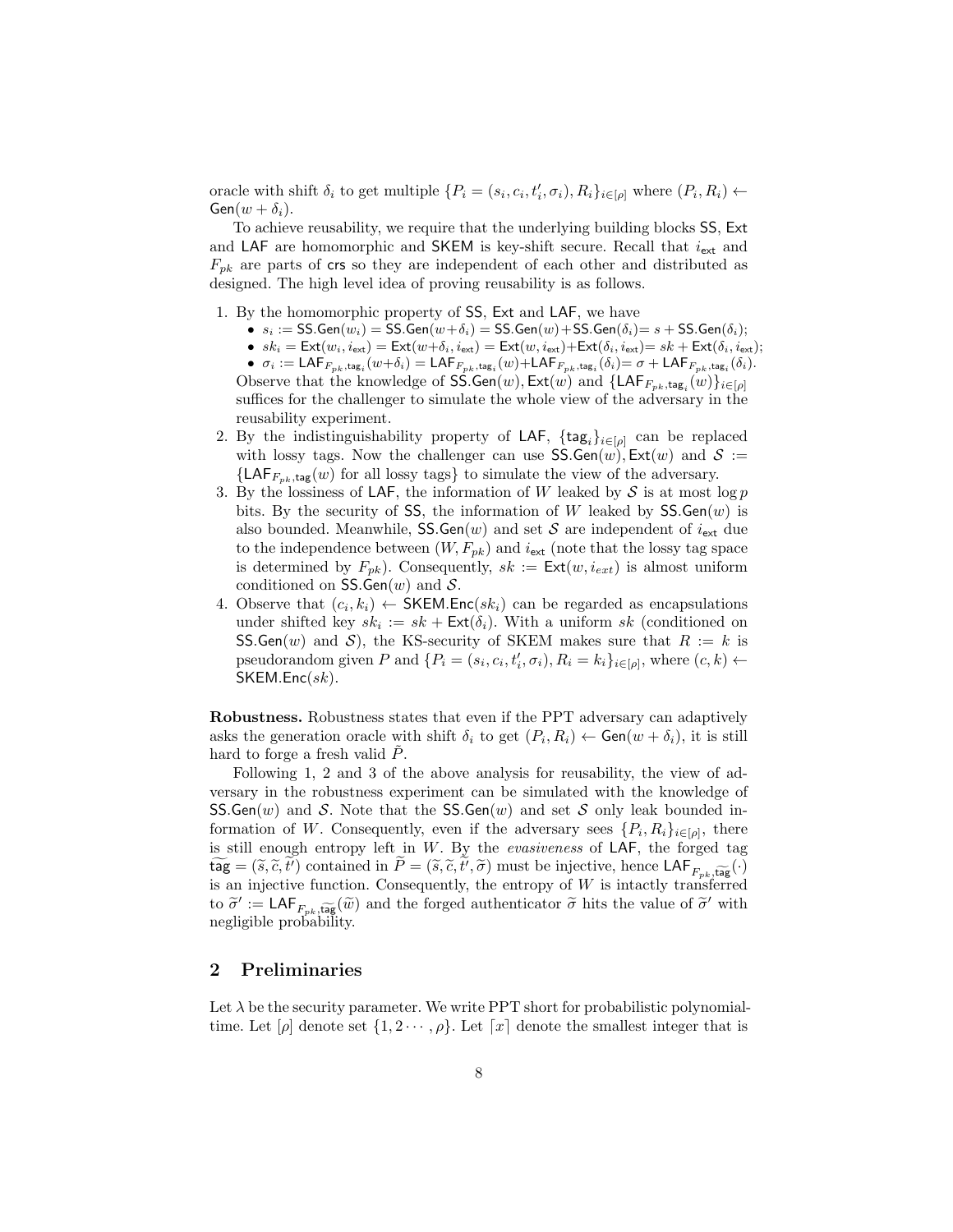not smaller than x. If X is a distribution,  $x \leftarrow X$  denotes sampling x according to distribution X; if X is a set,  $x \leftarrow s X$  denotes choosing x from X uniformly. For a set X, let  $|X|$  denote the size of X. Let  $\overline{y}$  $\widehat{xxx}$  and  $xxx$  $\sum_{y}$  $\overline{y}$ denote  $y := xxx$ . For a primitive XX and a security notion YY, by  $\text{Exp}_{XX,\mathcal{A}}^{YY}(\cdot) \Rightarrow 1$ , we mean that the security experiment outputs 1 after interacting with an adversary  $A$ ;

by  $\mathsf{Adv}_{XX,\mathcal{A}}^{YY}(1^{\lambda})$ , we denote the advantage of a PPT adversary A and define  $\mathsf{Adv}_{XX}^{YY}(1^{\lambda}) := \max_{\text{PPTA}} \mathsf{Adv}_{XX,A}^{YY}(1^{\lambda})$ . Our security proof will proceed by a sequence of games. By  $a \stackrel{\mathsf{G}}{=} b$  we mean that a equals b or is computed as b in game G. By  $G^{\mathcal{A}} \Rightarrow b$ , we mean that game G outputs b after interacting with A.

#### 2.1 Metric Spaces

A metric space is a set M with a distance function dis:  $M \times M \mapsto [0, \infty)$ . We usually consider multi-dimensional metric spaces of form  $\mathcal{M} = \mathcal{F}^n$  for some alphabet  $\mathcal F$  (usually a finite filed  $\mathbb F_p$ ) equipped with the Hamming distance. For any two element  $w, w' \in \mathcal{M}$ , the Hamming distance  $\textsf{dis}(w, w')$  is the number of coordinates in which they differ. For an element  $w \in \mathcal{M}$ , let  $dis(w) := dis(w, 0)$ .

#### 2.2 Min-Entropy, Statistical Distance and Extractor

**Definition 1 (Min-Entropy).** For a random variable  $X$ , the min-entropy of X is defined by  $H_{\infty}(X) = -\log(\max_x \Pr[X = x])$ . The average min-entropy of X given Y is defined by  $\widetilde{H}_{\infty}(X|Y) = -\log[\mathbb{E}_{y \leftarrow Y}(\max_x \Pr[X=x|Y=y])].$ 

Obviously, for a deterministic function  $f$  and a randomized function  $g$  with the random coins  $R$  independent of  $X$ , we have that

<span id="page-8-0"></span>
$$
\tilde{H}_{\infty}(X \mid Y, f(Y)) = \tilde{H}_{\infty}(X \mid Y). \tag{1}
$$

$$
\widetilde{H}_{\infty}(X \mid Y, g(Y, R)) = \widetilde{H}_{\infty}(X \mid Y). \tag{2}
$$

<span id="page-8-1"></span>**Lemma 1.** [\[11\]](#page-30-12) If Y takes at most  $2^{\lambda}$  possible values, then  $\widetilde{H}_{\infty}(X | Y) \ge$  $\widetilde{H}_{\infty}(X) - \lambda.$ 

**Definition 2 (Statistical Distance).** For two random variables  $X$  and  $Y$ over a set M, the statistical distance of X and Y is given by  $SD(X, Y) = \frac{1}{2} \sum_{w \in \mathcal{M}} |Pr[X = w] - Pr[Y = w]|$ . If  $SD(X, Y) \le \varepsilon$ , X and Y are called  $\varepsilon$ -statistically indistinguishable, denoted by  $X \stackrel{\varepsilon}{\approx} Y$ .

<span id="page-8-3"></span>**Lemma 2.** [\[22\]](#page-30-15) Let  $\mathcal{M}_1$  and  $\mathcal{M}_2$  be finite sets, X and Y be random variables over  $\mathcal{M}_1$ , and  $f: \mathcal{M}_1 \mapsto \mathcal{M}_2$  be a function. Then  $SD(f(X), f(Y)) \leq SD(X, Y)$ .

Definition 3 (Average-Case Strong Extractor [\[11\]](#page-30-12)). We call a function Ext:  $M \times I \mapsto SK$  an average-case  $(M, m, \mathcal{SK}, \varepsilon)$ -strong extractor with seed space I, if for all pairs of random variables  $(X, Y)$  such that  $X \in \mathcal{M}$  and  $\widetilde{H}_{\infty}(X \mid$  $Y \geq m$ , we have

<span id="page-8-2"></span>
$$
(\text{Ext}(X, I), I, Y) \stackrel{\varepsilon}{\approx} (U, I, Y), \tag{3}
$$

where I and U are uniformly distributed over  $\mathcal I$  and  $\mathcal{SK}$ , respectively.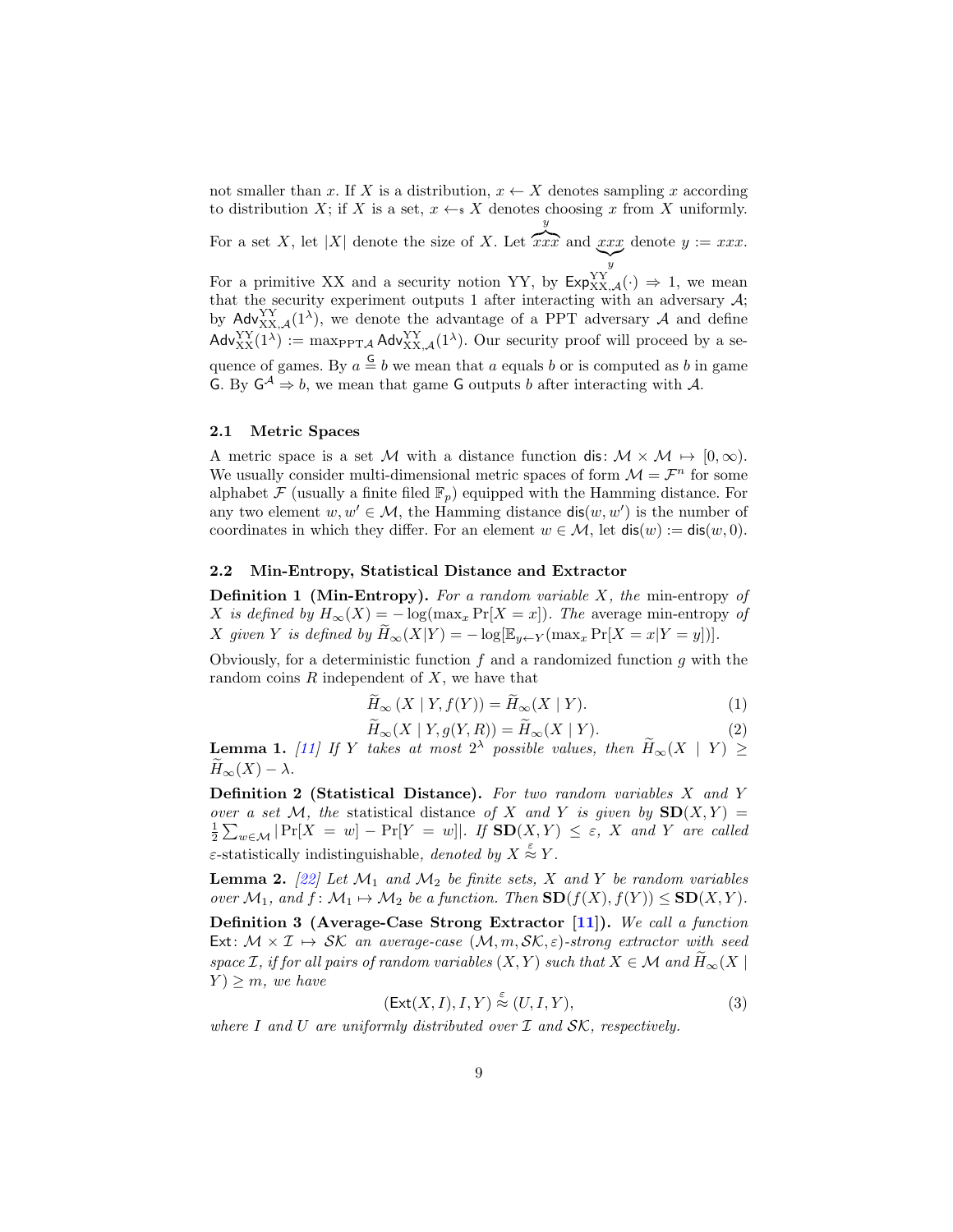#### 2.3 Secure Sketch

**Definition 4 (Secure Sketch [\[11\]](#page-30-12)).** An  $(m, \hat{m}, t)$ -secure sketch (SS) SS = (SS.Gen, SS.Rec) for metric space  $\mathcal M$  with distance function dis, consists of a pair of PPT algorithms and satisfies correctness and security.

- SS.Gen on input  $w \in \mathcal{M}$ , outputs a sketch s.
- $-$  SS. Rec takes as input  $w' \in \mathcal{M}$  and a sketch s, and outputs  $\tilde{w}$ .

Correctness.  $\forall w \in \mathcal{M}, \text{ if } \textsf{dis}(w, w') \leq t, \text{ then } \textsf{SS}.\textsf{Rec}(w', \textsf{SS}.\textsf{Gen}(w)) = w.$ **Security.** For any random variable W over  $M$  with min-entropy  $m$ , we have  $H_{\infty}(W \mid \mathsf{SS}.\mathsf{Gen}(W)) \geq \hat{m}.$ 

<span id="page-9-0"></span>**Lemma 3.** [\[5\]](#page-29-5) Let  $SS = (SS.Gen, SS-Rec)$  be an  $(m, \hat{m}, t)$ -SS for M, if  $W_0, W_1$ are two random variables over M satisfying  $dis(W_0, W_1) \leq t$ , then for any variable Y, we have  $H_{\infty}(W_1 \mid (SS\text{Gen}(W_0), Y)) \ge H_{\infty}(W_0 \mid (SS\text{Gen}(W_0), Y)).$ 

#### 2.4 Lossy Algebraic Filter

Our construction of robustly reusable fuzzy extractor relies on a technical tool, named lossy algebraic filter which is proposed by Hofheinz [\[15\]](#page-30-13).

**Definition 5 (Lossy Algebraic Filter).** An  $(l_{\text{LAF}}, \mathfrak{n})$ -lossy algebraic filter LAF = (FGen, FEval, FTag) consists of three PPT algorithms.

- <span id="page-9-1"></span>- Key generation. FGen(1<sup> $\lambda$ </sup>) outputs a public key  $F_{pk}$  together with a trapdoor  $F_{td}$ , i.e.,  $(F_{pk}, F_{td}) \leftarrow \textsf{FGen}(1^{\lambda})$ . The public key  $F_{pk}$  contains an  $l_{\text{LAF}}$ bit prime p and defines a tag space  $\mathcal{T}_{\text{tag}} = \{0,1\}^* \times \mathcal{T}'$ , a lossy tag space  $\mathcal{T}_{lossy} \subseteq \mathcal{T}_{tag}$  and an injective tag space  $\mathcal{T}_{inj} \subseteq \mathcal{T}_{tag}$ . A tag tag  $=(t, t') \in \mathcal{T}_{tag}$ consists of a core tag  $t' \in \mathcal{T}'$  and an auxiliary tag  $t \in \{0,1\}^*$ .  $F_{td}$  is a trapdoor that allows of sampling lossy tags.
- **Evaluation**. FEval takes as input the public key  $F_{pk}$ , a tag tag =  $(t, t')$ , and  $X = (X_i)_{i=1}^n \in \mathbb{Z}_p^n$ , and outputs  $\mathsf{LAF}_{F_{pk},\mathsf{tag}}(X)$ , i.e.,  $\mathsf{LAF}_{F_{pk},\mathsf{tag}}(X) =$  $FEval(F_{pk}, tag, X)$ .
- **Lossy tag generation.** FTag takes as input the trapdoor  $F_{td}$  and an auxiliary tag t, and returns a core tag t', i.e.,  $t' \leftarrow \textsf{FTag}(F_{td}, t)$ , such that  $tag = (t, t')$  is a lossy tag.

We require the following:

- − Lossiness. If tag ∈  $\mathcal{T}_{inj},$  then the function LAF $_{F_{pk},tag}(\cdot)$  is injective. If tag ∈  $\mathcal{T}_{lossy}$ , then LAF<sub>F<sub>pk,tag</sub>(X) depends only on  $\sum_{i=1}^{\frac{n}{n}} u_i X_i \mod p$  for  $u_i \in \mathbb{Z}_p$ </sub> that only depends on  $F_{pk}$ .
- Indistinguishability. For all PPT adversaries, it is hard to distinguish lossy tags from random tags. Formally,

$$
\mathsf{Adv}_{\mathsf{LAF},\mathcal{A}}^{\mathsf{ind}}(1^\lambda) := \Big|\mathsf{Pr}\left[\mathcal{A}(1^\lambda, F_{pk})^{\mathsf{FTag}(F_{td},\cdot)}=1\right] - \mathsf{Pr}\left[\mathcal{A}(1^\lambda, F_{pk})^{\mathcal{O}_{\mathcal{T}'}(\cdot)}=1\right]\Big|
$$

is negligible for all PPT adversary A, where  $(F_{pk}, F_{td}) \leftarrow \textsf{FTag}(1^{\lambda})$  and  $\mathcal{O}_{\mathcal{T}'}(\cdot)$  is the oracle that ignores its input and samples a random core tag t'.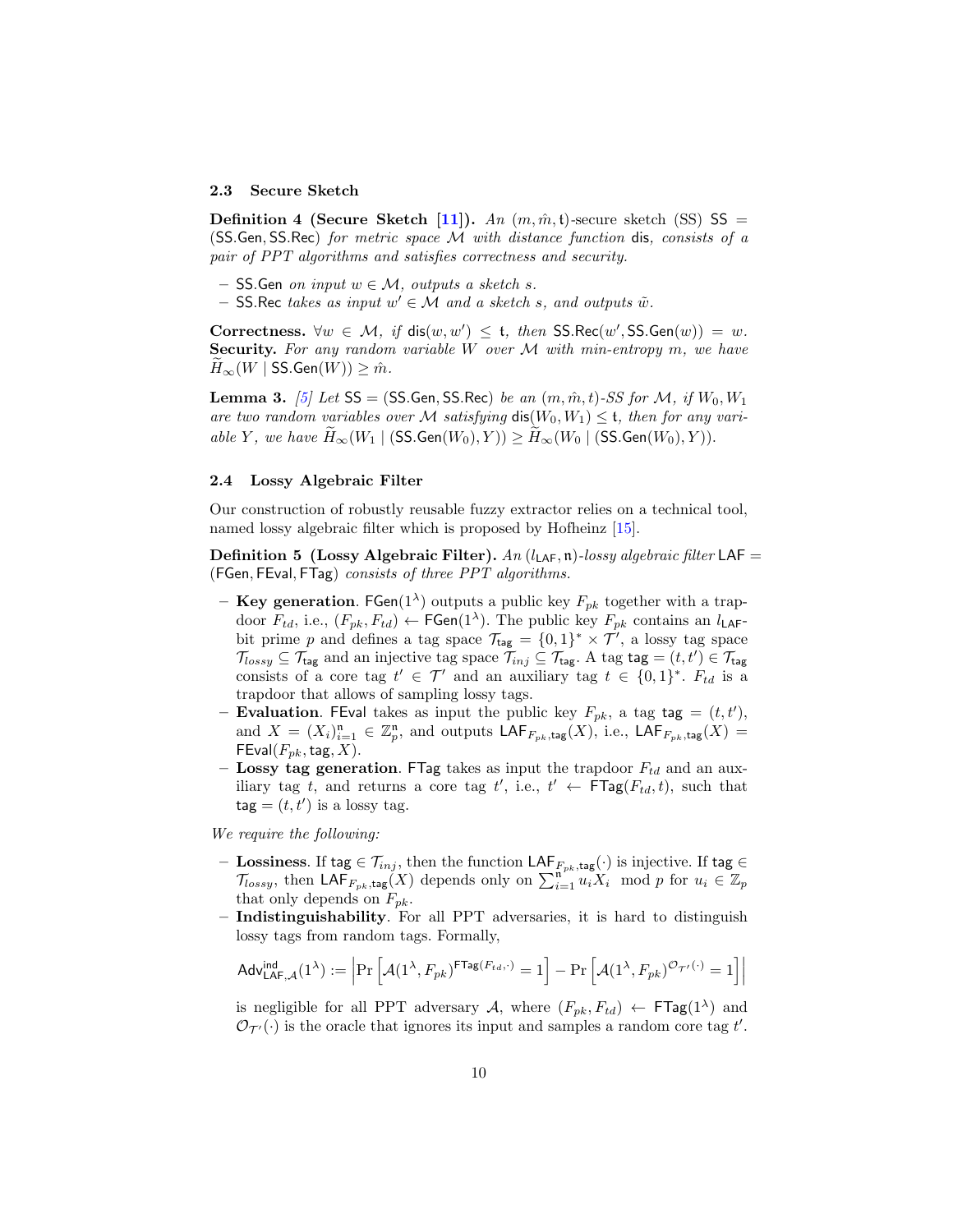– Evasiveness. For all PPT adversaries, without the trapdoor, non-injective tags are hard to find, even given multiple lossy tags. More precisely,

$$
\mathsf{Adv}^{\mathsf{eva}}_{\mathsf{LAF},\mathcal{A}}(1^\lambda) := \Pr\left[\mathsf{tag} \notin \mathcal{T}_{inj} \mid \mathsf{tag} \leftarrow \mathcal{A}(1^\lambda, F_{pk})^{\mathsf{FTag}(F_{td},\cdot)}\right]
$$

is negligible for all PPT admissible adversary  $\mathcal A$  where  $(F_{pk}, F_{td}) \leftarrow \mathsf{FGen}(1^{\lambda})$ . We call  ${\mathcal A}$  is admissible if  ${\mathcal A}$  never outputs a tag obtained from its oracle.

*Remark 1.* If  $\text{tag} = (t, t')$ , we use  $\text{FEval}(F_{pk}, t, t', X)$  to denote  $\text{FEval}(F_{pk}, \text{tag}, X)$ .

<span id="page-10-0"></span>Remark 2. Let us consider multiple, say m, evaluations of LAF of the same  $X = (X_1, X_2, \ldots, X_n)$  under a fixed public key  $F_{pk}$  but different tags  $(t_j, t'_j)$ . According to the lossiness property of LAF, each evaluation of FEval $(F_{pk}, t_j, t_i', X)$ tording to the lossifiess property of EAT, each evaluation of  $\text{Exan}(T_{pk}, t_j, t_j, \lambda)$  is completely determined by  $\sum_{i=1}^{n} u_i X_i$  and  $(t_j, t'_j)$ , so there exists a function f such that  $\textsf{FEval}(F_{pk}, t_j, t'_j, X) = f\left(\sum_{i=1}^n u_i X_i, (t_j, t'_j)\right)$ . Suppose that  $F_{pk}$  is independent of X. As long as tags  $\{(t_j,t'_j)\}_{j\in[m]}$  are independent of X or are (randomized) functions of  $\sum_{i=1}^{n} u_i X_i$ , we have

$$
\widetilde{H}_{\infty}\left(X\left|\ \left\{\mathsf{FEval}(F_{pk},t_j,t'_j,X)\right\}_{j\in[m]}\right)=\widetilde{H}_{\infty}\left(X\left|\ \left\{\overline{f}\left(\sum_{i=1}^n u_i X_i,(t_j,t'_j)\right)\right\}_{j\in[m]}\right)\right.
$$
\n
$$
\geq \widetilde{H}_{\infty}\left(X\left|\ \sum_{i=1}^n u_i X_i\right)\geq \widetilde{H}_{\infty}(X)-\log p,\right.\tag{4}
$$

where the last but one step is due to Eq. [\(2\)](#page-8-0) and the last step is by Lemma [1.](#page-8-1)

#### 2.5 Homomorphic Properties

We assume that the domains and codomains of Ext, SS and LAF are groups with operation " $+$ " (we abuse " $+$ " for different group operations for simplicity). Now we characterize homomorphic properties of Ext, SS and LAF.

Definition 6 (Homomorphic Average-Case Strong Extractor ). An averagecase  $(M, m, \mathcal{SK}, \varepsilon)$ -strong extractor  $Ext : \mathcal{M} \times \mathcal{I} \to \mathcal{SK}$  is homomorphic if for all  $w_1, w_2 \in \mathcal{M}$ , all  $i_{ext} \in \mathcal{I}$ , we have

$$
\mathsf{Ext}(w_1+w_2,i_{\mathsf{ext}})=\mathsf{Ext}(w_1,i_{\mathsf{ext}})+\mathsf{Ext}(w_2,i_{\mathsf{ext}}).
$$

It was shown in [\[11\]](#page-30-12), universal hash functions are average-case strong extractors. In particular,  $\mathsf{Ext}(x,i): \mathbb{Z}_q^{l+1} \times \mathbb{Z}_q^{l} \to \mathbb{Z}_q$  defined by

<span id="page-10-1"></span>
$$
\mathsf{Ext}(x,i) := x_0 + i_1 x_1 + \dots + i_l x_l \tag{5}
$$

is an average-case strong  $(\mathbb{Z}_q^{l+1}, m, \mathbb{Z}_q, \varepsilon)$ -extractor with  $\log q \leq m + 2 \log \varepsilon$ , as shown in [\[22\]](#page-30-15). Obviously, it is homomorphic.

**Definition 7 (Homomorphic Secure Sketch).** An  $(m, \hat{m}, t)$ -secure sketch for metric space M is homomorphic if for any  $w_1, w_2 \in \mathcal{M}$ , SS.Gen $(w_1 + w_2)$  =  $SS.Gen(w_1) + SS.Gen(w_2).$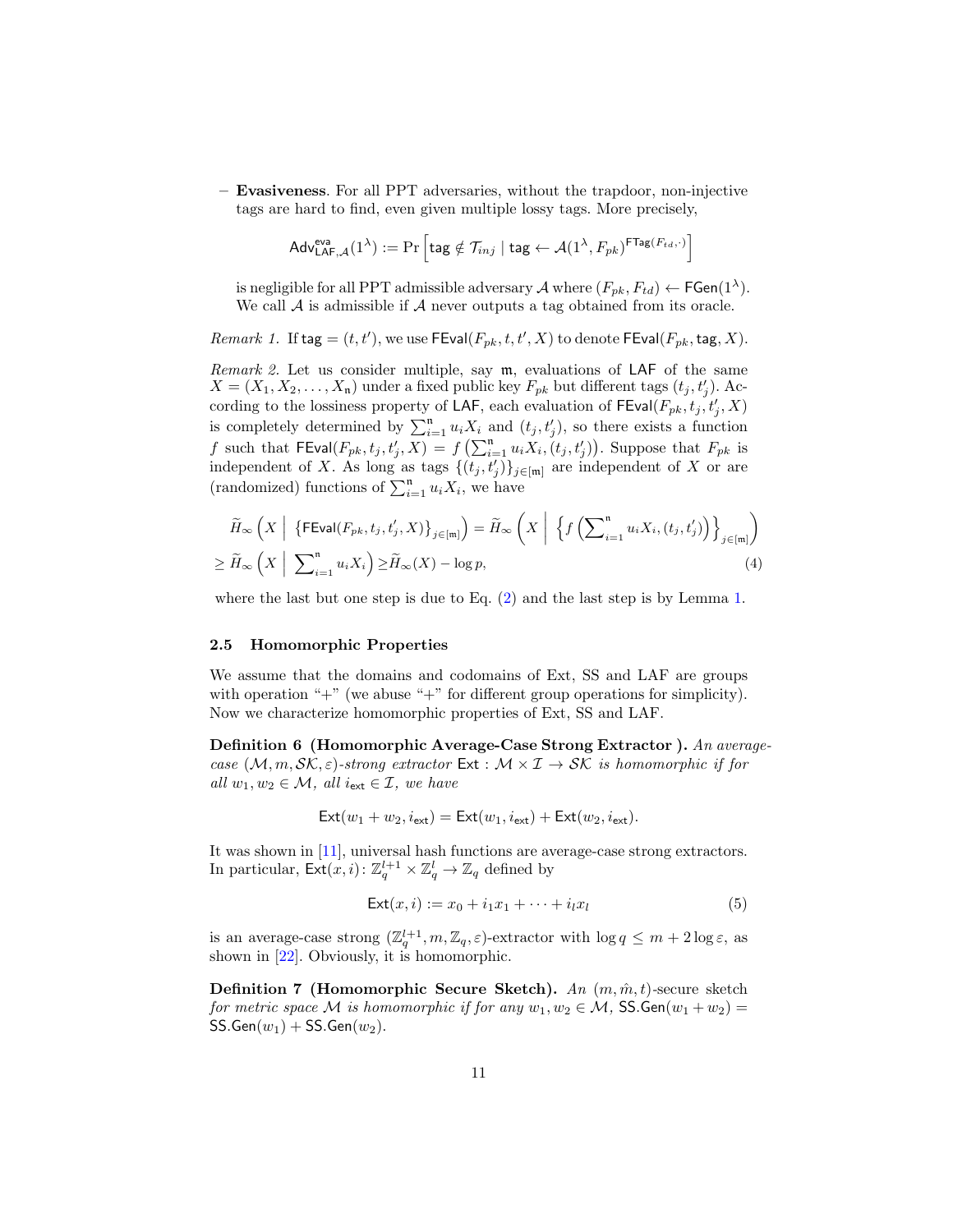The syndrome-based secure sketch [\[12\]](#page-30-6) is homomorphic. For completeness, we recall it in Appendix [A.](#page-32-0)

Definition 8 ( Homomorphic Lossy Algebraic Filter). We call an  $(l_{\text{LAF}}, \mathfrak{n})$ -LAF with domain  $\mathbb{Z}_p^n$  is homomorphic if for all  $(F_{pk}, F_{td}) \leftarrow \mathsf{FGen}(1^\lambda)$ , all  $\texttt{tag} \in \mathcal{T}_{\texttt{tag}}$  and all  $w_1, w_2 \in \mathbb{Z}_p^n$ , the following holds

 $\mathsf{FEval}(F_{pk},\mathsf{tag}, w_1 + w_2) = \mathsf{FEval}(F_{pk},\mathsf{tag}, w_1) + \mathsf{FEval}(F_{pk},\mathsf{tag}, w_2).$ 

Hofheinz [\[15\]](#page-30-13) proposed a concrete construction of LAF from the DLIN assumption. One can easily check that it is homomorphic. For completeness, we recall the construction in [\[15\]](#page-30-13) and show that it is a homomorphic LAF in Appendix [B.](#page-32-1)

## 2.6 Decisional Diffie-Hellman Assumption

Definition 9 (Decisional Diffie-Hellman Assumption). The decisional Diffie-Hellman assumption holds w.r.t. a group generation algorithm  $IG$ , if

$$
\mathsf{Adv}_{\mathcal{IG},\mathcal{A}}^{\mathsf{DDH}}(1^{\lambda}) := |\Pr[\mathcal{A}((\mathbb{G},q,g), g^x, g^y, g^z) = 1] - \Pr[\mathcal{A}((\mathbb{G},q,g), g^x, g^y, g^{xy}) = 1]|
$$

is negligible for all PPT adversary A, where  $(\mathbb{G},q,g) \leftarrow \mathcal{IG}(1^{\lambda})$ ,  $\mathbb{G}$  is a cyclic group of order q with generator g and  $x, y, z \leftarrow \mathbb{Z}_q$ .

## 3 Symmetric Key Encapsulate Mechanism

#### 3.1 Definition of SKEM

In this section, we propose a new primitive called *symmetric key encapsulate* mechanism (SKEM). It is one of the core technical tools in our rrFE.

Definition 10 (Symmetric Key Encapsulate Mechanism). A symmetric  $key$  encapsulate mechanism  $SKEM = (SKEM.Linc, SKEM.Einc, SKEM.Dec)$  consists of a triple of PPT algorithms.

- SKEM. Init takes as input the security parameter  $1^{\lambda}$  and outputs public parameter pp which implicitly defines the secret key space SK, encapsulated key space K and ciphertext space, i.e.,  $pp \leftarrow \text{SKEM}.\text{Init}(1^{\lambda}).$
- $-$  SKEM. Enc takes as input pp and the secret key sk, and outputs a ciphertext c and an encapsulated key  $k \in \mathcal{K}$ , i.e.,  $(c, k) \leftarrow \text{SKEM}$ . Enc(pp, sk).
- $-$  SKEM. Dec takes as input pp, the secret key sk and a ciphertext c, and outputs  $k \in \mathcal{K}$ , i.e.,  $k \leftarrow$  SKEM.Dec(pp, sk, c).

The correctness of SKEM is that for all  $pp \leftarrow$  SKEM.lnit $(1^{\lambda})$ ,  $sk \in \mathcal{SK}$ ,  $(c, k) \leftarrow$ SKEM.Enc(pp, sk),  $k' \leftarrow$  SKEM.Dec(pp, sk, c), we have  $k' = k$ .

We require pseudorandomness of the encapsulated key under key-shift attack. Roughly speaking, the encapsulated key is pseudorandom even if the adversary observes multiple encapsulations under shifted secret key where the shift  $\Delta_i$  is designated by the adversary adaptively. The formal definition is given below.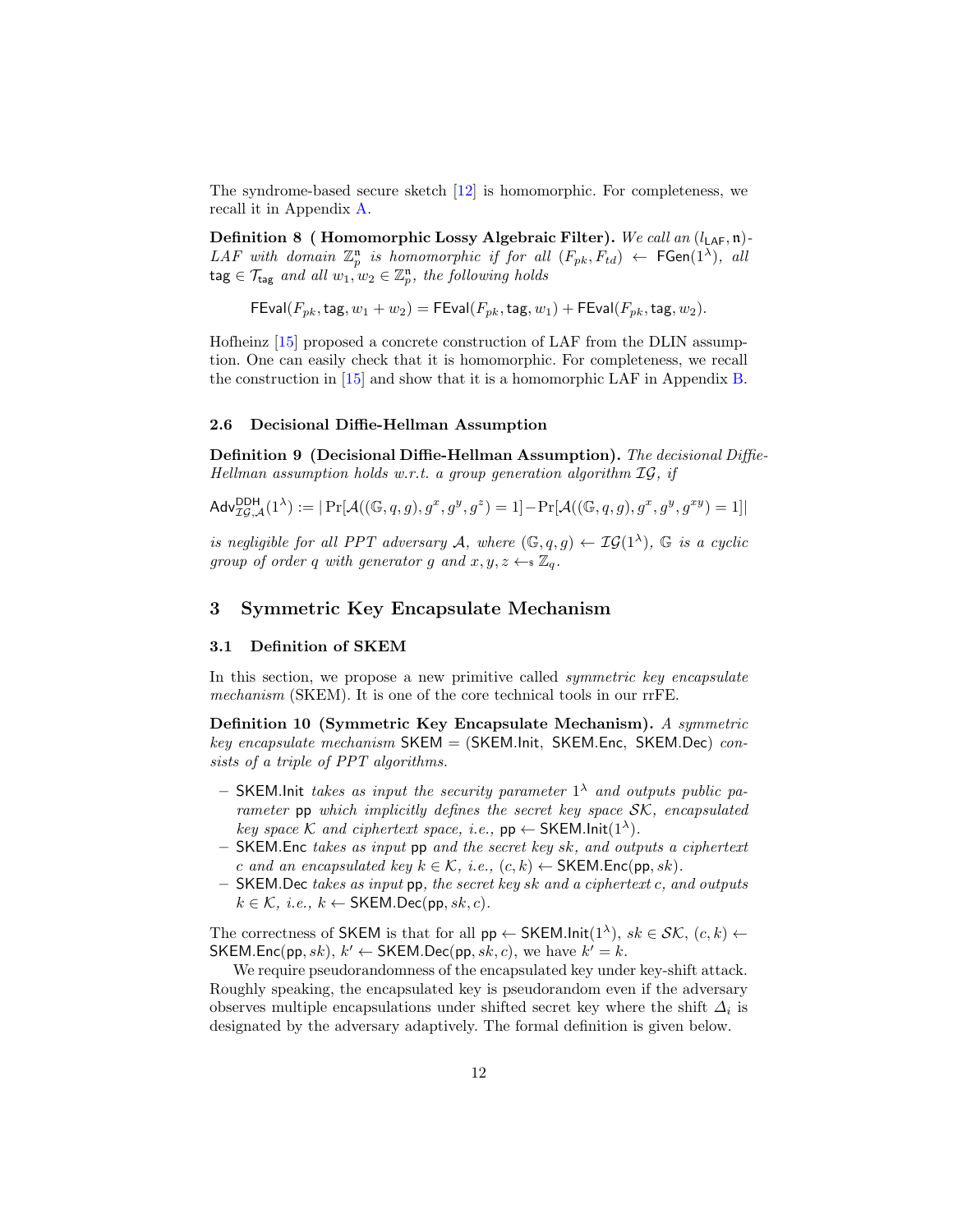**Definition 11 (KS-Security of SKEM).** A SKEM  $\mathsf{SKEM} = (\mathsf{SKEM}.\mathsf{Init},\mathsf{I},\mathsf{I},\mathsf{I},\mathsf{I},\mathsf{I},\mathsf{I},\mathsf{I},\mathsf{I},\mathsf{I},\mathsf{I},\mathsf{I},\mathsf{I},\mathsf{I},\mathsf{I},\mathsf{I},\mathsf{I},\mathsf{I},\mathsf{I},\mathsf{I},\mathsf{I},\mathsf{I},\mathsf{I},\mathsf{I},\mathsf{I},\mathsf{I},\$ SKEM.Enc, SKEM.Dec) is Key-Shift (KS) secure if for all PPT adversary A,

$$
\mathsf{Adv}_{\mathsf{SKEM},\mathcal{A}}^{\mathsf{ks}}(1^{\lambda}) := |\Pr[\mathsf{Exp}_{\mathsf{SKEM},\mathcal{A}}^{\mathsf{ks}}(1) \Rightarrow 1] - \Pr[\mathsf{Exp}_{\mathsf{SKEM},\mathcal{A}}^{\mathsf{ks}}(0) \Rightarrow 1]|
$$

is negligible. Here  $\mathsf{Exp}_{\mathsf{SKEM},\mathcal{A}}^{\mathsf{ks}}(\beta), \beta \in \{0,1\},\$  is an experiment played between an adversary A and a challenger C as follows.

 $\mathsf{Exp}^{\mathsf{ks}}_{\mathsf{SKEM},\mathcal{A}}(\beta)$  :

- $-$  C invokes pp  $\leftarrow$  SKEM.lnit $(1^{\lambda})$ , samples sk  $\leftarrow$  s SK and returns pp to A.
- Challenge: Challenger C invokes  $(c, k) \leftarrow$  SKEM.Enc(pp, sk). If  $\beta = 0$ , it resets k with  $k \leftarrow \mathcal{K}$ . Finally it returns  $(c, k)$  to A.
- During the whole experiment, A may adaptively make encapsulation oracle queries of the following form:
	- $-$  A submits a shift  $\Delta_i \in \mathcal{SK}$  to challenger C.
	- $-$  C invokes  $(c_i, k_i) \leftarrow$  SKEM.Enc(pp, sk +  $\Delta_i$ ), and returns  $(c_i, k_i)$  to A.
- $-$  As long as A outputs a guessing bit  $\beta'$ , the experiment outputs  $\beta'$ .

#### 3.2 Construction of Symmetric Key Encapsulate Mechanism

We instantiate a KS-secure SKEM from the DDH assumption, and the construction is given in Fig. [3.](#page-12-0)

| SKEM.Init( $1^{\lambda}$ ):<br>$(\mathbb{G}, q, g) \leftarrow \mathcal{IG}(1^{\lambda}).$<br>$pp := (\mathbb{G}, q, q)$ .<br>$\mathcal{S}\mathcal{K}:=\mathbb{Z}_a.$<br>$K:=\mathbb{G}.$ | SKEM.Enc(pp, sk): $// sk \in \mathcal{SK}$<br>$r \leftarrow \smathbb{Z}_q$ .<br>$c = q^r$ .<br>$k = e^{sk}$<br>Return $(c, k)$ . | SKEM.Dec(pp, sk, c):<br>$k = c^{sk}$ .<br>Return $k$ . |
|------------------------------------------------------------------------------------------------------------------------------------------------------------------------------------------|----------------------------------------------------------------------------------------------------------------------------------|--------------------------------------------------------|
| Return pp.                                                                                                                                                                               |                                                                                                                                  |                                                        |

Fig. 3. Construction of SKEM with KS-security from the DDH assumption.

<span id="page-12-1"></span>**Theorem 1.** If the DDH assumption holds with respect to  $IG$ , then SKEM constructed in Fig.  $3$  is KS-secure. More precisely, for any PPT adversary  $A$ ,

<span id="page-12-0"></span>
$$
\mathsf{Adv}_{\mathsf{SKEM},\mathcal{A}}^{\mathsf{ks}}(1^{\lambda}) \leq \mathsf{Adv}_{\mathcal{IG}}^{\mathsf{DDH}}(1^{\lambda}).
$$

*Proof.* Suppose that there exists a PPT adversary A who has advantage  $\epsilon$  in the key-shift attack of SKEM in Fig. [3,](#page-12-0) then we can construct a PPT algorithm  $\beta$ with the same advantage  $\epsilon$  in solving the DDH problem.

Given  $(\mathbb{G}, q, g, g^x, g^y, g^d)$ , where  $x, y$  are uniformly and independently chosen from  $\mathbb{Z}_q$ , algorithm  $\beta$  simulates an environment for  $\mathcal A$  as follows.

- Algorithm B returns  $pp = (\mathbb{G}, q, g)$  to A and implicitly sets  $sk := x$ .
- Algorithm  $\mathcal B$  returns  $(g^y, g^d)$  to  $\mathcal A$ .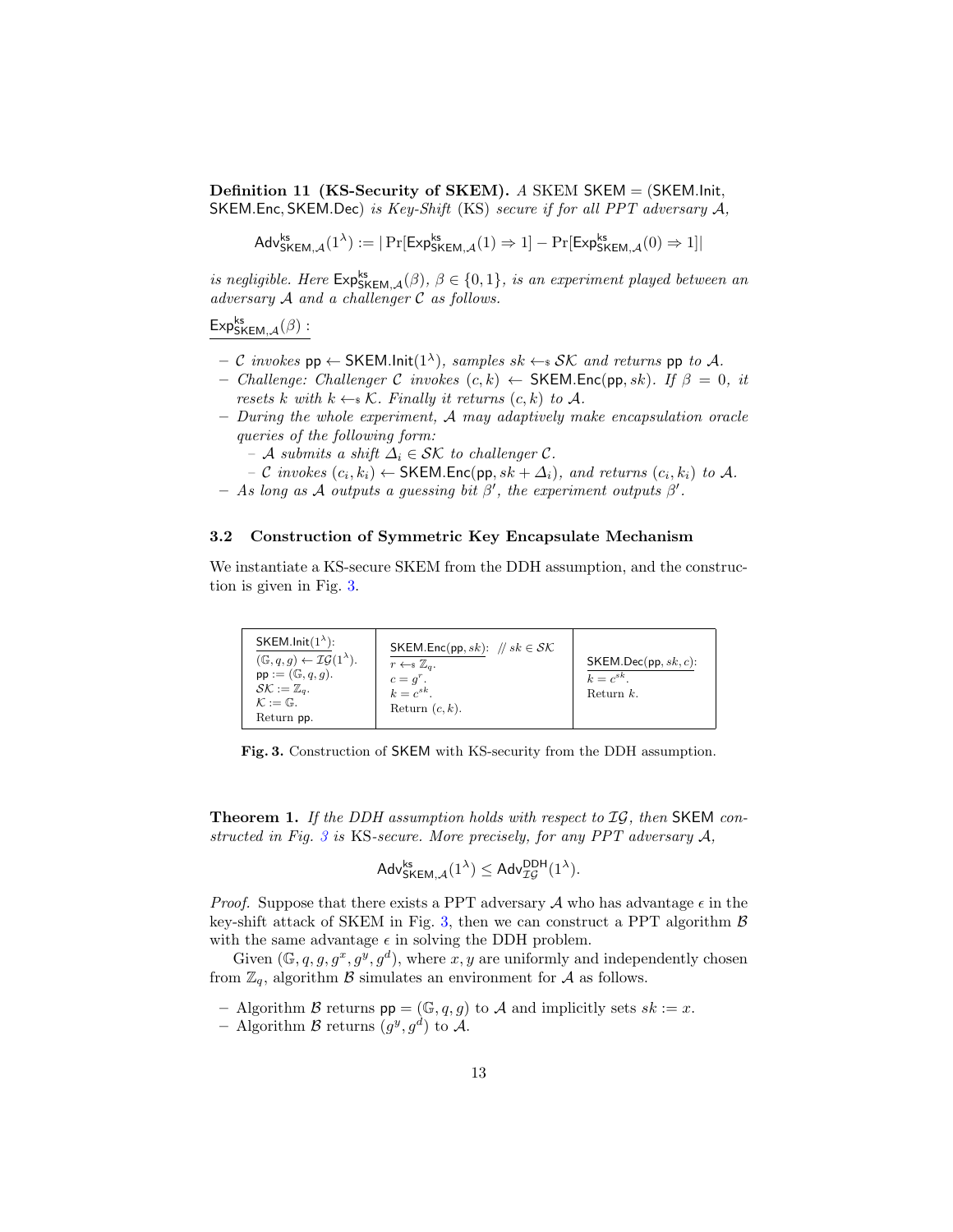- When adversary A makes an encapsulation query with  $\Delta_i \in \mathbb{Z}_p$ , algorithm B uniformly chooses  $y_i \leftarrow \mathbb{Z}_q$  and sets  $c_i := g^{y_i}, k_i := (g^x g^{\Delta_i})^{y_i}$  and returns  $(c_i, k_i)$  to  $\mathcal{A}$ .
- When adversary A returns a bit  $\beta'$ , algorithm B returns  $\beta'$  to its own challenger.

Obviously,  $\beta$  simulates answers to the encapsulation queries for  $\mathcal A$  perfectly. For the challenge,

– If  $d = xy$ , then  $\beta$  perfectly simulates  $Exp_{SKEM,\mathcal{A}}^{ks}(1)$  for  $\mathcal{A}$ .

– If  $d = z$ , where  $z \leftarrow s \mathbb{Z}_q$ , then  $\mathcal{B}$  perfectly simulates  $Exp_{SKEM,\mathcal{A}}^{ks}(0)$  for  $\mathcal{A}$ . Consequently,

$$
\begin{aligned} \mathsf{Adv}_{\mathcal{IG},\mathcal{B}}^{\mathsf{DDH}}(1^{\lambda}) &= \Pr[\mathcal{B}((\mathbb{G},q,g),g^x,g^y,g^{xy}) = 1] - \Pr[\mathcal{B}((\mathbb{G},q,g),g^x,g^y,g^z) = 1] \\ &= |\Pr[\mathsf{Exp}_{\mathsf{SKEM},\mathcal{A}}^{\mathsf{ks}}(1) \Rightarrow 1] - \Pr[\mathsf{Exp}_{\mathsf{SKEM},\mathcal{A}}^{\mathsf{ks}}(0) \Rightarrow 1]| = \mathsf{Adv}_{\mathsf{SKEM},\mathcal{A}}^{\mathsf{ks}}(1^{\lambda}). \end{aligned}
$$

This completes the proof of Theorem [1.](#page-12-1)

## 4 Robustly Reusable Fuzzy Extractor

In this section, we define robustly reusable fuzzy extractor (rrFE) and present a construction of rrFE in the CRS model.

#### 4.1 Definition of Robustly Reusable Fuzzy Extractor

First, we recall the definition of fuzzy extractor presented in [\[7\]](#page-30-11).

**Definition 12 (Fuzzy Extractor).** An  $(M, m, \mathcal{R}, t, \varepsilon)$ -fuzzy extractor FE for metric space  $M$  consists of three PPT algorithms (Init, Gen, Rep),

- Init on input security parameter  $1^{\lambda}$  outputs common reference string crs, *i.e.*,  $\mathsf{crs} \leftarrow \mathsf{Init}(1^\lambda).$
- Gen on input the common reference string crs and  $w \in \mathcal{M}$ , outputs a public helper string P and an extracted string  $R \in \mathcal{R}$ , i.e.,  $(P, R) \leftarrow$  Gen(crs, w).
- $-$  Rep takes as input the common reference string crs, public helper string P and  $w' \in \mathcal{M}$ , and outputs an extracted string R or  $\bot$ , i.e.,  $R/\bot \leftarrow \mathsf{Rep}(\mathsf{crs}, P, w')$ .

It satisfies the following properties.

Correctness. If  $dis(w, w') \leq t$ , then for any  $\mathsf{crs} \leftarrow \mathsf{Init}(1^{\lambda}), (P, R) \leftarrow \mathsf{Gen}(\mathsf{crs}, w)$ and  $R' \leftarrow \text{Rep}(\text{crs}, P, w')$ , it holds that  $R' = R$ .

**Privacy.** For any distribution W over metric space M with  $H_{\infty}(W) \geq m$ , any  $PPT$  adversary  $A$ , it holds that

 $\mathsf{Adv}^{\mathsf{ind}}_{\mathsf{FE},\mathcal{A}}(1^\lambda) := |\Pr[\mathcal{A}(\mathsf{crs}, P, R) = 1] - \Pr[\mathcal{A}(\mathsf{crs}, P, U) = 1]| \leq \varepsilon,$ 

where  $\textsf{crs} \leftarrow \textsf{Init}(1^{\lambda}), (P, R) \leftarrow \textsf{Gen}(\textsf{crs}, W)$  and  $U \leftarrow \in \mathcal{R}$ .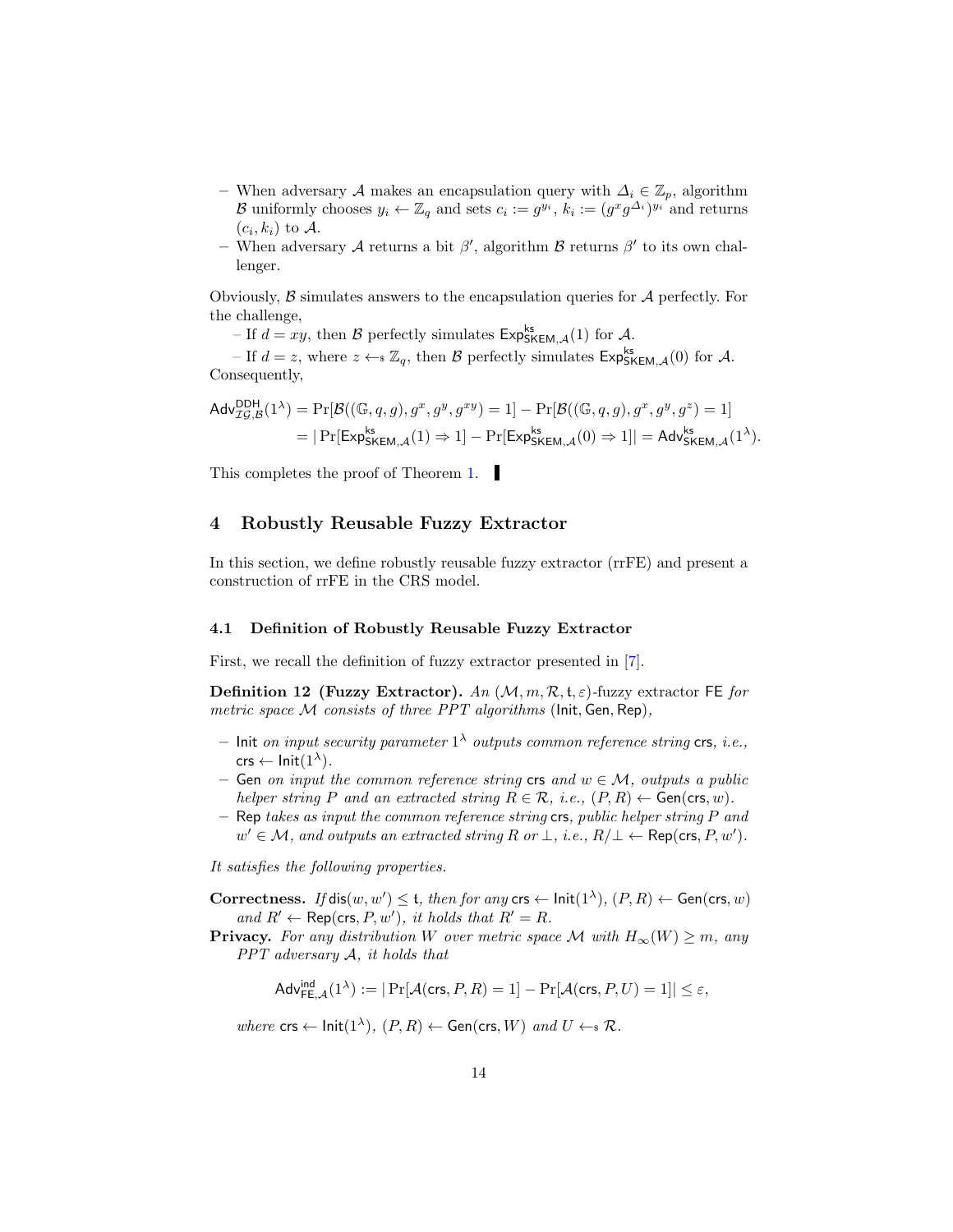A fuzzy extractor is reusable if its privacy is retained even if the same noisy source is reused multiple times. We follow the definition of reusability of fuzzy extractor from [\[2\]](#page-29-2) (which is called "strong reusability" in [2]).

Definition 13 (Reusable Fuzzy Extractor). A fuzzy extractor  $rFE = (Init,$ Gen, Rep) is an  $(M, m, R, t, \varepsilon_1)$ -reusable fuzzy extractor if it is a fuzzy extractor with  $\varepsilon_1$ -reusability. An  $(M, m, R, t, \varepsilon_1)$ -fuzzy extractor is  $\varepsilon_1$ -reusable, if for any distribution W over metric space M with  $H_{\infty}(W) \geq m$ , for any PPT adversary A, it holds that

$$
\mathsf{Adv}^{\mathsf{reu}}_{{\mathsf{rFE}},{\mathcal{A}}}(1^\lambda) := |\Pr[\mathsf{Exp}^{\mathsf{reu}}_{{\mathsf{rFE}},{\mathcal{A}}}(1) \Rightarrow 1] - \Pr[\mathsf{Exp}^{\mathsf{reu}}_{{\mathsf{rFE}},{\mathcal{A}}}(0) \Rightarrow 1]| \leq \varepsilon_1,
$$

where  $Exp_{rFE,A}^{reu}(\beta)$ ,  $\beta \in \{0,1\}$ , describes the reusability experiment played between an adversary A and a challenger C.

$$
\mathrm{Exp}_{\mathsf{rFE},\mathcal{A}}^{\mathsf{reu}}(\beta): \ \ // \ \beta \in \{0,1\}
$$

- 1. Challenger C invokes  $\mathsf{crs} \leftarrow \mathsf{Init}(1^{\lambda})$  and returns  $\mathsf{crs}$  to A.
- 2. C samples  $w \leftarrow W$  and invokes  $(P, R) \leftarrow$  Gen(crs, w). If  $\beta = 1$ , return  $(P, R)$ to A; otherwise, it chooses  $U \leftarrow \mathcal{R}$  and returns  $(P, U)$  to A.
- 3. A may adaptively make queries of the following form:
	- $-$  A submits a shift  $\delta_i \in \mathcal{M}$  satisfying  $dis(\delta_i) \leq t$  to C.
	- $-$  C invokes  $(P_i, R_i) \leftarrow$  Gen(crs,  $w + \delta_i$ ), and returns  $(P_i, R_i)$  to A.
- 4. As long as A outputs a guessing bit  $\beta'$ , the experiment outputs  $\beta'$ .

Robust fuzzy extractor guarantees that any modification of the public helper string by a PPT adversary will be detected. Now, combining the definition of reusability in [\[2\]](#page-29-2) and robustness of fuzzy extractor in [\[7\]](#page-30-11), we give the definition of robustly reusable fuzzy extractor.

Definition 14 (Robustness of Reusable Fuzzy Extractor). Let rrFE = (Init, Gen, Rep) be an  $(M, m, R, t, \varepsilon_1)$ -reusable fuzzy extractor. We say rrFE is  $\varepsilon_2$ -robust if for any distribution W over metric space M with  $H_\infty(W) \geq m$ , for any  $PPT$  adversary  $A$ , it holds that

$$
\mathsf{Adv}_{\mathsf{rrFE},\mathcal{A}}^{\mathsf{rob}}(1^{\lambda}) := \Pr[\mathsf{Exp}_{\mathsf{rrFE},\mathcal{A}}^{\mathsf{rob}}(1^{\lambda}) \Rightarrow 1] \leq \varepsilon_2,
$$

where  $\mathsf{Exp}_{\mathsf{rrFE},\mathcal{A}}^{\mathsf{rob}}(1^{\lambda})$  describes the robustness experiment played between an adversary A and a challenger C.

 $\mathsf{Exp}^{\mathsf{rob}}_{\mathsf{rrFE},\mathcal{A}}(1^\lambda)$  :

- 1. Challenger C invokes crs  $\leftarrow$  lnit(1<sup> $\lambda$ </sup>), and returns crs to A.
- 2. C samples  $w \leftarrow W$ , invokes  $(P, R) \leftarrow$  Gen(crs, w) and returns  $(P, R)$  to A.
- 3. A may adaptively make queries of the following form:
	- $-$  A submits a shift  $\delta_i \in \mathcal{M}$  satisfying  $dis(\delta_i) \leq t$  to challenger C.
	- $-$  C invokes  $(P_i, R_i) \leftarrow$  Gen(crs,  $w + \delta_i$ ), and returns  $(P_i, R_i)$  to A.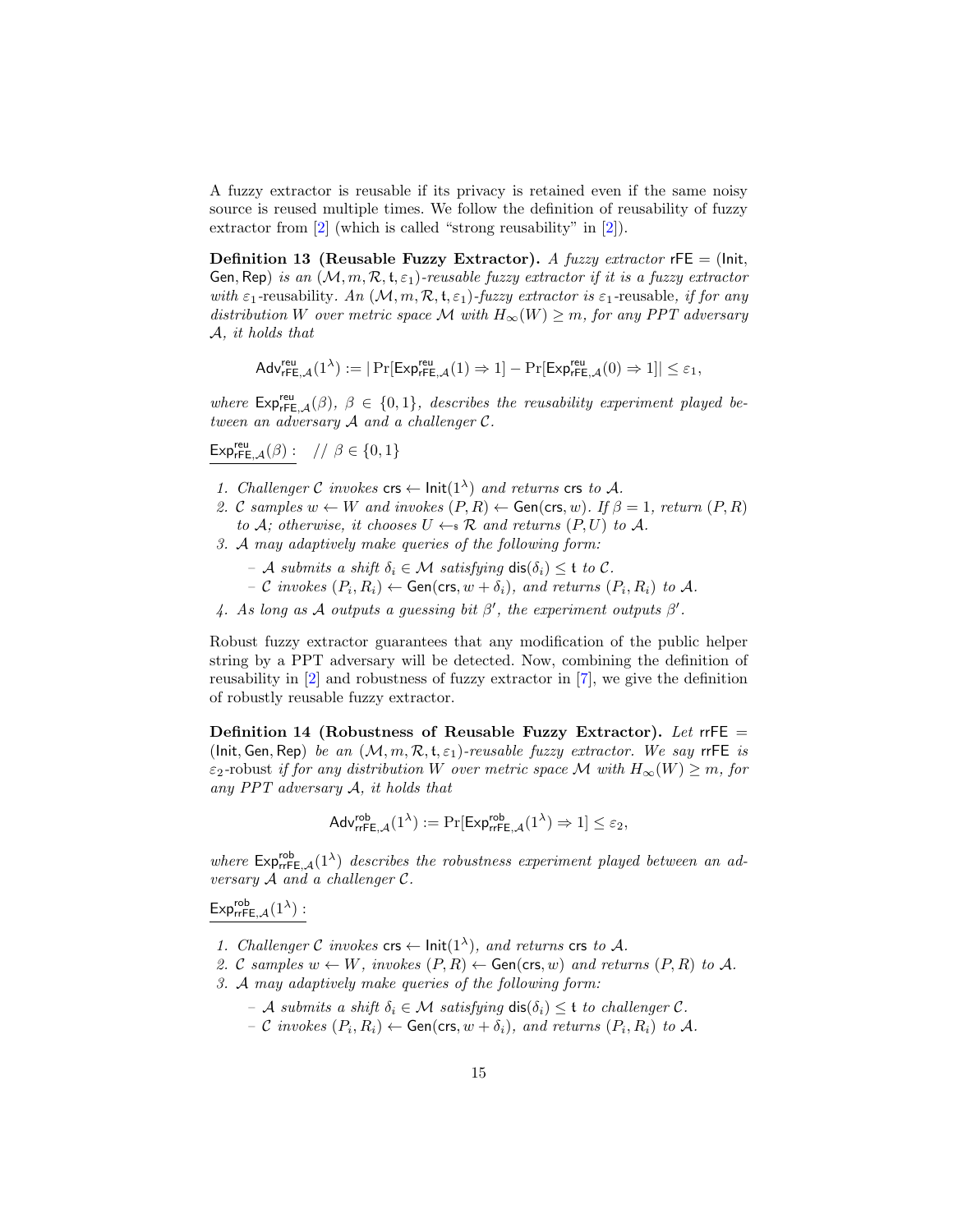4. A submits its forgery  $(\widetilde{P}, \widetilde{\delta})$  to C. A wins if  $dis(\widetilde{\delta}) \leq t$ ,  $\widetilde{P}$  is fresh (i.e.,  $\widetilde{P}$  is different from P and those  $P_i$ ) and Rep(crs,  $\widetilde{P}$ ,  $w + \widetilde{\delta}$ )  $\neq \bot$ . The experiment outputs 1 if A wins and 0 otherwise.

Definition 15 (Robustly Reusable Fuzzy Extractor).  $An (\mathcal{M}, m, \mathcal{R}, \mathfrak{t}, \varepsilon_1, \varepsilon_2)$ robustly reusable fuzzy extractor (rrFE) is an  $(M, m, R, t, \varepsilon_1)$ -reusable fuzzy extractor with  $\varepsilon_2$ -robustness.

*Remark 3.* In the robustness experiment, the adversary submits not only  $P$ , but also the shift  $\delta$ . In the previous works, such as [8], the authors considered two perturbation styles: 1) the shift is independent of  $W$ ; 2) the shift can arbitrarily depend on W. In our definition, the shift is controlled by the adversary, and it just sits in the middle of the two styles. The reason we adopt such a definition is to make the perturbation style consistent with that in the reusability experiment.

#### 4.2 Construction of Robustly Reusable Fuzzy Extractor

Figure [4](#page-16-0) illustrates our construction of robustly reusable FE rrFE  $=$  (Init, Gen, Rep) for metric space  $\mathcal{M}$ , which makes use of the following building blocks:

- $-$  A key-shift secure symmetric key encapsulation mechanism  $SKEM = (SKEMInit,$ SKEM.Enc, SKEM.Dec). Let its secret key space be  $\mathcal{SK}$  and encapsulation key space be  $K$ .
- A homomorphic average-case  $(\mathcal{M}, \hat{m}, \mathcal{SK}, \varepsilon_{\text{ext}})$ -strong extractor Ext.
- A homomorphic  $(m \lceil \log p \rceil, \hat{m}, 2t)$ -secure sketch SS = (SS.Gen, SS.Rec) for metric space M with  $\hat{m} - \lceil \log p \rceil \geq \omega(\log \lambda)$ .
- A homomorphic  $(l_{\mathsf{LAF}}, \mathfrak{n})$ -lossy algebraic filter  $\mathsf{LAF} = (\mathsf{FGen}, \mathsf{FEval}, \mathsf{FTag})$ with domain  $\mathbb{Z}_p^n$ ,  $l_{\mathsf{LAF}} = \lceil \log p \rceil$ , and tag space  $\{0, 1\}^* \times \mathcal{T}'$ . We assume that any  $w \in \mathcal{M}$  can be explained as an element in  $\mathbb{Z}_p^n$ .

The correctness of the fuzzy extractor follows from the correctness of the underlying SS and SKEM.

<span id="page-15-1"></span>Theorem 2. If the underlying SKEM is key-shift secure with secret key space SK and encapsulation key space K, Ext is a homomorphic average-case  $(M, \hat{m}, \hat{m})$  $\mathcal{SK}, \varepsilon_{\textsf{ext}}$ )-strong extractor, SS is a homomorphic  $(m-\lceil\log p\rceil, \hat{m}, 2t)$ -secure sketch for metric space M with  $\hat{m} - \lceil \log p \rceil \geq \omega(\log \lambda)$ , and LAF is a homomorphic  $(l_{\mathsf{LAF}}, \mathfrak{n})$ -lossy algebraic filter with domain  $\mathbb{Z}_p^{\mathfrak{n}}$  and  $l_{\mathsf{LAF}} = \lceil \log p \rceil$ , and every element in M can be explained as an element in  $\mathbb{Z}_p^n$ , then the fuzzy extractor rrFE in Fig. [4](#page-16-0) is an  $(M, m, K, t, \varepsilon_1, \varepsilon_2)$ -robustly reusable fuzzy extractor, where  $\varepsilon_1 = 2$ Adv ${}^{\text{ind}}_{\text{LAF}}(1^{\lambda}) + 2\varepsilon_{\text{ext}} + \text{Adv}_{\text{SKEM}}^{\text{ks}}(1^{\lambda})$  and  $\varepsilon_2 = \text{Adv}_{\text{LAF}}^{\text{ind}}(1^{\lambda}) + \varepsilon_{\text{ext}} + \text{Adv}_{\text{LAF}}^{\text{eva}}(1^{\lambda}) +$  $2^{-\omega(\log \lambda)}$ .

*Proof.* All we have to do is to show that  $\mathsf{rrFE}$  is  $\varepsilon_1$ -reusable and  $\varepsilon_2$ -robust, which are proved in Theorem [3](#page-15-0) and Theorem [4](#page-22-0) respectively.

<span id="page-15-0"></span>**Theorem 3.** Given the building blocks specified in Theorem [2,](#page-15-1) the fuzzy extrac-tor rrFE in Fig. [4](#page-16-0) is  $\varepsilon_1$ -reusable, where  $\varepsilon_1 = 2$ Adv ${}_{\mathsf{LAF}}^{\mathsf{ind}}(1^{\lambda}) + 2\varepsilon_{\mathsf{ext}} + \mathsf{Adv}_{\mathsf{SKEM}}^{\mathsf{ks}}(1^{\lambda})$ .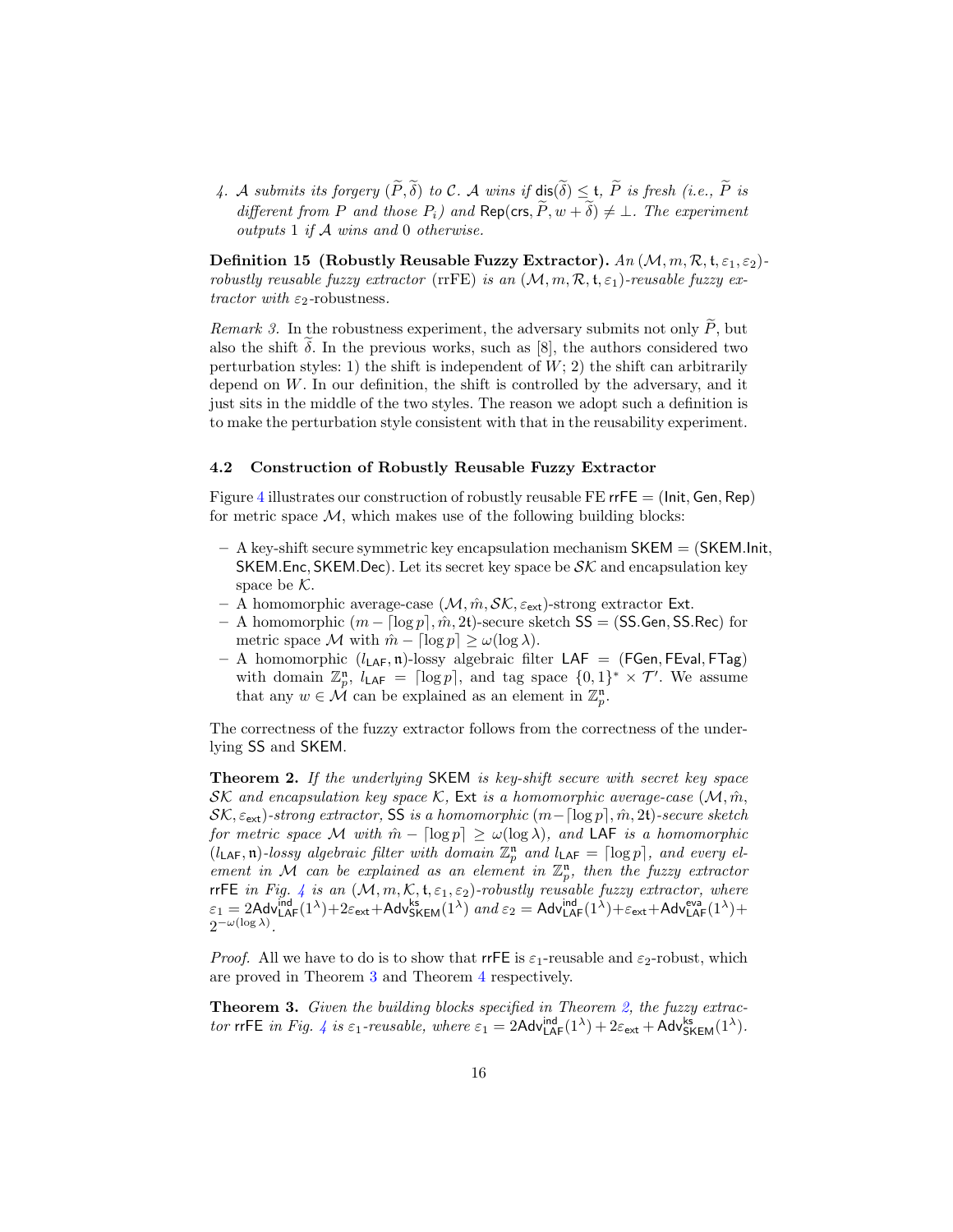| $\mathsf{crs} \leftarrow \mathsf{Init}(1^{\lambda})$ :<br>$(F_{pk}, F_{td}) \leftarrow \mathsf{FGen}(1^{\lambda}).$<br>$i_{\bullet\star\star} \leftarrow \mathcal{I}.$<br>$pp \leftarrow$ SKEM.lnit $(1^{\lambda})$ .<br>$\textsf{crs} := (F_{nk}, i_{\textsf{ext}}, \textsf{pp}).$<br>Return crs. | $(R, P) \leftarrow$ Gen(crs, w):<br>Parse $\textsf{crs} = (F_{pk}, i_{\textsf{ext}}, \textsf{pp}).$<br>$s \leftarrow$ SS. Gen $(w)$ .<br>$sk \leftarrow \mathsf{Ext}(w, i_{\mathsf{ext}}).$<br>$(c, k) \leftarrow$ SKEM.Enc(pp, sk).<br>$t := (s, c).$<br>$t' \leftarrow s \mathcal{T}'$ .<br>$\sigma \leftarrow \mathsf{FEval}(F_{pk}, t, t', w).$<br>$P := (t = (s, c), t', \sigma)$<br>$R := k$ .<br>Return $(P, R)$ . | $R/\bot \leftarrow \mathsf{Rep}(\mathsf{crs}, \widetilde{P}, w')$ :<br>Parse $\textsf{crs} = (F_{pk}, i_{\textsf{ext}}, \textsf{pp}).$<br>Parse $\widetilde{P} = (\widetilde{t} = (\widetilde{s}, \widetilde{c}), \widetilde{t'}, \widetilde{\sigma}).$<br>$\widetilde{w} \leftarrow$ SS.Rec $(w', \widetilde{s})$ .<br>If dis $(\tilde{w}, w') >$ t,<br>Return $\perp$ .<br>Else,<br>$\widetilde{\sigma}' \leftarrow \mathsf{FEval}(F_{pk}, \widetilde{t}, \widetilde{t}', \widetilde{w}).$<br>If $\tilde{\sigma}' \neq \tilde{\sigma}$ ,<br>Return $\perp$ .<br>Else,<br>$sk \leftarrow \textsf{Ext}(\widetilde{w}, i_{\textsf{ext}}).$<br>$\widetilde{k} \leftarrow$ SKEM.Dec(pp, $\widetilde{sk}, \widetilde{c}$ ).<br>Return $k$ . |
|----------------------------------------------------------------------------------------------------------------------------------------------------------------------------------------------------------------------------------------------------------------------------------------------------|---------------------------------------------------------------------------------------------------------------------------------------------------------------------------------------------------------------------------------------------------------------------------------------------------------------------------------------------------------------------------------------------------------------------------|-----------------------------------------------------------------------------------------------------------------------------------------------------------------------------------------------------------------------------------------------------------------------------------------------------------------------------------------------------------------------------------------------------------------------------------------------------------------------------------------------------------------------------------------------------------------------------------------------------------------------------------------------------------------------------------------------------------------------------------------|
|----------------------------------------------------------------------------------------------------------------------------------------------------------------------------------------------------------------------------------------------------------------------------------------------------|---------------------------------------------------------------------------------------------------------------------------------------------------------------------------------------------------------------------------------------------------------------------------------------------------------------------------------------------------------------------------------------------------------------------------|-----------------------------------------------------------------------------------------------------------------------------------------------------------------------------------------------------------------------------------------------------------------------------------------------------------------------------------------------------------------------------------------------------------------------------------------------------------------------------------------------------------------------------------------------------------------------------------------------------------------------------------------------------------------------------------------------------------------------------------------|

<span id="page-16-0"></span>Fig. 4. Construction of robustly reusable fuzzy extractor rrFE.

Proof. We will prove this theorem by a sequence of games. The changes from Game  $G_j$  to Game  $G_{j+1}$  are <u>underlined</u>.

**Game**  $G_0$ : It is exactly experiment  $Exp_{rFE,\mathcal{A}}^{reu}(1)$ . More precisely,

- 1. Challenger C invokes  $(F_{pk}, F_{td}) \leftarrow \mathsf{FGen}(1^{\lambda})$  and  $\mathsf{pp} \leftarrow \mathsf{SKEM}.\mathsf{Init}(1^{\lambda}),$  samples a seed  $i_{ext} \leftarrow \mathcal{I}$ , sets  $\mathsf{crs} = (F_{pk}, i_{ext}, \mathsf{pp})$ , and returns  $\mathsf{crs}$  to  $\mathcal{A}$ .
- 2. C samples  $w \leftarrow W$ , invokes  $s \leftarrow$  SS.Gen $(w)$ ,  $sk \leftarrow \text{Ext}(w, i_{\text{ext}})$ ,  $(c, k) \leftarrow$ SKEM.Enc(pp, sk), sets  $t := (s, c)$ , samples  $t' \leftarrow s \mathcal{T}'$ , computes  $\sigma \leftarrow \text{FEval}(F_{pk},$  $t, t', w$ , sets  $P := (s, c, t', \sigma), R := k$ , and returns  $(P, R)$  to A.
- 3. Upon receiving a shift  $\delta_i \in \mathcal{M}$  from  $\mathcal{A}$  with  $\textsf{dis}(\delta_i) \leq \mathfrak{t}$ , challenger  $\mathcal{C}$  invokes  $s_i \leftarrow \mathsf{SS}.\mathsf{Gen}(w + \delta_i), \, sk_i \leftarrow \mathsf{Ext}(w + \delta_i, i_{\mathsf{ext}}), \, (c_i, k_i) \leftarrow \mathsf{SKEM}.\mathsf{Enc}(\mathsf{pp}, sk_i),$ sets  $t_i := (s_i, c_i)$ , samples  $t'_i \leftarrow \mathcal{T}'$ , invokes  $\sigma_i \leftarrow \textsf{FEval}(F_{pk}, t_i, t'_i, w + \delta_i)$ , sets  $P_i := (s_i, c_i, t'_i, \sigma_i), R_i := k_i$ , and returns  $(P_i, R_i)$  to A.
- 4. If A outputs a bit  $\beta'$ , the game outputs  $\beta'$ .

Obviously,

<span id="page-16-2"></span>
$$
\Pr[\mathsf{Exp}_{\mathsf{rFE},\mathcal{A}}^{\mathsf{reu}}(1) \Rightarrow 1] = \Pr[\mathsf{G}_0^{\mathcal{A}} \Rightarrow 1].\tag{6}
$$

**Game**  $G_1$ : It is the same as  $G_0$ , except for conceptual changes of generating  $(P_i, R_i)$ . More precisely,

3. Upon receiving a shift  $\delta_i \in \mathcal{M}$  from  $\mathcal{A}$  with  $\textsf{dis}(\delta_i) \leq \mathfrak{t}$ , challenger  $\mathcal{C}$  computes  $s_i := s + \mathsf{SS}.\mathsf{Gen}(\delta_i), \; sk_i := sk + \mathsf{Ext}(\delta_i, i_{\mathsf{ext}}), \; (c_i, k_i) \gets \mathsf{SKEM}.\mathsf{Enc}(\mathsf{pp}, sk_i),$ sets  $t_i := (s_i, c_i)$ , samples  $t'_i \leftarrow * \mathcal{T}'$ , computes  $\sigma_i := \mathsf{FEval}(F_{pk}, t_i, t'_i, w) +$  $\mathsf{FEval}(F_{pk}, t_i, t'_i, \delta_i), \,\mathsf{sets}\; P_i := (s_i, c_i, t'_i, \sigma_i),\, R_i := \overline{k_i}, \,\mathsf{and}\; \mathsf{returns}\;(P_i, R_i) \;\mathsf{to}$ A.

<span id="page-16-1"></span>**Lemma 4.**  $Pr[G_0^{\mathcal{A}} \Rightarrow 1] = Pr[G_1^{\mathcal{A}} \Rightarrow 1].$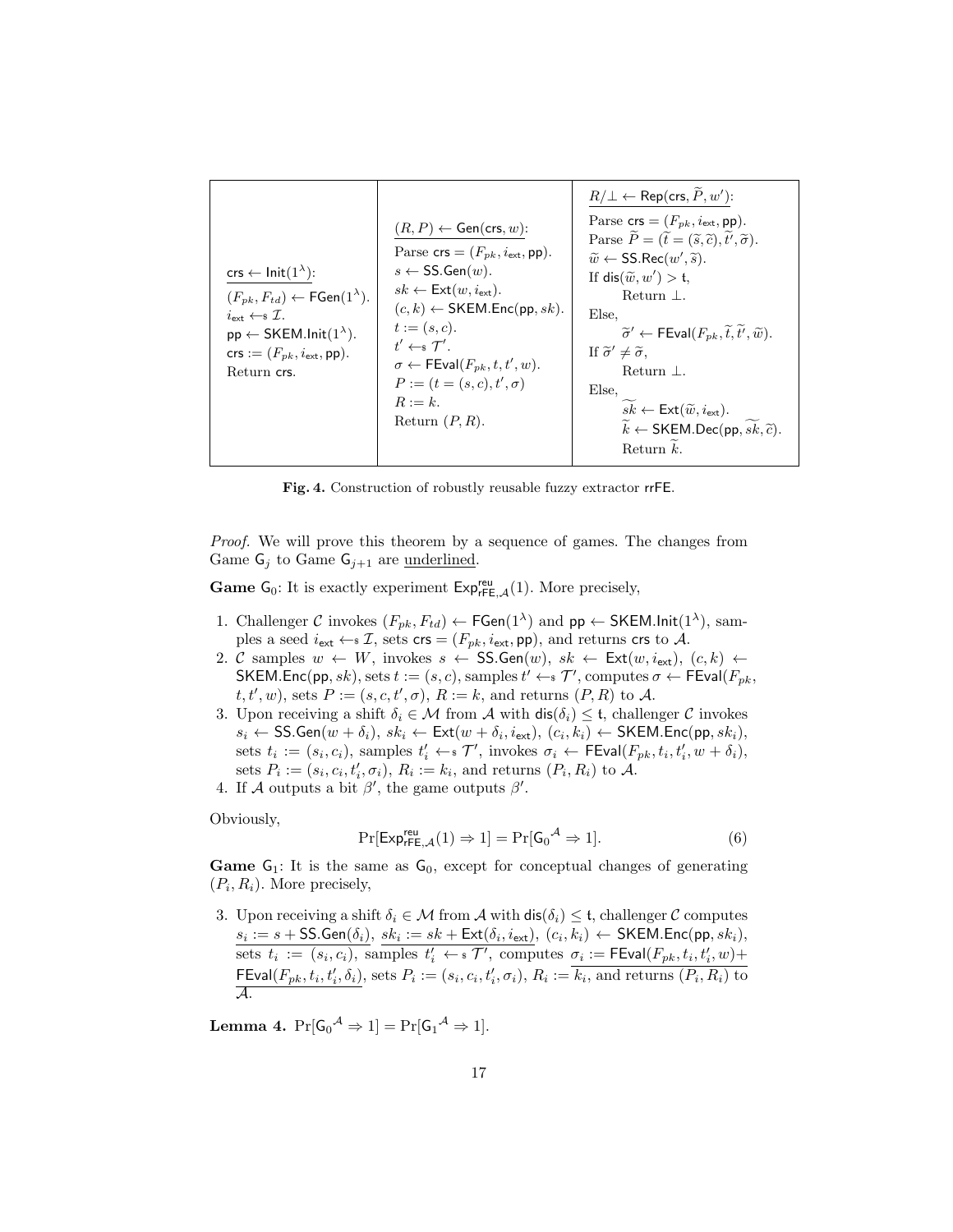Proof. By the homomorphic property of the deterministic secure sketch, we have:

$$
s_i \stackrel{\mathsf{G}_0}{=} \mathsf{SS}.\mathsf{Gen}(w+\delta_i) = \mathsf{SS}.\mathsf{Gen}(w) + \mathsf{SS}.\mathsf{Gen}(\delta_i) = s + \mathsf{SS}.\mathsf{Gen}(\delta_i) \stackrel{\mathsf{G}_1}{=} s_i.
$$

By the homomorphic property of Ext, we have:

$$
sk_i \stackrel{\mathsf{G}_0}{=} \mathsf{Ext}(w + \delta_i, i_{\mathsf{ext}}) = \mathsf{Ext}(w, i_{\mathsf{ext}}) + \mathsf{Ext}(\delta_i, i_{\mathsf{ext}}) = sk + \mathsf{Ext}(\delta_i, i_{\mathsf{ext}}) \stackrel{\mathsf{G}_1}{=} sk_i.
$$

Similarly, by the homomorphic property of LAF, we have:

$$
\sigma_i \overset{\mathsf{G_0}}{=} \mathsf{FEval}(F_{pk}, t_i, t_i', w + \delta_i) = \mathsf{FEval}(F_{pk}, t_i, t_i', w) + \mathsf{FEval}(F_{pk}, t_i, t_i', \delta_i) \overset{\mathsf{G_1}}{=} \sigma_i.
$$

Thus the changes are just conceptual, and Lemma [4](#page-16-1) follows.

**Game**  $G_2$ : It is the same as  $G_1$ , except that the core tags  $t', t'_i$  are not uniformly chosen any more. Now they are generated by  $\mathsf{FTag}$  in  $\mathsf{G}_2$ . More precisely,

- 2. Challenger C samples  $w \leftarrow W$ , computes  $s \leftarrow \text{SS}.\text{Gen}(w)$ ,  $sk \leftarrow \text{Ext}(w, i_{\text{ext}})$ ,  $(c, k) \leftarrow \mathsf{SKEM}.\mathsf{Enc}(\mathsf{pp}, sk), \text{sets } t := (s, c), \text{ generates } t' \leftarrow \mathsf{FTag}(F_{td}, t), \text{com-}$ putes  $\sigma \leftarrow \text{FEval}(F_{pk}, t, t', w)$ , sets  $P := (s, c, t', \sigma), R := k$ , and returns  $(P, R)$  to A.
- 3. Upon receiving a shift  $\delta_i \in \mathcal{M}$  from  $\mathcal{A}$  with  $\textsf{dis}(\delta_i) \leq \mathfrak{t}$ , challenger  $\mathcal{C}$  computes  $s_i := s + \mathsf{SS}.\mathsf{Gen}(\delta_i), \, sk_i := sk + \mathsf{Ext}(\delta_i, i_{\mathsf{ext}}), \, (c_i, k_i) \leftarrow \mathsf{SKEM}.\mathsf{Enc}(\mathsf{pp}, sk_i),$ sets  $t_i := (s_i, c_i)$ , generates  $t'_i \leftarrow \mathsf{FTag}(F_{td}, t_i)$ , computes  $\sigma_i := \mathsf{FEval}(F_{pk}, t_i)$  $t_i', w$ )+FEval( $F_{pk}$ , $\overline{t_i, t_i', \delta_i}$ ), sets  $P_i := (s_i, c_i, t_i', \sigma_i)$ ,  $R_i := k_i$ , and returns  $(P_i, R_i)$  to A.

<span id="page-17-0"></span>Lemma 5.  $|\Pr[\mathsf{G_1}^{\mathcal{A}} \Rightarrow 1] - \Pr[\mathsf{G_2}^{\mathcal{A}} \Rightarrow 1]| \leq \mathsf{Adv}_{\mathsf{LAF}}^{\mathsf{ind}}(1^{\lambda}).$ 

*Proof.* Assume there exists a PPT adversary A such that  $|\Pr[G_1^{\mathcal{A}} \Rightarrow 1]$  –  $Pr[\mathsf{G}_2^{\mathcal{A}} \Rightarrow 1] = \epsilon$ . We construct a PPT algorithm  $\mathcal{B}$  who, given  $F_{pk}$ , can distinguish oracle  $\mathsf{FTag}(F_{td},.)$  from oracle  $\mathcal{O}_{\mathcal{T}'}(\cdot)$  with advantage  $\epsilon$ . Algorithm  $\mathcal B$ simulates an environment for  $A$  as follows:

- Given  $F_{pk}$ , algorithm  $\mathcal{B}$  invokes  $pp \leftarrow \mathsf{SKEM}.\mathsf{Init}(1^{\lambda})$ , samples a seed  $i_{ext}$  ←  $\mathfrak{s} \mathcal{I},$  sets crs :=  $(F_{pk}, i_{ext}, \mathsf{pp})$ , and returns crs to A.
- Algorithm B samples  $w \leftarrow W$ , computes  $s \leftarrow \mathsf{SS}.\mathsf{Gen}(w)$ ,  $sk \leftarrow \mathsf{Ext}(w, i_{ext})$ ,  $(c, k) \leftarrow$  SKEM. Enc(pp, sk) and sets  $t := (s, c)$ .

 $-\mathcal{B}$  queries its own oracle with  $t = (s, c)$ , and the oracle replies  $\mathcal{B}$  with  $t'$ . After receiving t' from its oracle, B invokes  $\sigma \leftarrow \mathsf{FEval}(F_{pk}, t, t', w)$ , sets  $P := (t = (s, c), t', \sigma), R := k$ , and returns  $(P, R)$  to A.

– Upon receiving a shift  $\delta_i \in \mathcal{M}$  from  $\mathcal{A}$  with  $\textsf{dis}(\delta_i) \leq \mathfrak{t}$ , algorithm  $\mathcal{B}$  computes  $s_i := s + \mathsf{SS}.\mathsf{Gen}(\delta_i), \, sk_i := sk + \mathsf{Ext}(\delta_i, i_{\mathsf{ext}}), \, (c_i, k_i) \leftarrow \mathsf{SKEM}.\mathsf{Enc}(\mathsf{pp}, sk_i)$ and sets  $t_i = (s_i, c_i)$ .

–  $\mathcal B$  queries its oracle with  $t_i := (s_i, c_i)$ , and the oracle replies  $\mathcal B$  with  $t'_i$ . After receiving  $t'_i$  from its oracle,  $\mathcal{B}$  computes  $\sigma_i := \mathsf{FEval}(F_{pk}, t_i, t'_i, w) +$ FEval  $(F_{pk}, t_i, t'_i, \delta_i)$ , sets  $P_i := (s_i, c_i, t'_i, \sigma_i)$ ,  $R_i := k_i$ , and returns  $(P_i, R_i)$ to A.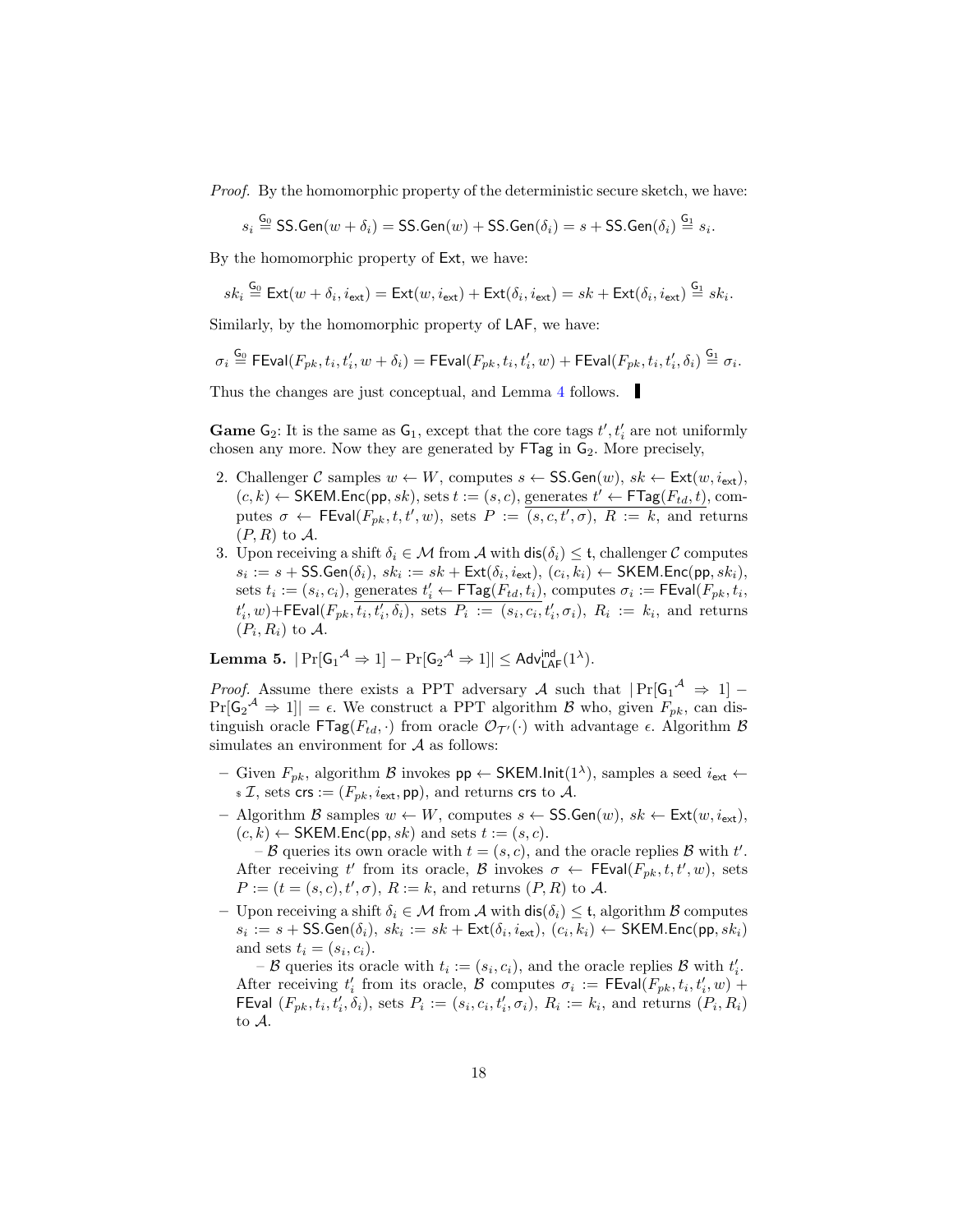- When A outputs a bit  $\beta'$ , algorithm B returns  $\beta'$ .

Observe that if the oracle to which  $\mathcal{B}$  has access is  $\mathsf{FTag}(F_{td}, \cdot)$ , then  $\mathcal{B}$  perfectly simulates  $G_2$  for  $A$ ; otherwise it perfectly simulates  $G_1$  for  $A$ . Thus

$$
\mathsf{Adv}_{\mathsf{LAF},\mathcal{B}}^{\mathsf{ind}}(1^{\lambda}) = |\Pr[\mathsf{G}_1{}^{\mathcal{A}} \Rightarrow 1] - \Pr[\mathsf{G}_2{}^{\mathcal{A}} \Rightarrow 1]|.
$$

This completes the proof of Lemma [5.](#page-17-0)

**Game**  $G_3$ : It is the same as  $G_2$ , except that sk is changed to a uniform one. More precisely,

- 2. Challenger C samples  $w \leftarrow W$ , computes  $s \leftarrow \text{SS}.\text{Gen}(w)$ , samples  $\widehat{sk} \leftarrow s \mathcal{SK}$ , computes  $(c, k) \leftarrow \text{SKEM}.\text{Enc}(\text{pp}, \underline{\overline{sk}}), \text{ sets } t := (s, c), \text{ generates } t' \leftarrow \text{FTag}$  $(F_{td}, t)$ , computes  $\sigma \leftarrow \textsf{FEval}(F_{pk}, t, t', w)$ , sets  $P := (s, c, t', \sigma)$ ,  $R := k$ , and returns  $(P, R)$  to A.
- 3. Upon receiving a shift  $\delta_i \in \mathcal{M}$  from  $\mathcal{A}$  with  $\textsf{dis}(\delta_i) \leq \mathfrak{t}$ , challenger  $\mathcal{C}$  computes  $s_i := s + \mathsf{SS}.\mathsf{Gen}(\delta_i), \ sk_i := \underline{sk} + \mathsf{Ext}(\delta_i, i_{\mathsf{ext}}), \ (c_i, k_i) \leftarrow \mathsf{SKEM}.\mathsf{Enc}(\mathsf{pp}, sk_i),$ sets  $t_i := (s_i, c_i)$ , generates  $t'_i \leftarrow \mathsf{FTag}(F_{td}, t_i)$ , computes  $\sigma_i := \mathsf{FEval}(F_{pk}, t_i)$  $t'_{i}, w$  + FEval( $F_{pk}, t_i, t'_{i}, \delta_i$ ), sets  $P_i := (s_i, c_i, t'_{i}, \sigma_i)$ ,  $R_i := k_i$ , and returns  $(P_i, R_i)$  to A.

<span id="page-18-2"></span> ${\rm \bf Lemma ~6.}~~ |{\rm Pr}[{\sf G_2}^{\mathcal A}\Rightarrow 1]-{\rm Pr}[{\sf G_3}^{\mathcal A}\Rightarrow 1]|\leq \varepsilon_{\sf ext}.$ 

*Proof.* Assume that  $A$  makes  $\rho$  queries to the challenger. The only difference between  $G_2$  and  $G_3$  is that  $sk \leftarrow \text{Ext}(w, i_{\text{ext}})$  in  $G_2$  is changed to  $sk \leftarrow s \mathcal{SK}$  in  $G_3$ . We will show that the views of adversary  $A$  in  $G_2$  and  $G_3$  are statistically indistinguishable.

Since  $F_{pk}$ ,  $F_{td}$  and pp are independent of W, we have

<span id="page-18-0"></span>
$$
\tilde{H}_{\infty}(W \mid (F_{pk}, F_{td}, \mathsf{pp})) = \tilde{H}_{\infty}(W) \ge m. \tag{7}
$$

Define  $S := \{\sigma \mid \sigma = \mathsf{FEval}(F_{pk}, t, t', W) \land \mathsf{tag} = (t, t') \in \mathcal{T}_{lossy}\},\$  which collects all function values w.r.t. the same  $W$  and the same  $F_{pk}$  but under all possible lossy tags. By the lossiness of LAF,  $S$  only reveals log p bits information of W (see remark [2\)](#page-10-0). According to Lemma [1](#page-8-1) and Eq. [\(7\)](#page-18-0), we have

$$
\widetilde{H}_{\infty}(W \mid (F_{pk}, F_{td}, \mathsf{pp}, \mathcal{S})) \ge \widetilde{H}_{\infty}(W \mid (F_{pk}, F_{td}, \mathsf{pp})) - \log p \ge m - \log p. \tag{8}
$$

Since SS is a  $(m - \log p, \hat{m}, 2t)$ -secure sketch, we have

$$
\widetilde{H}_{\infty}(W \mid (s = \textsf{SS}.\textsf{Gen}(W), F_{pk}, F_{td}, \textsf{pp}, \mathcal{S})) \geq \hat{m}.
$$

Define AuxiliaryInput :=  $(s = SS.Gen(W), F_{pk}, F_{td}, pp, S)$ . Obviously AuxiliaryInput is independent of  $i_{ext}$ . According to Eq. [\(3\)](#page-8-2), the average-case  $(\mathcal{M}, \hat{m}, \mathcal{SK}, \varepsilon_{ext})$ strong extractor Ext implies

<span id="page-18-1"></span>
$$
\left( \text{sk}, i_{\text{ext}}, \underbrace{\left( s = \text{SS.Gen}(W), F_{pk}, F_{td}, \text{pp}, \mathcal{S} \right)}_{\text{AuxiliaryInput}} \right) \stackrel{\varepsilon_{\text{ext}}}{\approx} \left( \widehat{\text{sk}}, i_{\text{ext}}, \underbrace{\left( s = \text{SS.Gen}(W), F_{pk}, F_{td}, \text{pp}, \mathcal{S} \right)}_{\text{AuxiliaryInput}} \right), \tag{9}
$$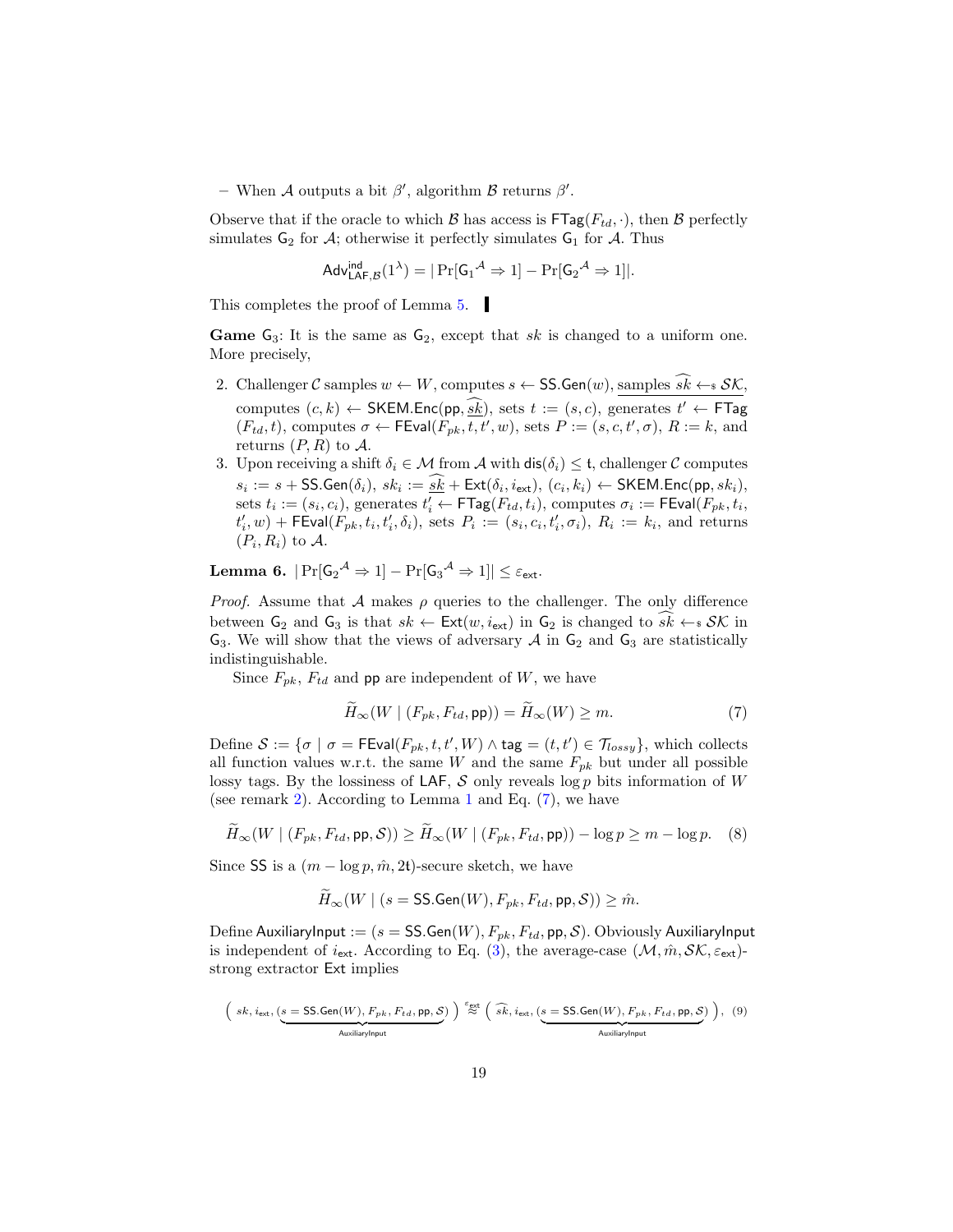where  $sk := \text{Ext}(W, i_{\text{ext}})$  and  $\widehat{sk} \leftarrow * \mathcal{SK}$ . Since  $\text{crs} = (F_{pk}, i_{\text{ext}}, \text{pp})$ , Eq. [\(9\)](#page-18-1) implies

<span id="page-19-0"></span>
$$
\left(\underbrace{sk, s = \text{SS.Gen}(W), \text{crs}, F_{td}, \mathcal{S}}_{\Omega}\right) \stackrel{\varepsilon_{\text{ext}}}{\approx} \left(\underbrace{\widehat{sk}, s = \text{SS.Gen}(W), \text{crs}, F_{td}, \mathcal{S}}_{\varXi}\right). \tag{10}
$$

Let  $w$  be a specific value taken by random variable  $W$ .

Recall that  $P = (s, c, t', \sigma)$  and  $R = k$ , where  $s \leftarrow \text{SS.Gen}(w), (c, k) \leftarrow$ SKEM.Enc(pp, sk),  $t := (s, c), t' \leftarrow \mathsf{FTag}(F_{td}, t), \sigma \leftarrow \mathsf{FEval}(F_{pk}, t, t', w)$ . Obviously,  $(P, R)$  can be regarded as an output of some randomized function on input  $Ω$ .

Define  $P := (s, \hat{c}, t, \hat{\sigma})$  and  $R := k$ , where  $s \leftarrow \text{SS.Gen}(w), (\hat{c}, k) \leftarrow \text{SKEM.Enc}$  $(pp, sk), \hat{t} = (s, \hat{c}), \hat{t}' \leftarrow \mathsf{FTag}(F_{td}, \hat{t}), \hat{\sigma} \leftarrow \mathsf{FEval}(F_{pk}, \hat{t}, \hat{t}', w)$ . In other words,  $(\widehat{P}, \widehat{R})$  is the helper string and the extracted string generated with the random key  $\widehat{sk}$ . Then  $(\widehat{P}, \widehat{R})$  can be regarded as an output of the same randomized function on input  $\Xi$  as that for  $(P, R)$ .

According to Lemma [2,](#page-8-3) Formula [\(10\)](#page-19-0) implies

$$
\Big(\underbrace{\frac{\mathcal{G}}{sk:=\operatorname{Ext}(W,i_{\text{ext}}),s=\operatorname{SS}.\operatorname{Gen}(W),\operatorname{crs},F_{td},\mathcal{S},P,R}_{\mathcal{Q}_0}\Big)\overset{\varepsilon_{\text{ext}}}{\approx}\Big(\underbrace{\frac{\varepsilon}{\hat{sk}\leftarrow\!\! s\,\,\mathcal{SK},s=\operatorname{SS}.\operatorname{Gen}(W),\operatorname{crs},F_{td},\mathcal{S},\widehat{P},\widehat{R}}}_{\varXi_0}\Big),
$$

<span id="page-19-1"></span>in short,

$$
\left(\begin{array}{c}\n\Omega, P, R \\
\Omega_0\n\end{array}\right) \stackrel{\varepsilon_{\text{ext}}}{\approx} \left(\begin{array}{c}\n\Xi, \widehat{P}, \widehat{R} \\
\Xi_0\n\end{array}\right).
$$
\n(11)

Before A submits its first query  $\delta_1$  in  $\mathsf{G}_2$ , its view is described by  $\langle \mathsf{crs}, P, R \rangle$ . Obviously,  $\delta_1$  can be computed by some randomized function of  $\langle \text{crs}, P, R \rangle$  (the function is determined by  $\mathcal{A}$ 's strategy). Naturally, it can be regarded as an output of some randomized function on input  $\Omega_0$ .

Similarly, the first query  $\hat{\delta}_1$  of A in  $\mathsf{G}_3$  is determined by the same randomized function of its view  $\langle \text{crs}, P, R \rangle$ , hence it can also be regarded as an output of the same randomized function of  $\Xi_0$ .

By Lemma [2](#page-8-3) again, Formula [\(11\)](#page-19-1) implies

<span id="page-19-2"></span>
$$
\left(\underbrace{\Omega, P, R, \delta_1}_{\Omega'_0}\right) \stackrel{\varepsilon_{\text{ext}}}{\approx} \left(\underbrace{\Xi, \widehat{P}, \widehat{R}, \widehat{\delta_1}}_{\Xi'_0}\right). \tag{12}
$$

Recall that  $P_1 := (s_1, c_1, t_1', \sigma_1), R_1 := k_1$ , where  $s_1 = s + \text{SS}.\text{Gen}(\delta_1), sk_1 =$  $sk + \textsf{Ext}(\delta_1, i_{\textsf{ext}}), (c_1, k_1) \leftarrow \textsf{SKEM}.\textsf{Enc}(\textsf{pp}, sk_1), t_1 = (s_1, c_1), t_1' \leftarrow \textsf{FTag}(F_{td}, t_1),$  $\sigma_1 = \mathsf{FEval}(F_{pk}, t_1, t_1', w) + \mathsf{FEval}(F_{pk}, t_1, t_1', \delta_1)$ . Note that  $(t_1, t_1')$  is a lossy tag, hence FEval $(F_{pk}, t_1, t'_1, w) \in \mathcal{S}$ . Obviously,  $P_1$  and  $R_1$  can be determined by some randomized function of  $\Omega'_0$ .

Define  $\widehat{P_1} := (\widehat{s_1}, \widehat{c_1}, \widehat{t_1}, \widehat{\sigma_1}), \widehat{R_1} := \widehat{k_1}$ , where  $\widehat{s_1} = s + \text{SSGen}(\widehat{\delta_1}), \widehat{s_{k_1}} =$  $\widehat{sk} + \textsf{Ext}(\widehat{\delta_1}, i_{\textsf{ext}}), (\widehat{c_1}, \widehat{k_1}) \leftarrow \textsf{SKEM}.\textsf{Enc}(\textsf{pp}, \widehat{sk_1}), \widehat{t_1} = (\widehat{s_1}, \widehat{c_1}), \widehat{t_1'} \leftarrow \textsf{FTag}(F_{td}, \widehat{t_1}),$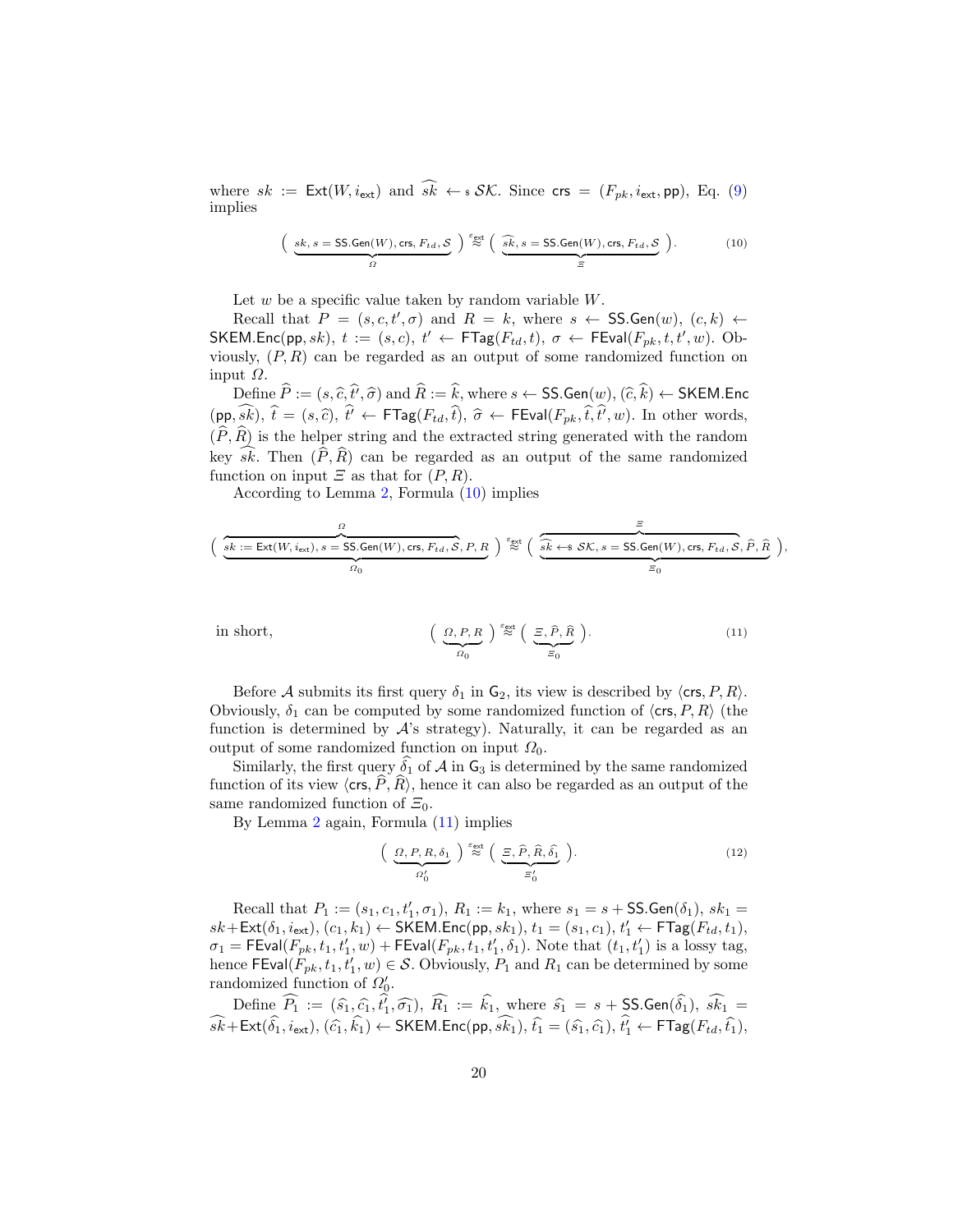$\widehat{\sigma_1}$  = FEval( $F_{pk}, \widehat{t_1}, t'_1, w$ ) + FEval( $F_{pk}, \widehat{t_1}, t'_1, \delta_1$ ). Similarly,  $P_1$  and  $R_1$  can be determined by the same randomized function of of  $\mathcal{Z}'_0$ .

Applying Lemma [2](#page-8-3) once more, Formula [\(12\)](#page-19-2) implies

$$
\left(\frac{\Omega_0'}{\Omega, P, R, \delta_1, P_1, R_1}\right) \stackrel{\varepsilon_{\text{ext}}}{\approx} \left(\frac{\Xi_0'}{\Xi, \hat{P}, \hat{R}, \hat{\delta}_1, \hat{P}_1, \hat{R}_1}\right).
$$
\n(13)

By induction on  $i \in [\rho]$ , we have that

$$
\left(\underbrace{\Omega, P, R, \{\delta_i, P_i, R_i\}_{i \in [\rho]}}_{\Omega_{\rho}}\right) \stackrel{\varepsilon_{\text{ext}}}{\approx} \left(\underbrace{\Xi, \widehat{P}, \widehat{R}, \{\widehat{\delta}_i, \widehat{P_i}, \widehat{R_i}\}_{i \in [\rho]}}_{\Xi_{\rho}}\right).
$$
\n(14)

More precisely,

<span id="page-20-0"></span>
$$
\left(\underbrace{\overbrace{sk := \text{Ext}(W, i_{\text{ext}}), s = \text{SS.Gen}(W), \text{crs}, F_{td}, \mathcal{S}, P, R, \{\delta_i, P_i, R_i\}_{i \in [\rho]}}_{\Omega_{\rho}}\right) \stackrel{\epsilon_{\text{ext}}}{\approx}
$$
\n
$$
\left(\underbrace{\overbrace{sk := \text{Ext}(W, i_{\text{ext}}), s = \text{SS.Gen}(W), \text{crs}, F_{td}, \mathcal{S}, \hat{P}, \hat{R}, \{\hat{\delta}_i, \hat{P}_i, \hat{R}_i\}_{i \in [\rho]}}_{\Xi_{\rho}}\right). \tag{15}
$$

(15) implies 
$$
\left(\underbrace{\text{crs}, P, R, \{\delta_i, P_i, R_i\}_{i \in [\rho]}}_{\Omega^*_{\rho}}\right) \stackrel{\varepsilon_{\text{ext}}}{\approx} \left(\underbrace{\text{crs}, \widehat{P}, \widehat{R}, \{\widehat{\delta}_i, \widehat{P_i}, \widehat{R_i}\}_{i \in [\rho]}}_{\Xi^*_{\rho}}\right). \tag{16}
$$

Observe that  $\Omega_{\rho}^*$  is just the whole view of A in  $\mathsf{G}_2$ , and  $\Xi_{\rho}^*$  is the whole view of A in  $\mathsf{G}_3$ . The statistical distance of  $\Omega_\rho^*$  and  $\Xi_\rho^*$  is smaller than  $\varepsilon_{\text{ext}}$ . As a consequence, we have  $|\Pr[G_2^{\mathcal{A}} \Rightarrow 1] - \Pr[G_3^{\mathcal{A}} \Rightarrow 1]| \leq \varepsilon_{\text{ext}}$ .

**Game**  $G_4$ : It is the same as  $G_3$ , except that R is uniformly chosen from K instead of being output by SKEM. More precisely,

2. Challenger C samples  $w \leftarrow W$ , computes  $s \leftarrow$  SS. Gen $(w)$ , samples  $s\overrightarrow{k} \leftarrow$  $\mathcal{S}\mathcal{K}$ , computes  $(c, k) \leftarrow \mathsf{SKEM}.\mathsf{Enc}(\mathsf{pp}, \widehat{\mathsf{sk}})$ , sets  $t := (s, c)$ , generates  $t' \leftarrow \mathsf{Enc}(\mathsf{pp}, \widehat{\mathsf{sk}})$  $\mathsf{FTag}(F_{td}, t)$ , computes  $\sigma \leftarrow \mathsf{FEval}(F_{pk}, t, t', w)$ , sets  $P := (s, c, t', \sigma)$ , samples  $R \leftarrow \{K, \text{ and returns } (P, R) \text{ to } A.$ 

<span id="page-20-1"></span>Lemma 7.  $|\Pr[\mathsf{G_3}^{\mathcal{A}} \Rightarrow 1] - \Pr[\mathsf{G_4}^{\mathcal{A}} \Rightarrow 1]| \leq \mathsf{Adv}_{\mathsf{SKEM}}^{\mathsf{ks}}(1^{\lambda}).$ 

*Proof.* Assume there exists a PPT adversary A such that  $|\Pr[G_3^{\mathcal{A}} \Rightarrow 1]$  –  $Pr[\mathsf{G}_4^{\mathcal{A}} \Rightarrow 1] = \epsilon$ . We construct a PPT algorithm  $\mathcal{B}$  who can implement the key-shift attack with the same advantage  $\epsilon$ . Algorithm  $\beta$  simulates an environment for  $A$  as follows:

– After receiving pp from its own challenger, algorithm B invokes  $(F_{pk}, F_{td})$  ← FGen(1<sup> $\lambda$ </sup>), samples a seed  $i_{ext} \leftarrow \mathcal{I}$ , sets crs =  $(F_{pk}, i_{ext}, \mathsf{pp})$ , and returns crs to A.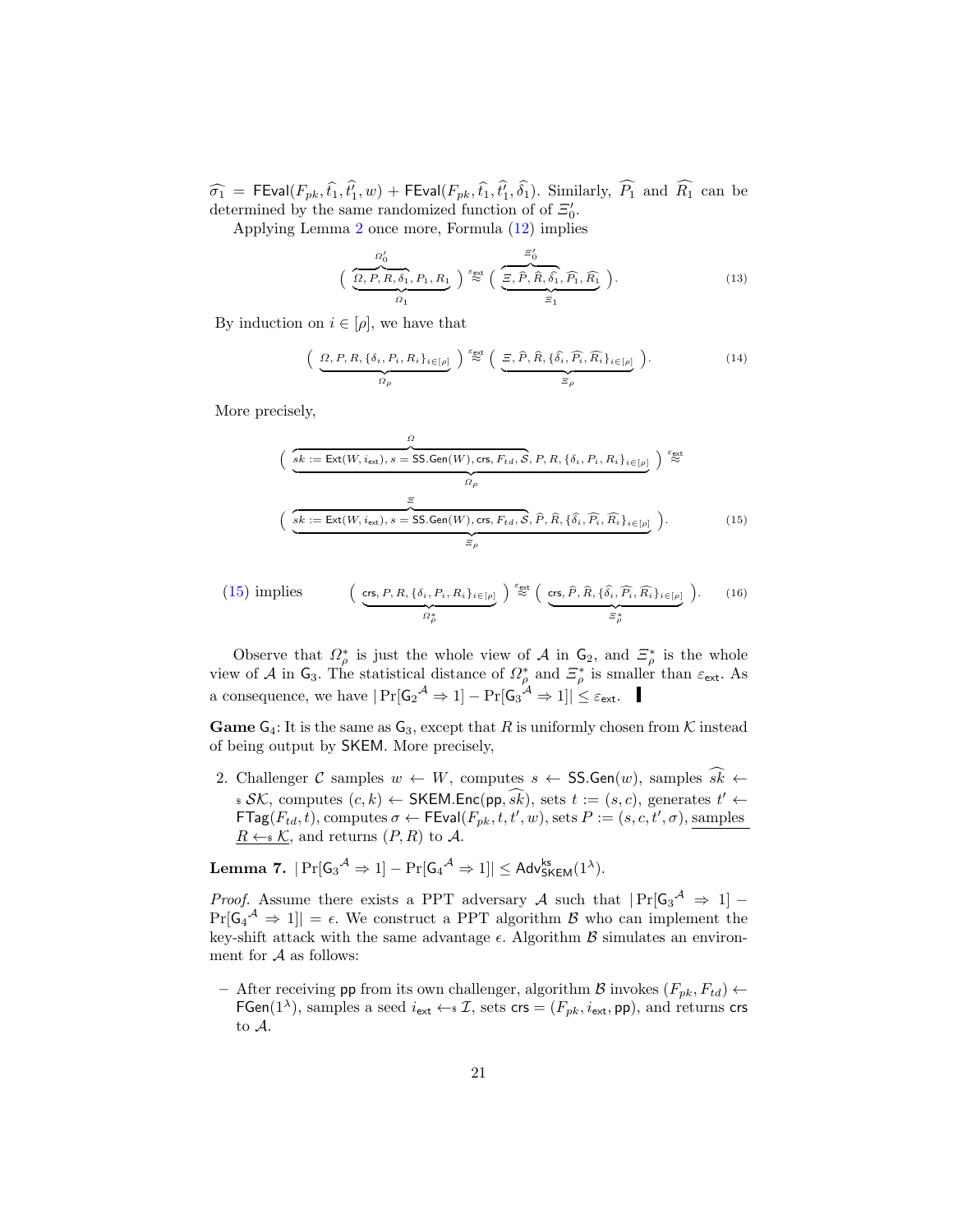- Algorithm B samples  $w \leftarrow W$ , computes  $s \leftarrow \text{SS}$ . Gen $(w)$ , asks the *chal*lenge oracle of SKEM to get  $(c, k)$ . Then B sets  $t := (s, c)$ , generates  $t' \leftarrow$  $\mathsf{FTag}(F_{td}, t)$ , computes  $\sigma \leftarrow \mathsf{FEval}(F_{pk}, t, t', w)$ , sets  $P := (t = (s, c), t', \sigma)$ ,  $R := k$ , and returns  $(P, R)$  to A.
- Upon receiving a shift  $\delta_i \in \mathcal{M}$  queried from A with  $\text{dis}(\delta_i) \leq \mathfrak{t}$ , algorithm B computes  $s_i := s + \textsf{SS}.\textsf{Gen}(\delta_i), \ \Delta_i := \textsf{Ext}(\delta_i, i_{\textsf{ext}})$ , asks its encapsulation oracle with  $\Delta_i$  to obtain  $(c_i, k_i)$ , where  $(c_i, k_i) \leftarrow \text{SKEM}.\textsf{Enc}(\textsf{pp}, sk + \Delta_i).$ Then B sets  $t_i := (s_i, c_i)$ , generates  $t'_i \leftarrow \textsf{FTag}(F_{td}, t_i)$ , computes  $\sigma_i :=$  $\mathsf{FEval}(F_{pk}, t_i, t'_i, w) + \mathsf{FEval}(F_{pk}, t_i, t'_i, \delta_i), \text{ sets } P_i := (s_i, c_i, t'_i, \sigma_i), R_i := k_i,$ and returns  $(P_i, R_i)$  to A.
- When A outputs a bit  $\beta'$ , algorithm B outputs  $\beta'$  to its own challenger.

Note that if  $(c, k)$  is generated by  $(c, k) \leftarrow$  SKEM.Enc $(pp, sk)$ , then algorithm B perfectly simulates  $G_3$  for  $A$ ; otherwise k is uniformly chosen from K, then algorithm  $\beta$  perfectly simulates  $G_4$  for  $\mathcal A$ . Hence  $\beta$  shares exactly the same advantage with A. Thus  $\mathsf{Adv}_{\mathsf{SKEM},\mathcal{B}}^{\mathsf{mrka}}(1^{\lambda}) = |\Pr[\mathsf{G}_3{}^{\mathcal{A}} \Rightarrow 1] - \Pr[\mathsf{G}_4{}^{\mathcal{A}} \Rightarrow 1]| \leq$ Adv<sup>mrka</sup> $(1^{\lambda})$ . This completes the proof of Lemma [7.](#page-20-1)

**Game** G<sub>5</sub>: It is the same as  $G_4$ , except that the generation of  $s\hat{k}$  is changed back to  $sk \leftarrow \textsf{Ext}(w, i_{\textsf{ext}})$ . More precisely,

- 2. Challenger C samples  $w \leftarrow W$ , computes  $s \leftarrow \text{SS}.\text{Gen}(w)$ ,  $sk \leftarrow \text{Ext}(w, i_{\text{ext}})$ ,  $(c, k) \leftarrow \mathsf{SKEM}.\mathsf{Enc}(\mathsf{pp}, \underline{\mathit{sk}}), \text{ sets } t := (s, c), \text{ generates } t' \leftarrow \mathsf{FTag}(F_{td}, t),$ computes  $\sigma \leftarrow \text{FEval}(F_{pk}, t, t', w)$ , sets  $P := (s, c, t', \sigma)$ , samples  $R \leftarrow s \mathcal{K}$ , and returns  $(P, R)$  to A.
- 3. Upon receiving a shift  $\delta_i \in \mathcal{M}$  from  $\mathcal{A}$  with  $\textsf{dis}(\delta_i) \leq \mathfrak{t}$ , challenger  $\mathcal{C}$  computes  $s_i := s + \mathsf{SS}.\mathsf{Gen}(\delta_i), \, sk_i := \underline{sk} + \mathsf{Ext}(\delta_i, i_{\mathsf{ext}}), \, (c_i, k_i) \leftarrow \mathsf{SKEM}.\mathsf{Enc}(\mathsf{pp}, sk_i),$ sets  $t_i := (s_i, c_i)$ , generates  $t'_i \leftarrow \mathsf{FTag}(F_{td}, t_i)$ , computes  $\sigma_i := \mathsf{FEval}(F_{pk}, t_i)$  $t'_{i}, w$  + FEval( $F_{pk}, t_i, t'_{i}, \delta_i$ ), sets  $P_i := (s_i, c_i, t'_{i}, \sigma_i)$ ,  $R_i := k_i$ , and returns  $(P_i, R_i)$  to A.

 $\textbf{Lemma 8.}~~|\Pr[\mathsf{G_4}^\mathcal{A}\Rightarrow 1]-\Pr[\mathsf{G_5}^\mathcal{A}\Rightarrow 1]|\leq \varepsilon_{\mathsf{ext}}.$ 

*Proof.* The proof is similar to the proof of Lemma  $6$ , since the changes from  $G_4$ to  $G_5$  is symmetric to that from  $G_2$  to  $G_3$ . We omit the proof here.

**Game**  $G_6$ : It is the same as  $G_5$ , except that the core tags are changed back to random tags. More precisely,

- 2. C samples  $w \leftarrow W$ , computes  $s \leftarrow \text{SS.Gen}(w)$ ,  $sk \leftarrow \text{Ext}(w, i_{\text{ext}})$ ,  $(c, k) \leftarrow$ SKEM.Enc(pp, sk), sets  $t := (s, c)$ , samples  $t' \leftarrow s \mathcal{T}'$ , computes  $\sigma \leftarrow \text{FEval}(F_{pk},$  $t, t', w$ , sets  $P := (s, c, t', \sigma)$ , samples  $R \leftarrow \mathcal{K}$ , and returns  $(P, R)$  to A.
- 3. Upon receiving a shift  $\delta_i \in \mathcal{M}$  from A with  $dis(\delta_i) \leq \mathfrak{t}, \mathcal{C}$  computes  $s_i := s + \mathcal{C}$  $\mathsf{SS}.\mathsf{Gen}(\delta_i), \, sk_i := sk + \mathsf{Ext}(\delta_i, i_{\mathsf{ext}}), \, (c_i, k_i) \leftarrow \mathsf{SKEM}.\mathsf{Enc}(\mathsf{pp}, sk_i), \, \mathsf{sets} \,\, t_i :=$  $(s_i, c_i)$ , samples  $t'_i \leftarrow \mathcal{T}'$ , computes  $\sigma_i := \mathsf{FEval}(F_{pk}, t_i, t'_i, w) + \mathsf{FEval}(F_{pk}, t_i, w)$  $t'_{i}, \delta_{i}$ ), sets  $P_{i} := (s_{i}, c_{i}, t'_{i}, \sigma_{i})$ ,  $R_{i} := k_{i}$ , and returns  $(P_{i}, R_{i})$  to A.

Lemma 9.  $|\Pr[\mathsf{G_5}^{\mathcal{A}} \Rightarrow 1] - \Pr[\mathsf{G_6}^{\mathcal{A}} \Rightarrow 1]| \leq \mathsf{Adv}^{\mathsf{ind}}_{\mathsf{LAF}}(1^{\lambda}).$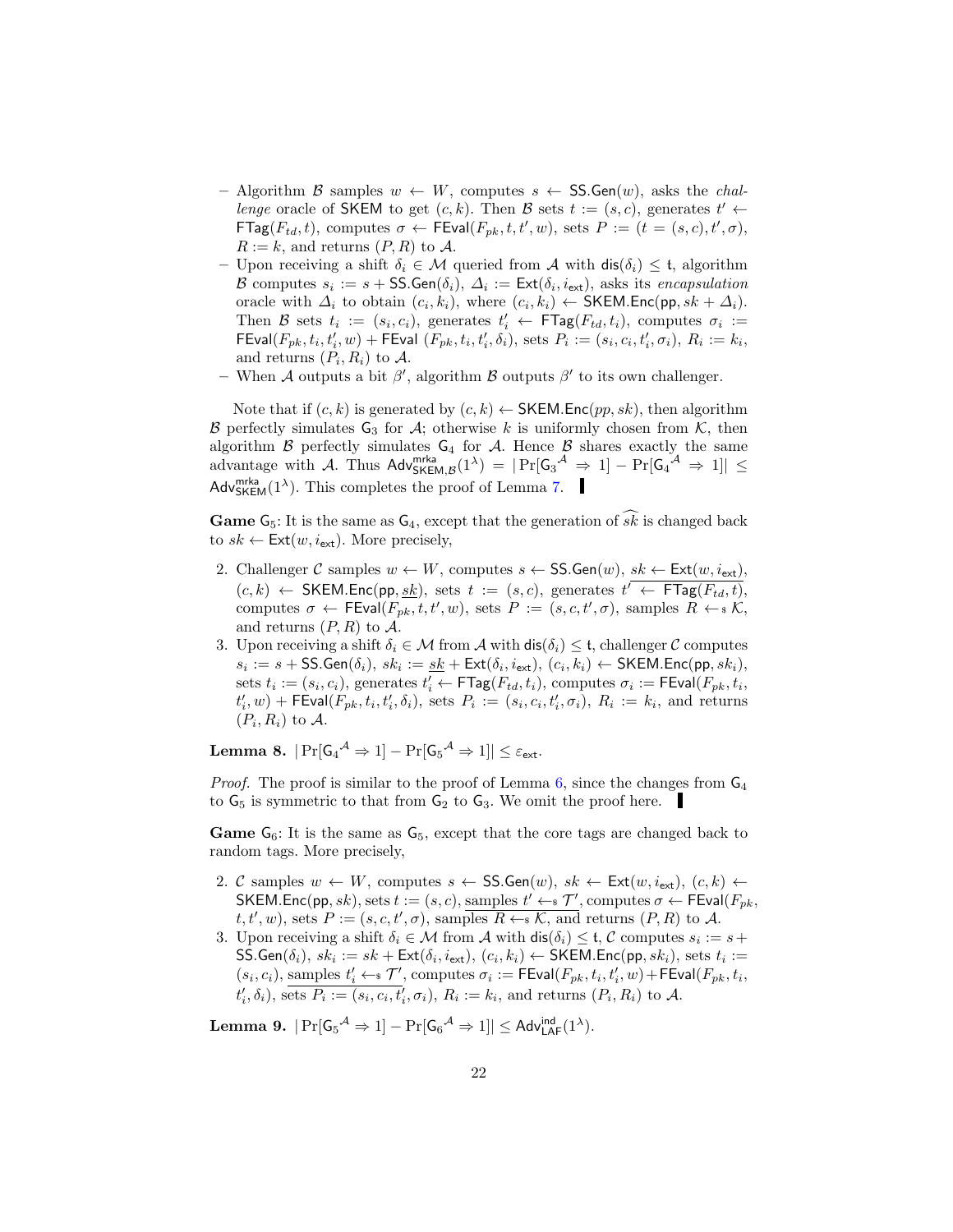*Proof.* The proof is similar to the proof of Lemma  $5$ , since the changes from  $\mathsf{G}_5$ to  $G_6$  is symmetric to that from  $G_1$  to  $G_2$ . We omit the proof here.

**Game**  $G_7$ : It is the same as  $G_6$ , except for conceptual changes of generating  $(P_i, R_i)$ . More precisely,

3. Upon receiving a shift  $\delta_i \in \mathcal{M}$  from  $\mathcal{A}$  with  $\textsf{dis}(\delta_i) \leq \mathfrak{t}$ , challenger C computes  $s_i \leftarrow \mathsf{SS}.\mathsf{Gen}(w + \delta_i), \; sk_i \leftarrow \mathsf{Ext}(w + \delta_i, i_{\mathsf{ext}}), \; (c_i, k_i) \leftarrow \mathsf{SKEM}.\mathsf{Enc}(\mathsf{pp}, sk_i),$ sets  $t_i := (s_i, c_i)$ , samples  $t'_i \leftarrow \in \mathcal{T}'$ , computes  $\sigma_i \leftarrow \mathsf{FEval}(F_{pk}, t_i, t'_i, w + \delta_i)$ , sets  $P_i := (s_i, c_i, t'_i, \sigma_i), R_i := k_i$ , and returns  $\overline{(P_i, R_i)}$  to A.

<span id="page-22-1"></span>**Lemma 10.**  $Pr[G_6^{\mathcal{A}} \Rightarrow 1] = Pr[G_7^{\mathcal{A}} \Rightarrow 1].$ 

Proof. The proof is identical to the proof of Lemma [4,](#page-16-1) since the changes from  $G_6$  to  $G_7$  is symmetric to that from  $G_0$  to  $G_1$ . We omit the proof here.

Note that  $G_7$  is identical to experiment  $Exp_{rFE,\mathcal{A}}^{rev}(0)$ . Thus

<span id="page-22-2"></span>
$$
\Pr[\text{Exp}_{\mathsf{rFE},\mathcal{A}}^{\mathsf{reu}}(0) \Rightarrow 1] = \Pr[\mathsf{G}_7 \Rightarrow 1].\tag{17}
$$

Taking all things together, by Eq.  $(6)$ , Lemma [4](#page-16-1)[-10](#page-22-1) and Eq.  $(17)$ , we have that

$$
\mathsf{Adv}_{\mathsf{rFE},\mathcal{A}}^{\mathsf{reu}} \leq 2\mathsf{Adv}_{\mathsf{LAF}}^{\mathsf{ind}}(1^\lambda) + 2\varepsilon_{\mathsf{ext}} + \mathsf{Adv}_{\mathsf{SKEM}}^{\mathsf{ks}}(1^\lambda).
$$

This completes the proof of Theorem [3.](#page-15-0)

<span id="page-22-0"></span>**Theorem 4.** Given the building blocks specified in Theorem [2,](#page-15-1) the fuzzy extrac-tor rrFE in Fig. [4](#page-16-0) is  $\varepsilon_2$ -robust, where  $\varepsilon_2$  = Adv ${}_{\mathsf{LAF}}^{\mathsf{ind}}(1^{\lambda}) + \varepsilon_{\mathsf{ext}} + \mathsf{Adv}_{\mathsf{LAF}}^{\mathsf{eva}}(1^{\lambda})$  +  $2^{-\omega(\log \lambda)}$ .

Proof. Similar to the proof of reusability, we will prove this theorem by a sequence of games again. The changes from Game  $G_j$  to adjacent Game  $G_{j+1}$  are <u>underlined</u>. Let win<sub>j</sub> denote the event that adversary A wins in  $G_j$ .  $G_j$  outputs 1 if A wins and 0 otherwise. Obviously,  $Pr[\text{win}_j] = Pr[G_j^{\mathcal{A}} \Rightarrow 1].$ 

**Game**  $G_0$ : It is identical to the robustness experiment  $Exp_{rrFE,A}^{rob}(1^{\lambda})$ .

- 1. Challenger C invokes  $(F_{pk}, F_{td}) \leftarrow \mathsf{FGen}(1^{\lambda})$  and  $\mathsf{pp} \leftarrow \mathsf{SKEM}.\mathsf{Init}(1^{\lambda}),$  samples a seed  $i_{ext} \leftarrow \mathcal{I}$ , sets crs =  $(F_{pk}, i_{ext}, \text{pp})$ , and returns crs to A.
- 2. Challenger C samples  $w \leftarrow W$ , computes  $s \leftarrow \text{SS}.\text{Gen}(w)$ ,  $sk \leftarrow \text{Ext}(w, i_{\text{ext}})$ ,  $(c, k) \leftarrow$  SKEM.Enc(pp, sk), sets  $t := (s, c)$ , samples  $t' \leftarrow s \mathcal{T}'$ , computes  $\sigma \leftarrow \text{FEval}(F_{pk}, t, t', w), \text{ sets } P := (t = (s, c), t', \sigma), R := k, \text{ and returns }$  $(P, R)$  to A.
- 3. Upon receiving a shift  $\delta_i \in \mathcal{M}$  from  $\mathcal{A}$  with  $\textsf{dis}(\delta_i) \leq \mathfrak{t}$ , challenger  $\mathcal{C}$  computes  $s_i \leftarrow \mathsf{SS}.\mathsf{Gen}(w + \delta_i), \, sk_i \leftarrow \mathsf{Ext}(w + \delta_i, i_{\mathsf{ext}}), \, (c_i, k_i) \leftarrow \mathsf{SKEM}.\mathsf{Enc}(\mathsf{pp}, sk_i),$ sets  $t_i := (s_i, c_i)$ , samples  $t'_i \leftarrow \in \mathcal{T}'$ , computes  $\sigma_i \leftarrow \mathsf{FEval}(F_{pk}, t_i, t'_i, w + \delta_i)$ , sets  $P_i := (t_i = (s_i, c_i), t'_i, \sigma_i), R_i := k_i$ , and returns  $(P_i, R_i)$  to A.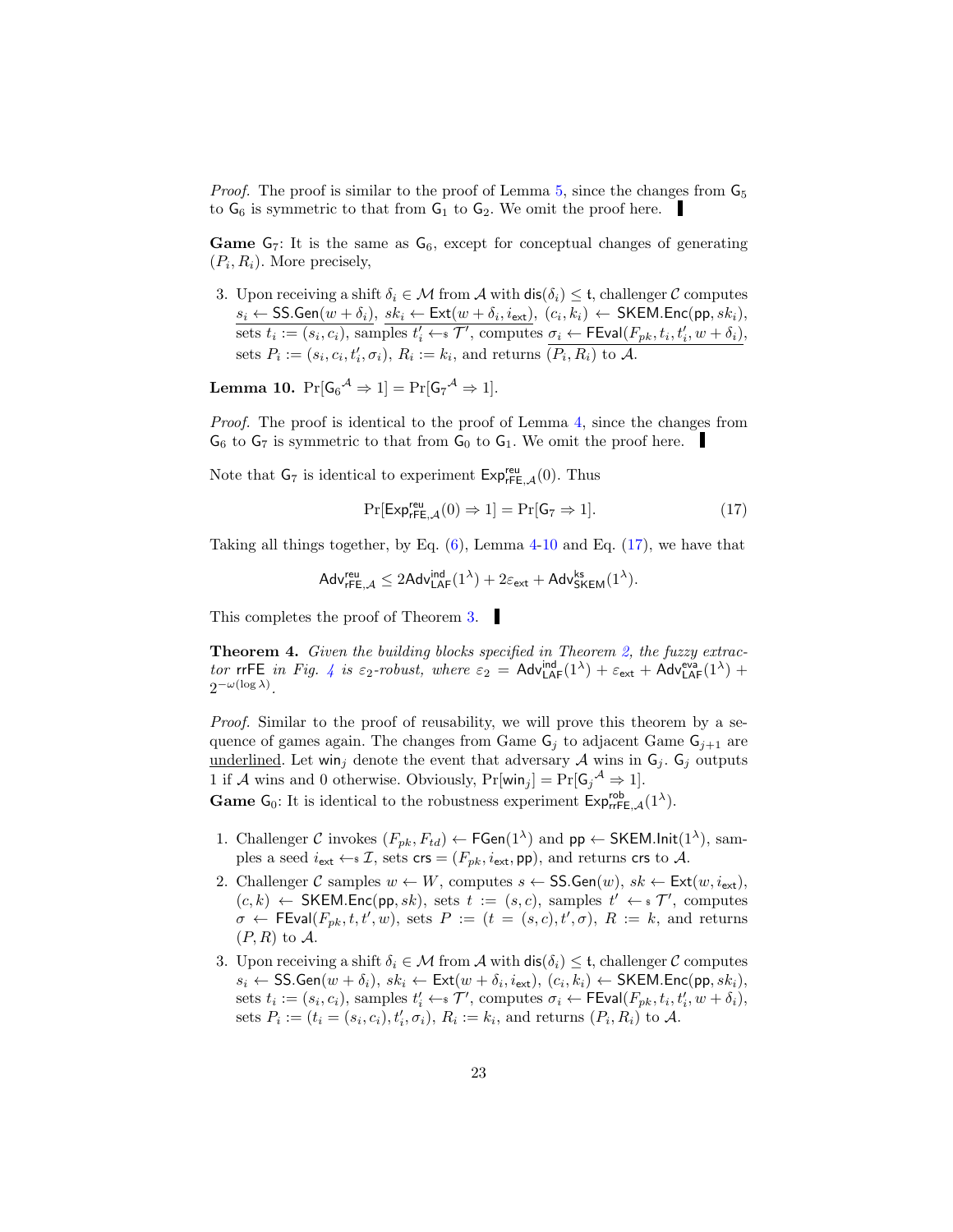4. A submits to C its forgery  $(P, \delta)$  with  $P = (\tilde{t} = (\tilde{s}, \tilde{c}), t', \tilde{\sigma})$ . A wins if  $\textsf{dis}(\delta) \leq$ t,  $\widetilde{P}$  is fresh and Rep(crs,  $\widetilde{P}$ ,  $w + \widetilde{\delta}$ )  $\neq \bot$ . Recall that Rep(crs,  $\widetilde{P}$ ,  $w + \widetilde{\delta}$ )  $\neq \bot$  if and only if  $\text{dis}(\widetilde{w}, w + \widetilde{\delta}) \leq t$  and  $\widetilde{\sigma}' = \widetilde{\sigma}$  holds, where  $\widetilde{w} \leftarrow \text{SS}.\text{Rec}(w + \widetilde{\delta}, \widetilde{s})$ and  $\tilde{\sigma}' \leftarrow \text{FEval}(F_{pk}, \tilde{t}, \tilde{t}', \tilde{w})$ . The game outputs 1 if A wins and 0 otherwise.

Obviously,

<span id="page-23-2"></span>
$$
\Pr[\mathsf{G_0}^{\mathcal{A}} \Rightarrow 1] = \Pr[\mathsf{Exp}_{\mathsf{rrFE}, \mathcal{A}}^{\mathsf{rob}}(1^{\lambda}) \Rightarrow 1]. \tag{18}
$$

**Game**  $G_1$ : It is the same as  $G_0$ , except for conceptual changes of generating  $(P_i, R_i)$ . More precisely,

3. Upon receiving a shift  $\delta_i \in \mathcal{M}$  from  $\mathcal{A}$  with  $\text{dis}(\delta_i) \leq \mathfrak{t}$ , challenger C computes  $s_i := s + \mathsf{SS}.\mathsf{Gen}(\delta_i), \, sk_i := sk + \mathsf{Ext}(\delta_i, i_{\mathsf{ext}}) \ , \, (c_i, k_i) \gets \mathsf{SKEM}.\mathsf{Enc}(\mathsf{pp}, sk_i),$ sets  $t_i := (s_i, c_i)$ , samples  $t'_i \leftarrow \in \mathcal{T}'$ , computes  $\sigma_i \leftarrow \mathsf{FEval}(F_{pk}, t_i, t'_i, w) +$ FEval $(F_{pk}, t_i, t'_i, \delta_i)$ , sets  $P_i := (t_i = (s_i, c_i), t'_i, \sigma_i)$ ,  $R_i := k_i$ , and returns  $(P_i, R_i)$  to A.

<span id="page-23-0"></span>**Lemma 11.** 
$$
\Pr[G_0^{\mathcal{A}} \Rightarrow 1] = \Pr[G_1^{\mathcal{A}} \Rightarrow 1].
$$

Proof. The changes are just conceptual by the homomorphic properties of SS, Ext, LAF. Similar to the proof of Lemma [4,](#page-16-1) Lemma [11](#page-23-0) follows.

**Game**  $G_2$ : It is the same as  $G_1$ , except that the core tags  $t', t'_i$  are not uniformly chosen any more. Now they are generated by  $FTag$  in  $G_2$ . More precisely,

- 2. Challenger C samples  $w \leftarrow W$ , computes  $s \leftarrow \text{SS}.\text{Gen}(w)$ ,  $sk \leftarrow \text{Ext}(w, i_{\text{ext}})$ ,  $(c, k) \leftarrow$  SKEM.Enc(pp, sk), sets  $t := (s, c)$ , generates  $t' \leftarrow \textsf{FTag}(F_{td}, t)$ , computes  $\sigma \leftarrow \text{FEval}(F_{pk}, t, t', w)$ , sets  $P := (s, c, t', \sigma), R := k$ , and returns  $(P, R)$  to  $\mathcal A$ .
- 3. Upon receiving a shift  $\delta_i \in \mathcal{M}$  from  $\mathcal{A}$  with  $\textsf{dis}(\delta_i) \leq \mathfrak{t}$ , challenger  $\mathcal{C}$  computes  $s_i := s + \mathsf{SS}.\mathsf{Gen}(\delta_i), \, sk_i := sk + \mathsf{Ext}(\delta_i, i_{\mathsf{ext}}), \, (c_i, k_i) \leftarrow \mathsf{SKEM}.\mathsf{Enc}(\mathsf{pp}, sk_i),$ sets  $t_i := (s_i, c_i)$ , generates  $t'_i \leftarrow \mathsf{FTag}(F_{td}, t_i)$ , computes  $\sigma_i := \mathsf{FEval}(F_{pk}, t_i)$  $t'_i, w$ ) + FEval( $F_{p\overline{k}}, t_i, t'_i, \delta_i$ ), sets  $P_i := (s_i, c_i, t'_i, \sigma_i)$ ,  $R_i := k_i$ , and returns  $(P_i, R_i)$  to A.

<span id="page-23-1"></span>Lemma 12.  $|\Pr[\mathsf{G_1}^\mathcal{A}\Rightarrow 1]-\Pr[\mathsf{G_2}^\mathcal{A}\Rightarrow 1]|\le \mathsf{Adv}^{\mathsf{ind}}_{\mathsf{LAF}}(1^\lambda).$ 

Proof. The proof is similar to that of Lemma [5](#page-17-0) (the difference is the output strategy of algorithm  $\beta$ ). Assume there exists a PPT adversary  $\mathcal A$  such that  $|\Pr[\mathsf{G}_1^{\mathcal{A}} \Rightarrow 1] - \Pr[\mathsf{G}_2^{\mathcal{A}} \Rightarrow 1]| = \epsilon$ . We construct a PPT algorithm  $\mathcal{B}$  who, given  $F_{pk}$ , can distinguish oracle  $\mathsf{FTag}(F_{td}, \cdot)$  from oracle  $\mathcal{O}_{\mathcal{T}'}(\cdot)$  with advantage  $\epsilon$ . Algorithm  $\beta$  simulates an environment for  $\mathcal A$  as follows:

- Given  $F_{pk}$ , algorithm  $\mathcal{B}$  invokes  $pp \leftarrow \text{SKEM}$ .lnit(1<sup> $\lambda$ </sup>), samples a seed  $i_{ext}$  ←  $\mathfrak{s} \mathcal{I},$  sets crs =  $(F_{pk}, i_{ext}, \mathsf{pp})$ , and returns crs to A.
- Algorithm B samples  $w \leftarrow W$ , computes  $s \leftarrow \text{SS}.\text{Gen}(w)$ ,  $sk \leftarrow \text{Ext}(w, i_{\text{ext}})$ ,  $(c, k) \leftarrow$  SKEM. Enc(pp, sk), sets  $t := (s, c)$  and queries its oracle with t to obtain t'. After receiving t' from its oracle, B computes  $\sigma \leftarrow \mathsf{FEval}(F_{pk}, t, t', w)$ , sets  $P := (t = (s, c), t', \sigma), R := k$ , and gives  $(P, R)$  to A.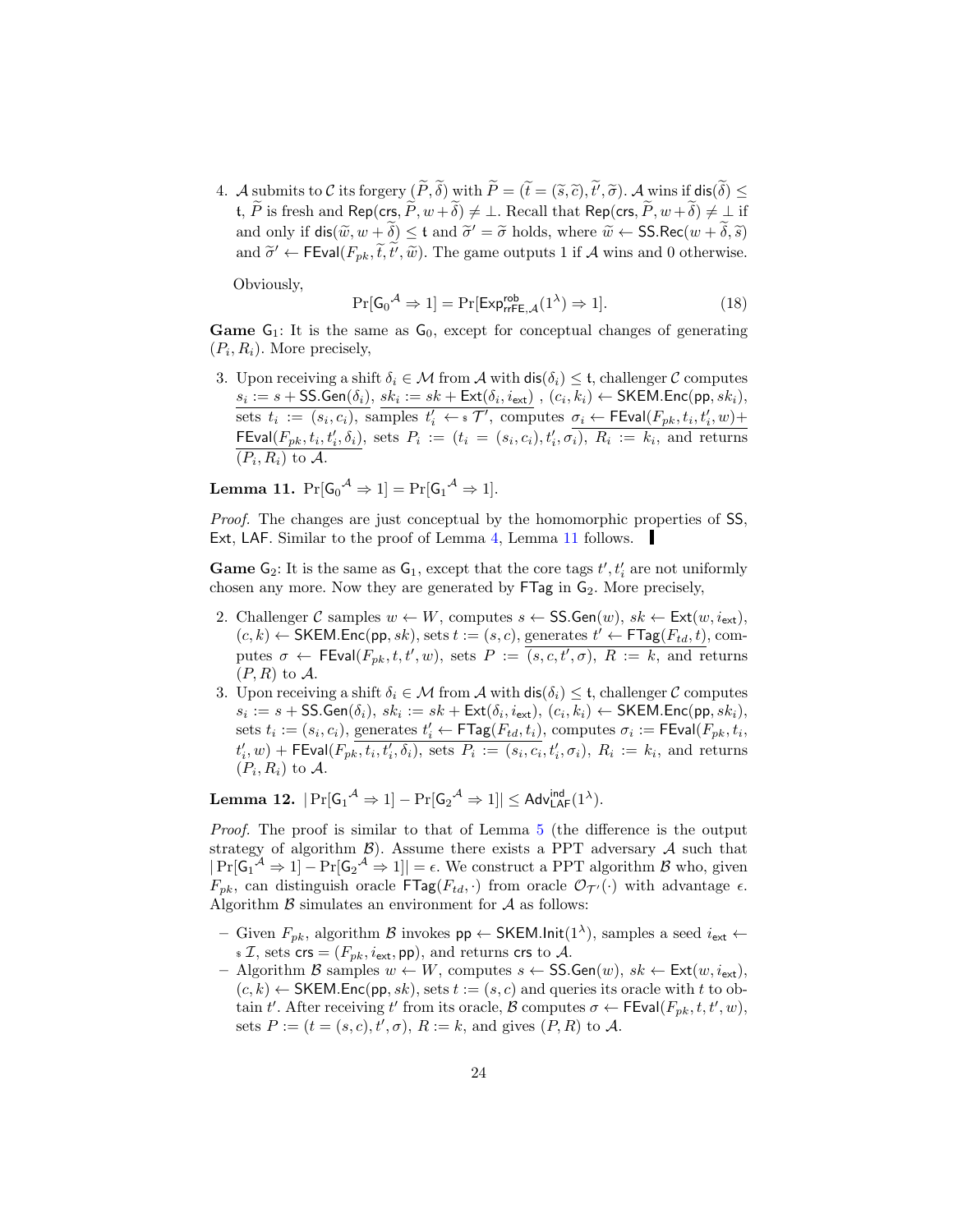- Upon receiving a shift  $\delta_i \in \mathcal{M}$  from A with  $\textsf{dis}(\delta_i) \leq \mathfrak{t}$ , algorithm B computes  $s_i := s + \mathsf{SS}.\mathsf{Gen}(\delta_i), \, sk_i := sk + \mathsf{Ext}(\delta_i, i_{\mathsf{ext}}), \, (c_i, k_i) \leftarrow \mathsf{SKEM}.\mathsf{Enc}(\mathsf{pp}, sk_i),$ sets  $t_i := (s_i, c_i)$  and queries its oracle with  $t_i$  to obtain  $t'_i$ . After receiving  $t'_i$ from its oracle,  $\mathcal B$  computes  $\sigma_i := \mathsf{FEval}(F_{pk}, t_i, t'_i, w) + \mathsf{FEval}(F_{pk}, t_i, t'_i, \delta_i),$ sets  $P_i := (s_i, c_i, t'_i, \sigma_i), R_i := k_i$ , and returns  $(P_i, R_i)$  to A.
- When A submits its forgery  $(P = (\tilde{s}, \tilde{c}, t', \tilde{\sigma}), \delta)$ , algorithm B checks whether  $\mathcal A$  wins.  $\mathcal B$  returns 1 if  $\mathcal A$  wins; otherwise, it returns 0.

Recall that A wins means that conditions  $\textsf{dis}(\widetilde{\delta}) \leq \mathfrak{t}, \widetilde{P}$  is fresh and Rep(crs,  $\widetilde{P}, w +$  $\delta$ )  $\neq$   $\perp$  are satisfied. These conditions can be efficiently checked by  $\beta$ . Moreover, if the oracle to which B has access is  $\text{FTag}(F_{td}, \cdot)$ , then B perfectly simulates  $G_2$ for  $A$ ; otherwise it perfectly simulates  $G_1$  for  $A$ . Thus

$$
\mathsf{Adv}_{\mathsf{LAF},\mathcal{B}}^{\mathsf{ind}}(1^{\lambda}) = \big| \Pr[\mathsf{win}_1] - \Pr[\mathsf{win}_2] \big| = \big| \Pr[\mathsf{G}_1{}^{\mathcal{A}} \Rightarrow 1] - \Pr[\mathsf{G}_2{}^{\mathcal{A}} \Rightarrow 1] \big|.
$$

This completes the proof of Lemma [12.](#page-23-1)

**Game**  $G_3$ : It is the same as  $G_2$ , except that sk is changed to a uniform one. More precisely,

- 2. Challenger C samples  $w \leftarrow W$ , computes  $s \leftarrow \text{SS}$ . Gen $(w)$ , samples  $s\hat{k} \leftarrow s\mathcal{SK}$ , computes  $(c, k) \leftarrow \textsf{SKEM}.\textsf{Enc}(\textsf{pp}, \underline{\widehat{sk}}), \textup{sets } t := (s, c), \textup{generates } t' \leftarrow \textsf{FTag}(F_{td}, t),$ computes  $\sigma \leftarrow \text{FEval}(F_{pk}, t, t', w)$ , sets  $P := (s, c, t', \sigma)$ ,  $R := k$ , and returns  $(P, R)$  to  $\mathcal{A}$ .
- 3. Upon receiving a shift  $\delta_i \in \mathcal{M}$  from  $\mathcal{A}$  with  $\textsf{dis}(\delta_i) \leq \mathfrak{t}$ , challenger  $\mathcal{C}$  computes  $s_i := s + \textsf{SS}.\textsf{Gen}(\delta_i), \ sk_i := \underline{sk} + \textsf{Ext}(\delta_i, i_{\textsf{ext}}), (c_i, k_i) \leftarrow \textsf{SKEM}.\textsf{Enc}(\textsf{pp}, sk_i),$ sets  $t_i = (s_i, c_i)$ , generates  $t'_i \leftarrow \mathsf{FTag}(F_{td}, t_i)$ , computes  $\sigma_i := \mathsf{FEval}(F_{pk}, t_i)$  $t'_{i}, w$  + FEval( $F_{pk}, t_i, t'_{i}, \delta_i$ ), sets  $P_i := (s_i, c_i, t'_{i}, \sigma_i)$ ,  $R_i := k_i$ , and returns  $(P_i, R_i)$  to A.

Lemma 13.  $\left|\Pr[\mathsf{G_2}^{\mathcal{A}} \Rightarrow 1] - \Pr[\mathsf{G_3}^{\mathcal{A}} \Rightarrow 1]\right| \leq \varepsilon_{\mathsf{ext}}.$ 

*Proof.* The only difference between  $G_2$  and  $G_3$  is that  $sk \leftarrow \text{Ext}(w, i_{\text{ext}})$  in  $G_2$  is changed to  $sk \leftarrow s \mathcal{SK}$  in  $G_3$ . The proof is exactly the same as that of Lemma [6.](#page-18-2)

Assume that  $\mathcal A$  makes  $\rho$  queries to the challenger before submitting its forgery  $(\widetilde{P}, \widetilde{\delta})$ . Following similar arguments as those in the proof Lemma [6,](#page-18-2) we can show that the views of adversary  $A$  before submitting the forgery in  $G_2$  and  $G_3$  are statistically indistinguishable, i.e.,

$$
\left(\underbrace{\text{crs}, P, R, \{\delta_i, P_i, R_i\}_{i \in [\rho]}}_{\Omega^*_{\rho}}\right) \stackrel{\varepsilon_{\text{ext}}}{\approx} \left(\underbrace{\text{crs}, \widehat{P}, \widehat{R}, \{\widehat{\delta}_i, \widehat{P}_i, \widehat{R_i}\}_{i \in [\rho]}}_{\Xi^*_{\rho}}\right). \tag{19}
$$

Here  $\Omega_{\rho}^*$  summerizes the view of  $\mathcal A$  in  $\mathsf G_2$ , and  $\Xi_{\rho}^*$  the view of  $\mathcal A$  in  $\mathsf G_3$  before A submits its forgery. The statistical distance of  $\Omega_{\rho}^{*}$  and  $\Xi_{\rho}^{*}$  is smaller than  $\varepsilon_{\text{ext}}$ . As a consequence,

<span id="page-24-0"></span>
$$
|\Pr[\text{win}_2] - \Pr[\text{win}_3]| = |\Pr[\mathsf{G}_2{}^{\mathcal{A}} \Rightarrow 1] - \Pr[\mathsf{G}_3{}^{\mathcal{A}} \Rightarrow 1]| \leq \varepsilon_{\text{ext}}.
$$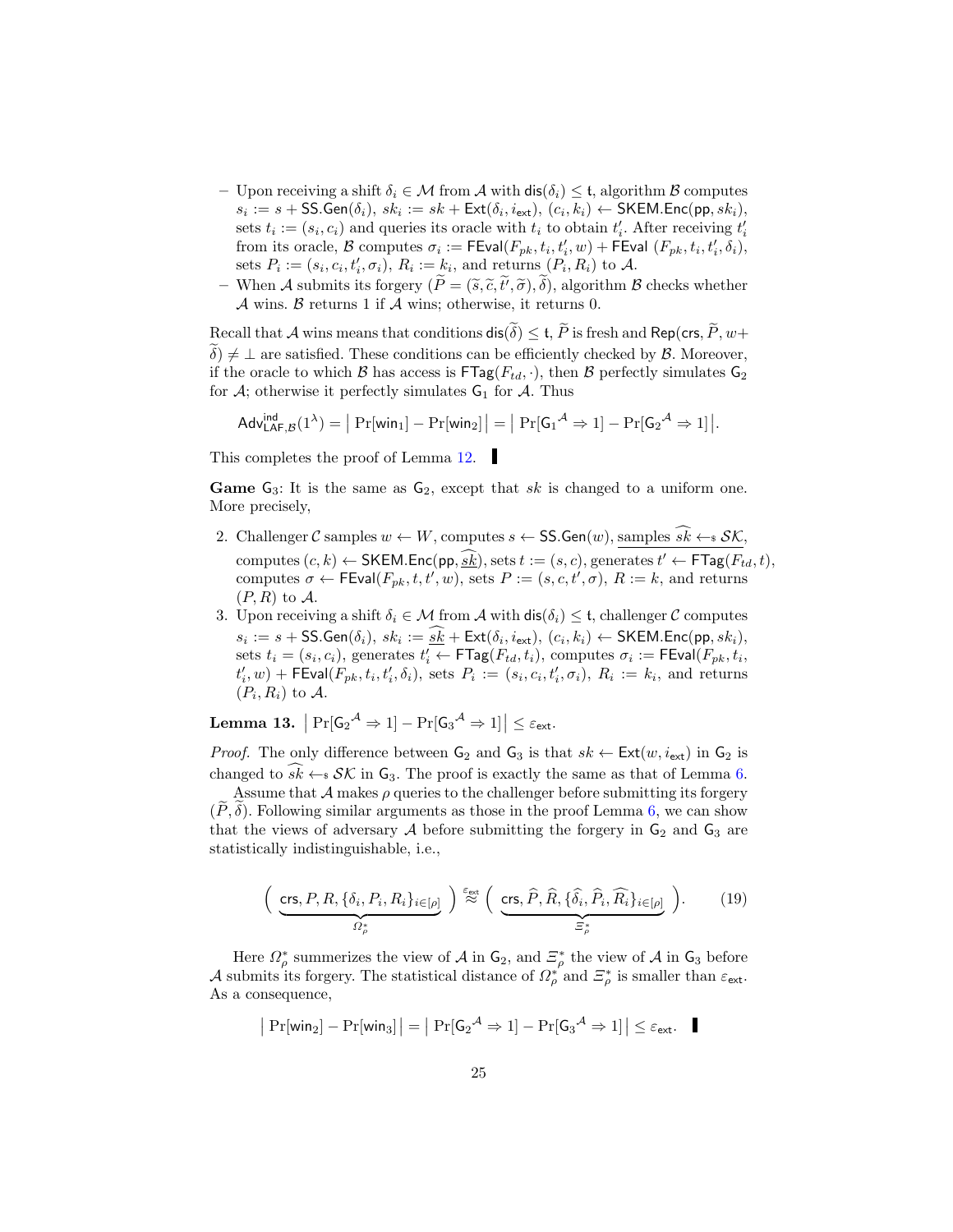**Lemma 14.**  $Pr[\text{win}_3] \leq \text{Adv}_{\text{LAF}}^{\text{eva}}(1^{\lambda}) + 2^{-\omega(\log \lambda)}$ .

*Proof.* Let bad denote the event that A's forgery  $P = (\tilde{t}, t', \tilde{\sigma})$  contains a noninjective tag, i.e.,  $(\tilde{t}, \tilde{t}') \notin \mathcal{T}_{inj}$ . We have

$$
Pr[\text{win}_3] = Pr[\text{win}_3 \land \text{bad}] + Pr[\text{win}_3 \land \neg \text{bad}]. \tag{20}
$$

Thus it suffices to prove the following two claims.

 $Claim.$   $\Pr[\textsf{win}_3 \wedge \textsf{bad}] \leq \textsf{Adv}_{\textsf{LAF}}^{\textsf{eva}}(1^{\lambda}).$ 

*Proof.* If there exists a PPT adversary A whose forgery makes win<sub>3</sub>∧bad happen in  $G_3$ , we can construct a PPT algorithm  $\beta$  attacking on LAF's evasiveness. Given  $F_{pk}$  and a lossy tag generation oracle  $\mathsf{FTag}(F_{td}, \cdot), \mathcal{B}$  aims to output a new lossy tag. To this end,  $\beta$  simulates  $G_3$  for  $\mathcal A$  as follows:

- After receiving  $F_{pk}$  from its own challenger,  $\mathcal{B}$  invokes  $pp \leftarrow \text{SKEM}.\text{Init}(1^{\lambda}),$ samples a seed  $i_{ext} \leftarrow \mathcal{I}$ , sets crs =  $(F_{pk}, i_{ext}, \text{pp})$ , and returns crs to A.
- B samples  $w \leftarrow W$ , computes  $s \leftarrow \text{SS}.\text{Gen}(w)$ , samples  $\widehat{sk} \leftarrow s \mathcal{SK}$ , computes  $(c, k) \leftarrow$  SKEM.Enc(pp, sk), and sets  $t := (s, c)$ .
	- B asks its own lossy tag generation oracle  $\mathsf{FTag}(F_{td},.)$  with  $t = (s, c)$ and obtains t' from the oracle. Obviously the oracle generates t' by  $t' \leftarrow$  $FTag(F_{td}, t)$ .

B computes  $\sigma \leftarrow \text{FEval}(F_{pk}, t, t', w)$ , sets  $P := (s, c, t', \sigma)$  and  $R := k$ , and returns  $(P, R)$  to  $\mathcal{A}$ .

- Upon receiving a shift  $\delta_i \in \mathcal{M}$  from  $\mathcal{A}$  with  $dis(\delta_i) \leq \mathfrak{t}, \mathcal{B}$  computes  $s_i :=$  $s + \textsf{SS}.\textsf{Gen}(\delta_i), \ sk_i := sk + \textsf{Ext}(\delta_i, i_{\textsf{ext}}), (c_i, k_i) \leftarrow \textsf{SKEM}.\textsf{Enc}(\textsf{pp}, sk_i)$  and sets  $t_i := (s_i, c_i)$ .
	- B asks its own lossy tag generation oracle  $\mathsf{FTag}(F_{td}, \cdot)$  with  $t_i = (s_i, c_i)$ and obtains  $t'_i$  from the oracle. Obviously the oracle generates  $t'_i$  by  $t'_i \leftarrow \mathsf{FTag}(F_{td}, t_i).$

B computes  $\sigma_i := \mathsf{FEval}(F_{pk}, t_i, t'_i, w) + \mathsf{FEval}(F_{pk}, t_i, t'_i, \delta_i)$ , sets  $P_i := (s_i, c_i,$  $t'_{i}, \sigma_{i}$  and  $R_{i} := k_{i}$ , and returns  $(P_{i}, R_{i})$  to A.

- When A outputs its forgery  $\left(\widetilde{P}=(\widetilde{t}=(\widetilde{s},\widetilde{c}),\widetilde{t'},\widetilde{\sigma}),\ \widetilde{\delta}\right)$ ,  $\mathcal{B}$  returns the tag  $(\tilde{t},\tilde{t}')$  to it own challenger.

Note that  $\beta$  perfectly simulates  $G_3$  for  $\mathcal{A}$ , since its oracle generates lossy tags with  $\mathsf{FTag}(F_{td}, t_i)$ .

If event win<sub>3</sub>  $\wedge$  bad occurs, the forged helper string  $\widetilde{P}$  must be fresh, i.e.,  $\widetilde{P} \neq P$  and  $\widetilde{P} \neq P_i$  for  $i \in [\rho]$ . Define freshT as the event that the forged tag  $(\tilde{t}, \tilde{t}')$  is a fresh one, i.e.,  $(\tilde{t}, \tilde{t}') \neq (t, t')$  and  $(\tilde{t}, \tilde{t}') \neq (t_i, t'_i)$  for all  $i \in [\rho]$ . Clearly,

<span id="page-25-0"></span>
$$
Pr[\text{win}_3 \land \text{bad}] = Pr[\underbrace{\text{win}_3 \land \text{bad} \land \neg \text{freshT}}_{\text{Case 1}}] + Pr[\underbrace{\text{win}_3 \land \text{bad} \land \text{freshT}}_{\text{Case 2}}].
$$
 (21)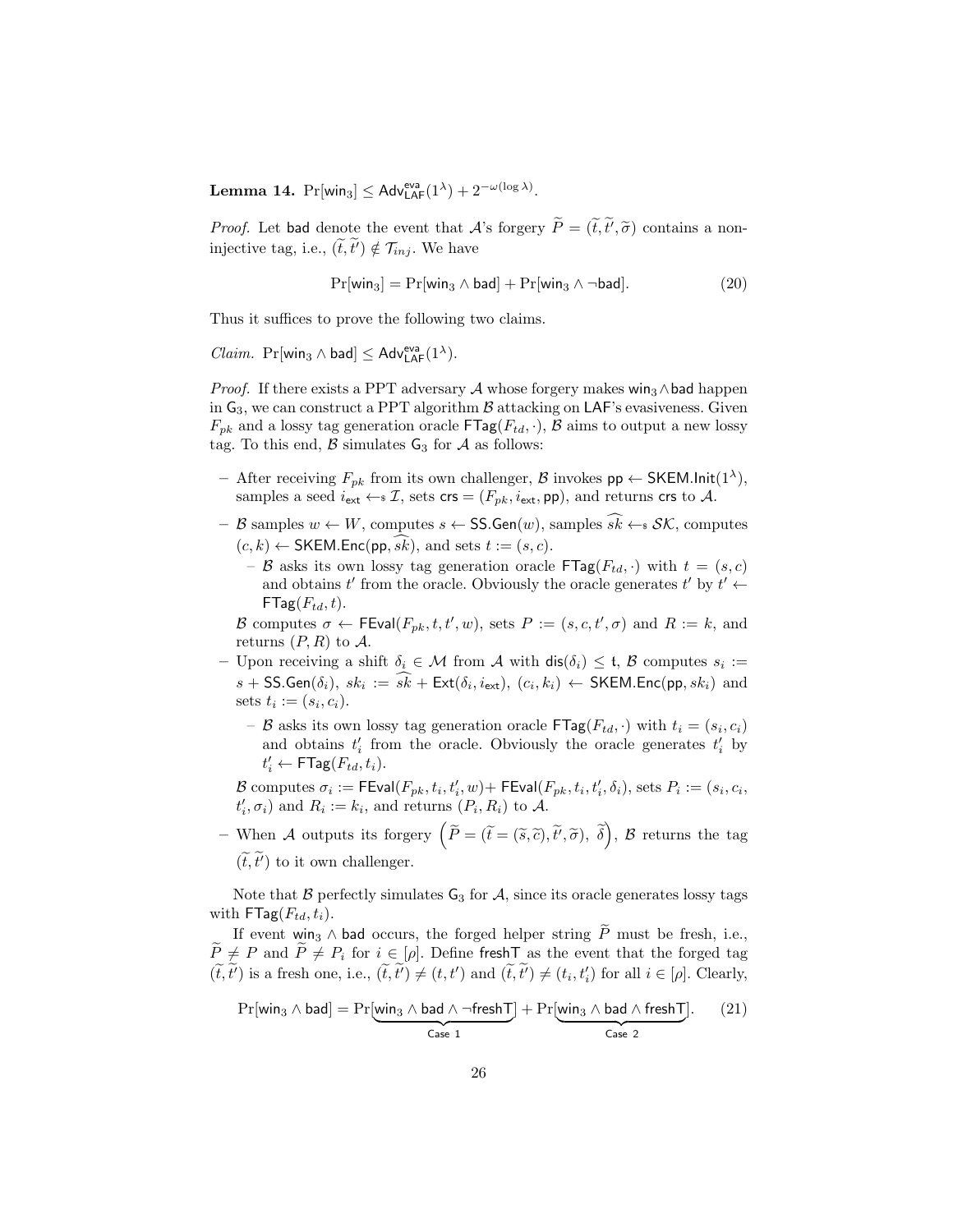**Case 1.** In this case, fresh  $\overline{\mathsf{I}}$  does not happen. Then we have  $(\tilde{t}, \tilde{t}') = (t, t')$  or  $(\widetilde{t},\widetilde{t'}) = (t_i,t'_i)$  for some  $i \in [\rho]$ . With loss of generality, we assume that  $(\widetilde{t},\widetilde{t}') = (t_i,t'_i)$ . Clearly  $\widetilde{t} = t_i$  implies  $\widetilde{s} = s_i$ . Note that  $\text{dis}(\delta_i) \leq t$  and  $dis(\tilde{\delta}) \leq t$ , thus  $dis(w + \tilde{\delta}, w + \delta_i) \leq dis(w + \tilde{\delta}, w) + dis(w, w + \delta_i) \leq 2t$ . By the correctness of  $(m - \lceil \log p \rceil, \hat{m}, 2t)$ -secure sketch SS, we have  $\widetilde{w} = w + \delta_i$ , where  $\tilde{w} \leftarrow \text{SS}.\text{Rec}(w + \tilde{\delta}, s_i)$  and  $s_i \leftarrow \text{SS}.\text{Gen}(w + \delta_i)$ . As a result,

$$
\widetilde{\sigma}' = \mathsf{FEval}(\widetilde{t}, \widetilde{t}', \widetilde{w}) = \mathsf{FEval}(t_i, t_i', w + \delta_i) = \sigma_i.
$$

If win<sub>3</sub> occurs, then  $\widetilde{\sigma} = \widetilde{\sigma}'$  must hold. This implies  $\widetilde{P} = (\widetilde{t}, \widetilde{t}', \widetilde{\sigma}) = (t_i, t'_i, \sigma_i) =$ <br>*P*. This contradicts to the nonvious orthofoxically that  $\widetilde{P}$  is focal. There are horse  $P_i$ . This contradicts to the requirement of win<sub>3</sub> that P is fresh. Thus we have

<span id="page-26-0"></span>
$$
\Pr[\text{win}_3 \land \text{bad} \land \neg \text{freshT}] = 0. \tag{22}
$$

**Case 2.** If both bad and fresh T occur, then the forged tag  $(\tilde{t}, \tilde{t})$  is a fresh noninjective tag. Observe that  $\beta$  perfectly simulates  $G_3$  for  $\mathcal{A}$ , then  $\beta$  succeeds in outputting a fresh non-injective tag, as long as bad ∧ freshT occurs. Consequently,

<span id="page-26-1"></span>
$$
\Pr[\text{win}_3 \wedge \text{bad} \wedge \text{freshT}] \leq \Pr[\text{bad} \wedge \text{ freshT}] = \text{Adv}_{\text{LAF},\mathcal{B}}^{\text{eva}}(1^\lambda). \qquad (23)
$$

Combining  $(21)$ ,  $(22)$  and  $(23)$  together, we have

$$
\Pr[\text{win}_3 \wedge \text{bad}] \leq \text{Adv}_{\text{LAF},\mathcal{B}}^{\text{eva}}(1^{\lambda}).\quad \blacksquare
$$

*Claim.* Pr[win<sub>3</sub> $\rceil$ ¬bad]  $\leq 2^{-\omega(\log \lambda)}$ .

*Proof.* In  $G_3$ , adversary A interacts with the challenger and presents its forgery  $(P, \delta)$  at the end. Define A's view before it submits its forgery as

$$
\overline{\mathsf{view}} := (\mathsf{crs}, P, R, \{\delta_i, P_i, R_i\}_{i \in [\rho]}) = (\mathsf{crs}, (s, c, t', \sigma), k, \{\delta_i, (s_i, c_i, t'_i, \sigma_i), k_i\}_{i \in [\rho]}).
$$

Given the forgery  $(P = (\tilde{s}, \tilde{c}, t', \tilde{\sigma}), \delta)$ , A wins if Rep(crs,  $\tilde{P}, w + \delta) \neq \bot$ ,  $\widetilde{P}$  is fresh and  $\textsf{dis}(\widetilde{\delta}) \leq t$ . In the mean time, Rep(crs,  $\widetilde{P}, w + \widetilde{\delta} \neq \bot$  if and only if  $\text{dis}(\widetilde{w}, w + \widetilde{\delta}) \leq t$  and  $\widetilde{\sigma} = \widetilde{\sigma}'$  hold, where  $\widetilde{w} \leftarrow \text{SS}.\text{Rec}(w + \widetilde{\delta}, \widetilde{s})$  and  $\widetilde{\sigma}' \leftarrow \text{FEval}(F, \widetilde{f}, \widetilde{f}', \widetilde{w})$ . Therefore  $\widetilde{\sigma}^{\prime} \leftarrow \mathsf{FEval}(F_{pk}, \tilde{t}, \tilde{t}^{\prime}, \tilde{w}).$  Therefore,

$$
\Pr[\text{win}_3 \land \neg \text{bad}] = \Pr\left[\begin{array}{c} \widetilde{P} \text{ is fresh } \land \text{ dis}(\widetilde{\delta}) \leq \mathfrak{t} \land \\ \text{dis}(\widetilde{w}, w + \widetilde{\delta}) \leq \mathfrak{t} \land \widetilde{\sigma} = \widetilde{\sigma}' \land \neg \text{bad} \end{array} \middle| \begin{array}{c} \mathsf{G}_3 \\ \mathsf{G}_3 \end{array} \right] \\ \leq \Pr\left[\text{dis}(\widetilde{w}, w + \widetilde{\delta}) \leq \mathfrak{t} \land \widetilde{\sigma} = \widetilde{\sigma}' \land \neg \text{bad} \mid \mathsf{G}_3 \right].
$$

Now that bad does not occur, then the tag  $\widetilde{\mathfrak{tag}} = (\widetilde{t} = (\widetilde{s}, \widetilde{c}), \widetilde{t}')$  contained in  $\widetilde{P}$ must be an injective tag. Thus  $\mathsf{LAF}_{F_{pk},(t,t')}(\cdot)$  is injective and entropy preserving. This means  $\widetilde{\sigma}' := \mathsf{FEval}(F_{pk}, \widetilde{t}, \widetilde{t}', \widetilde{W})$  has the same entropy as  $\widetilde{W}$ . Consequently, it will be hard for adversary A to forge a valid  $\tilde{\sigma}$  (i.e.,  $\tilde{\sigma} = \tilde{\sigma}'$ ) if  $\tilde{W}$  has enough min outcome conditioned on A's view in  $\tilde{C}$ . min-entropy conditioned on  $A$ 's view in  $G_3$ .

The outline of the proof is as follows.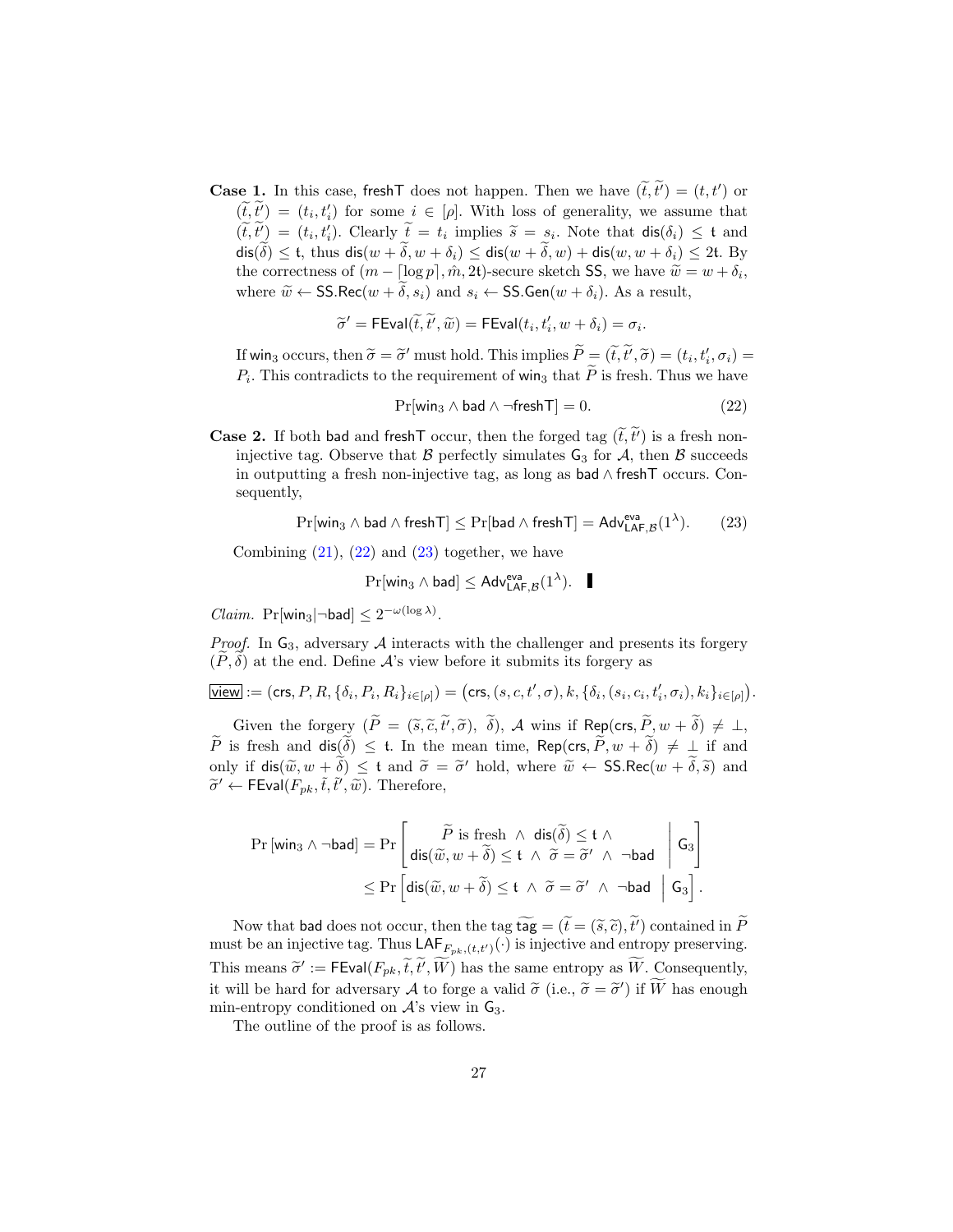– First, we prove that if  $\text{dis}(\tilde{w}, w + \tilde{\delta}) \leq \mathfrak{t}$ , then

<span id="page-27-0"></span>
$$
H_{\infty}(W \mid \underline{\text{view}}) \ge H_{\infty}(W \mid \underline{\text{view}}). \tag{24}
$$

– Next, we show that

<span id="page-27-1"></span>
$$
\widetilde{H}_{\infty}(W \mid \underline{\text{View}}) \ge \omega(\log \lambda). \tag{25}
$$

− Formulas [\(24\)](#page-27-0) and [\(25\)](#page-27-1) give  $H_{\infty}(W | \underline{\text{view}}) \ge \omega(\log \lambda)$ . If the event bad does not happen,  $(\tilde{t}, \tilde{t}')$  must be an injective tag, hence  $\mathsf{LAF}_{F_{pk},(\tilde{t},\tilde{t}')}(.)$  is an injective function, and  $\tilde{\sigma}' = \mathsf{FEval}(F_{pk},\tilde{t},\tilde{t}',\tilde{W})$  preserves the entropy of  $\widetilde{W}$ . So we have

$$
\Pr[\textsf{win}_3 | \neg \textsf{bad}] \leq \Pr\Big[\textsf{dis}(\widetilde{w}, w + \widetilde{\delta}) \leq \mathfrak{t} \ \wedge \ \widetilde{\sigma} = \widetilde{\sigma}' \ \wedge \ \neg \textsf{bad} \ \Big| \ \textsf{G}_3\Big] \leq 2^{-\omega(\log \lambda)}.
$$

It remains to prove  $(24)$  and  $(25)$ .

**Proof of [\(24\)](#page-27-0).** Define the random variable  $\widetilde{W} := \mathsf{SS}.\mathsf{Rec}(\widetilde{s}, W + \widetilde{\delta})$ , where W is the random variable in the robustness game. Let  $w, \tilde{w}$  denote the values taken by the random variables  $W, \tilde{W}$ , respectively.

If A wins, then  $dis(w + \delta, \tilde{w}) \leq t$ . By Lemma [3,](#page-9-0) we have

<span id="page-27-4"></span>
$$
\widetilde{H}_{\infty}\Big(\widetilde{W} \mid \big(\text{\textsf{SS}.Gen}(W+\widetilde{\delta}), \overline{\textsf{View}}\!, \widetilde{\delta}\big)\Big) \geq \widetilde{H}_{\infty}\Big(W+\widetilde{\delta} \mid \big(\text{\textsf{SS}.Gen}(W+\widetilde{\delta}), \overline{\textsf{View}}\!, \widetilde{\delta}\big)\Big). \tag{26}
$$

Note that  $SS.Gen(W+\tilde{\delta}) = SS.Gen(W) + SS.Gen(\tilde{\delta})$ . The sketch  $s = SS.Gen(W)$ belongs to view, so SS.Gen $(W + \tilde{\delta})$  can be computed from view and  $\tilde{\delta}$ . As a result, according to Eq. [\(1\)](#page-8-0),

<span id="page-27-2"></span>
$$
\widetilde{H}_{\infty}\Big(W+\widetilde{\delta}\mid \big(\textsf{SS.Gen}(W+\widetilde{\delta}),\overline{\textsf{View}}],\widetilde{\delta}\big)\Big)=\widetilde{H}_{\infty}\Big(W+\widetilde{\delta}\mid \big(\overline{\textsf{View}}],\widetilde{\delta}\big)\Big).~(27)
$$

Note that  $\tilde{\delta}$  is determined by A after seeing view, therefore, it can be further eliminated from the condition because of Eq. [\(2\)](#page-8-0), and we have

<span id="page-27-3"></span>
$$
\widetilde{H}_{\infty}\left(W \mid \left(\underbrace{\text{View}}\right), \widetilde{\delta}\right) = \widetilde{H}_{\infty}\left(W \mid \underbrace{\text{View}}\right). \tag{28}
$$

With Eq.  $(27)$  and  $(28)$ , we have

<span id="page-27-5"></span>
$$
\widetilde{H}_{\infty}\Big(W+\widetilde{\delta}\mid\big(\text{SS.Gen}(W+\widetilde{\delta}),\overline{\text{view}}\vert,\widetilde{\delta}\big)\Big)=\widetilde{H}_{\infty}\Big(W\mid\overline{\text{view}}\Big). \tag{29}
$$

Similarly, we have

<span id="page-27-6"></span>
$$
\widetilde{H}_{\infty}\left(\widetilde{W} \mid (\text{SS.Gen}(W + \widetilde{\delta}), \underline{\text{View}}], \widetilde{\delta})\right) = \widetilde{H}_{\infty}\left(\widetilde{W} \mid \underline{\text{View}}\right). \tag{30}
$$

Combining  $(26)$ ,  $(29)$  and  $(30)$ , we have

$$
\widetilde{H}_{\infty}(\widetilde{W} \mid \underline{\text{View}}) \ge \widetilde{H}_{\infty}(W \mid \underline{\text{View}}).
$$
\n(31)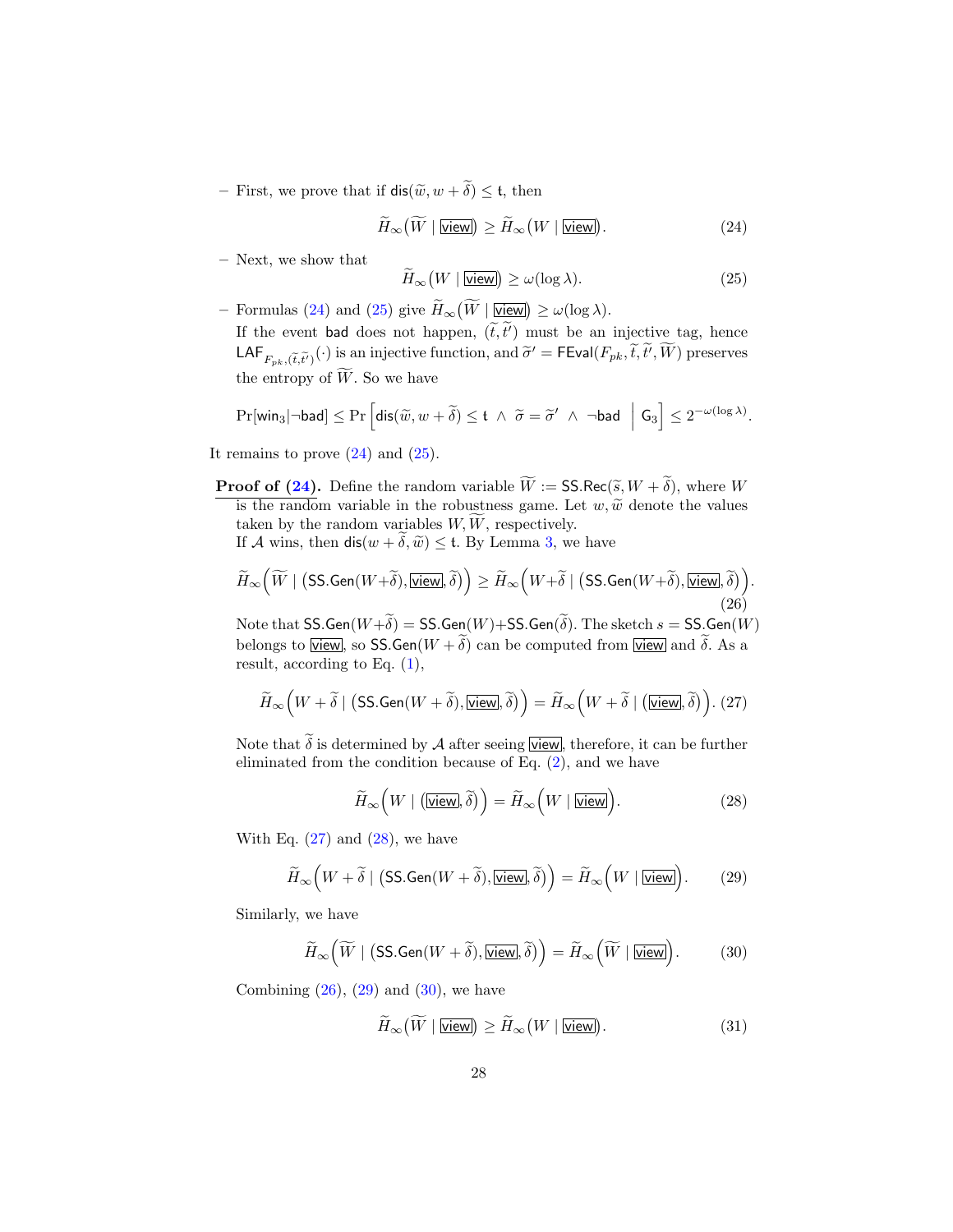**Proof of [\(25\)](#page-27-1).** We will give a lower bound for the min-entropy  $H_{\infty}(W | \underline{\text{view}})$ .  $\overline{\text{Define }\mathcal{S}:=\{\sigma \mid \sigma=\textsf{FEval}(F_{pk},t,t',W) \wedge \textsf{tag}=(t,t')\in \mathcal{T}_{lossy}\}}.$ 

<span id="page-28-0"></span>
$$
\widetilde{H}_{\infty}(W \mid \underline{\text{View}}) = \widetilde{H}_{\infty}\left(W \mid (\text{crs}, P, R, \{\delta_i, P_i, R_i\}_{i \in [p]})\right)
$$
\n
$$
= \widetilde{H}_{\infty}\left(W \mid (\text{crs}, (s, c, t', \sigma), k, \{\delta_i, (s_i, c_i, t'_i, \sigma_i), k_i\}_{i \in [p]})\right)
$$
\n(32)

$$
= \widetilde{H}_{\infty}\Big(W \mid \big(F_{td}, \widehat{sk}, \text{crs}, (s, c, t', \sigma), k, \{\delta_i, (s_i, c_i, t'_i, \sigma_i), k_i\}_{i \in [\rho]}\big)\Big) \tag{33}
$$

$$
\geq \widetilde{H}_{\infty}\Big(W \mid \left(\underbrace{\mathcal{S}, F_{td}, \widehat{sk}, \text{crs}, (s, c, t', \sigma), k, \{\delta_i, (s_i, c_i, t'_i, \sigma_i), k_i\}_{i \in [\rho]}}_{\Gamma_{\rho}}\right)\Big) \tag{34}
$$

$$
= \widetilde{H}_{\infty}\Big(W \mid \left(\underbrace{\mathcal{S}, F_{td}, \widehat{sk}, \text{crs}, (s, c, t', \sigma), k, \{\delta_i, (s_i, c_i, t'_i, \sigma_i), k_i\}_{i \in [\rho-1]}}_{\Gamma_{\rho-1}}\right)\Big) (35)
$$

$$
= \widetilde{H}_{\infty}\Big(W \mid \left(\underbrace{\mathcal{S}, F_{td}, \widehat{sk}, \text{crs}, (s, c, t', \sigma), k, \{\delta_i, (s_i, c_i, t'_i, \sigma_i), k_i\}_{i \in [\rho-2]}}_{\Gamma_{\rho-2}}\right)\Big) (36)
$$

$$
= \widetilde{H}_{\infty}\left(W \mid \left(\underbrace{\mathcal{S}, F_{td}, \widehat{sk}, \text{crs}, (s, c, t', \sigma), k}_{\Gamma_0}\right)\right)
$$
(37)

$$
= \widetilde{H}_{\infty}\left(W \mid \left(\mathcal{S}, F_{td}, \widehat{sk}, \text{crs}, s\right)\right) \tag{38}
$$

$$
= \widetilde{H}_{\infty}(W \mid (\mathcal{S}, s)) \tag{39}
$$

$$
\geq \widetilde{H}_{\infty}(W \mid s) - \log p \tag{40}
$$

$$
\geq \hat{m} - \log p \geq \omega(\log \lambda) \tag{41}
$$

Eq. [\(33\)](#page-28-0) follows from the fact that  $F_{td}$  and  $\widehat{sk}$  are independent of W. In [\(34\)](#page-28-0),  $S$  is added in the condition and this only decreases the min-entropy. Recall that  $s_\rho = s + SS.Gen(\delta_\rho), sk_\rho := sk + Ext(\delta_\rho, i_{ext}), (c_\rho, k_\rho) \leftarrow SKEM.Enc(pp, sk_\rho),$  $t_\rho = \overline{(s_\rho, c_\rho)},\; t'_\rho \leftarrow \mathsf{FTag}(F_{td}, t_\rho) \text{ and } \sigma_\rho = \mathsf{FEval}(F_{pk}, \overline{t_\rho}, t'_\rho, w) + \mathsf{FEval}(F_{pk}, t_\rho, t'_\rho, \delta_\rho).$  $-\delta_{\rho}$  is an output by A, and it is completely determined by A's view before its  $\rho$ -th query together with  $\mathcal{A}$ 's random coins. Hence  $\delta_{\rho}$  can be regarded

- as an output of some randomized function on input  $\Gamma_{\rho-1}$ .
- $s_{\rho}$  is completely determined by s and  $\delta_{\rho}$ .
- $-(c_{\rho}, k_{\rho})$  is determined by (crs, sk,  $\delta_{\rho}$ ) and random coins used in SKEM.Enc.<br>  $t'_{\rho}$  is determined by ( $F_{td}, s_{\rho}, c_{\rho}$ ) and random coins in FTag.
- 
- $-\overline{\sigma}_{\rho}$  can be determined by  $(S, \text{crs}, t_{\rho}, t'_{\rho}, \delta_{\rho})$ . We stress that  $(t_{\rho}, t'_{\rho})$  is a  $\overline{{\rm loss}}$ y tag and FEval $(F_{pk}, t_\rho, t'_\rho, w) \in \mathcal{S}.$

Consequently,  $(\delta_{\rho}, s_{\rho}, c_{\rho}, t'_{\rho}, \sigma_{\rho}, k_{\rho})$  can be regarded as an output of some randomized function of  $\Gamma_{\rho-1}$ , and the random coins of the function are independent of W. Hence,  $(\delta_\rho, s_\rho, c_\rho, t'_\rho, \sigma_\rho, k_\rho)$  can be deleted from  $\Gamma_\rho$ , and Eq. [\(35\)](#page-28-0) follows.

With similar arguments, we have Eq. [\(36\)](#page-28-0) and Eq. [\(37\)](#page-28-0).

Recall that in  $\Gamma_0$ ,  $s \leftarrow \text{SS.Gen}(w)$ ,  $\widehat{sk} \leftarrow \{z_p, (c, k) \leftarrow \text{SKEM.Fnc}(pp, \widehat{sk}),$  $t = (s, c), t' \leftarrow \mathsf{FTag}(F_{td}, t), \sigma \leftarrow \mathsf{FEval}(F_{pk}, t, t', w)$ . Tag  $(t, t')$  is a lossy one,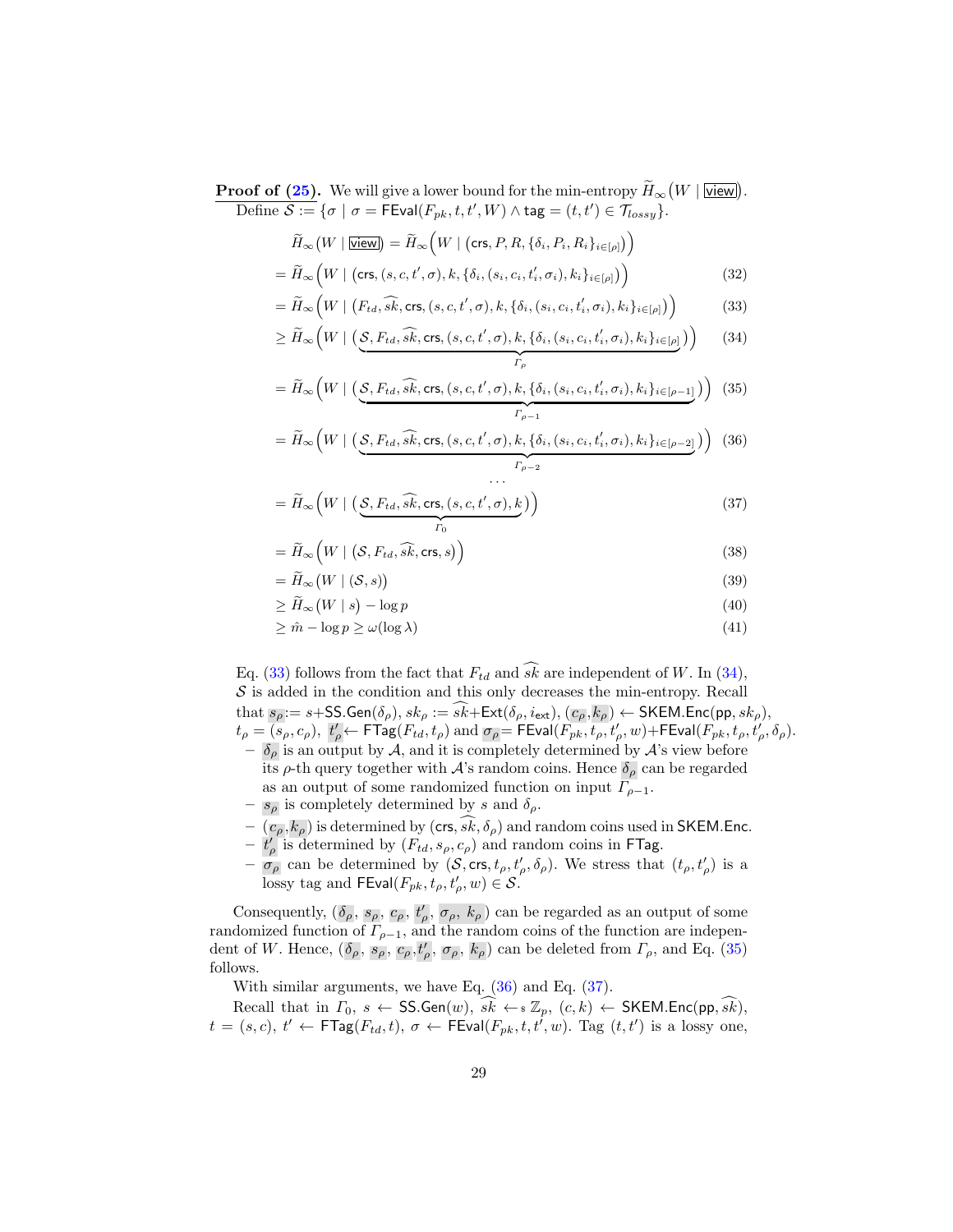so  $\sigma = \mathsf{FEval}(F_{pk}, t_i, t'_i, w) \in \mathcal{S}$ . This suggests that  $(c, k, t', \sigma)$  can be derived from some randomized function on input  $(S, F_{td}, \widehat{sk}, \text{crs}, s)$  (with random coins independent of W), thus they can be deleted from  $\Gamma_0$ . And Eq. [\(38\)](#page-28-0) follows.

Eq. [\(39\)](#page-28-0) follows from that  $(F_{td}, sk, \text{crs})$  are independent of W. Formula [\(40\)](#page-28-0) follows by the lossiness of LAF. Eq.  $(41)$  follows from the fact that SS is a  $(m - \lceil \log p \rceil, \hat{m}, 2t)$ -secure sketch and the fact that  $\hat{m} - \lceil \log p \rceil \geq \omega(\log \lambda)$ .

Taking the above analyses together, we have  $\hat{H}_{\infty}(W | \overline{\text{view}}) \ge \omega(\log \lambda)$ .

Taking all things together, by Eq. [\(18\)](#page-23-2) and Lemma [11-](#page-23-0)[14,](#page-24-0) it follows that

$$
\mathsf{Adv}^{\mathsf{rob}}_{\mathsf{rrfE},\mathcal{A}} \leq \mathsf{Adv}^{\mathsf{ind}}_{\mathsf{LAF}}(1^\lambda) + \varepsilon_{\mathsf{ext}} + \mathsf{Adv}^{\mathsf{eva}}_{\mathsf{LAF}}(1^\lambda) + 2^{-\omega(\log \lambda)}.\quad \blacksquare
$$

Corollary 1. If SS and LAF are instantiated with the schemes shown in the Appendix, Ext is instantiated as Eq. [\(5\)](#page-10-1), and SKEM instantiated with the scheme shown in Fig. [3,](#page-12-0) then the construction in Fig. [4](#page-16-0) results in a robustly reusable fuzzy extractor based on the DLIN assumption and the DDH assumption.

Remark 4. Since there exist efficient linear error correcting codes which can correct linear fraction of errors, the syndrome-based secure sketch is able to correct linear fraction of errors as well, so is our robustly reusable fuzzy extractor.

Acknowledgements. We would like to thank the reviewers for their valuable comments. The authors are supported by the National Natural Science Foundation of China (NSFC No. 61672346).

## References

- <span id="page-29-4"></span>1. Alam´elou, Q., Berthier, P., Cachet, C., Cauchie, S., Fuller, B., Gaborit, P., Simhadri, S.: Pseudoentropic isometries: A new framework for fuzzy extractor reusability. In: Kim, J., Ahn, G., Kim, S., Kim, Y., López, J., Kim, T. (eds.) AsiaCCS 2018. pp. 673–684. ACM (2018), [http://doi.acm.org/10.1145/3196494.](http://doi.acm.org/10.1145/3196494.3196530) [3196530](http://doi.acm.org/10.1145/3196494.3196530)
- <span id="page-29-2"></span>2. Apon, D., Cho, C., Eldefrawy, K., Katz, J.: Efficient, reusable fuzzy extractors from LWE. In: Dolev, S., Lodha, S. (eds.) CSCML 2017. LNCS, vol. 10332, pp. 1–18. Springer,Heidelberg (2017), [https://doi.org/10.1007/978-3-319-60080-2\\_1](https://doi.org/10.1007/978-3-319-60080-2_1)
- <span id="page-29-0"></span>3. Bennett, C.H., DiVincenzo, D.P.: Quantum information and computation. Nature 404(6775), 247–255 (2000)
- <span id="page-29-1"></span>4. Boyen, X.: Reusable cryptographic fuzzy extractors. In: Atluri, V., Pfitzmann, B., McDaniel, P.D. (eds.) CCS 2004. pp. 82–91. ACM (2004), [http://doi.acm.org/](http://doi.acm.org/10.1145/1030083.1030096) [10.1145/1030083.1030096](http://doi.acm.org/10.1145/1030083.1030096)
- <span id="page-29-5"></span>5. Boyen, X., Dodis, Y., Katz, J., Ostrovsky, R., Smith, A.D.: Secure remote authentication using biometric data. In: Cramer, R. (ed.) EUROCRYPT. LNCS, vol. 3494, pp. 147–163. Springer, Heidelberg (2005), [https://doi.org/10.1007/11426639\\_9](https://doi.org/10.1007/11426639_9)
- <span id="page-29-3"></span>6. Canetti, R., Fuller, B., Paneth, O., Reyzin, L., Smith, A.D.: Reusable fuzzy extractors for low-entropy distributions. In: Fischlin, M., Coron, J. (eds.) EURO-CRYPT 2016. LNCS, vol. 9665, pp. 117–146. Springer,Heidelberg (2016), [https:](https://doi.org/10.1007/978-3-662-49890-3_5) [//doi.org/10.1007/978-3-662-49890-3\\_5](https://doi.org/10.1007/978-3-662-49890-3_5)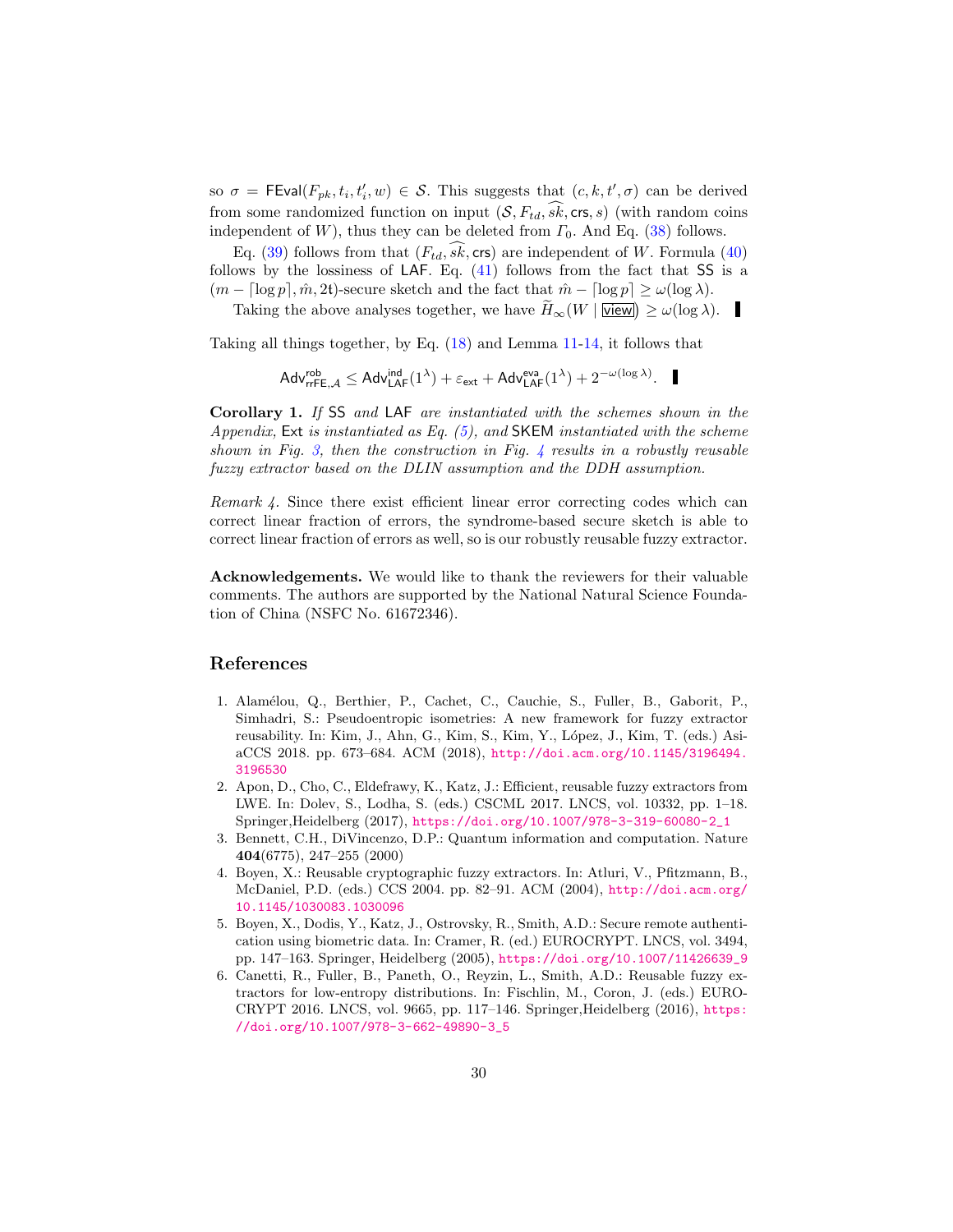- <span id="page-30-11"></span>7. Cramer, R., Dodis, Y., Fehr, S., Padr´o, C., Wichs, D.: Detection of algebraic manipulation with applications to robust secret sharing and fuzzy extractors. In: Smart, N.P. (ed.) EUROCRYPT 2008. LNCS, vol. 4965, pp. 471–488. Springer, Heidelberg (2008), [https://doi.org/10.1007/978-3-540-78967-3\\_27](https://doi.org/10.1007/978-3-540-78967-3_27)
- <span id="page-30-14"></span>8. Cramer, R., Shoup, V.: Design and analysis of practical public-key encryption schemes secure against adaptive chosen ciphertext attack. SIAM J. Comput. 33(1), 167–226 (2003), <https://doi.org/10.1137/S0097539702403773>
- <span id="page-30-0"></span>9. Daugman, J.: How iris recognition works. IEEE Trans. Circuits Syst. Video Techn. 14(1), 21–30 (2004), <https://doi.org/10.1109/TCSVT.2003.818350>
- <span id="page-30-8"></span>10. Dodis, Y., Katz, J., Reyzin, L., Smith, A.D.: Robust fuzzy extractors and authenticated key agreement from close secrets. In: Dwork, C. (ed.) CRYPTO 2006. LNCS, vol. 4117, pp. 232–250. Springer, Heidelberg (2006), [https://doi.org/10.1007/](https://doi.org/10.1007/11818175_14) [11818175\\_14](https://doi.org/10.1007/11818175_14)
- <span id="page-30-12"></span>11. Dodis, Y., Ostrovsky, R., Reyzin, L., Smith, A.D.: Fuzzy extractors: How to generate strong keys from biometrics and other noisy data. SIAM J. Comput. 38(1), 97–139 (2008), <https://doi.org/10.1137/060651380>
- <span id="page-30-6"></span>12. Dodis, Y., Reyzin, L., Smith, A.D.: Fuzzy extractors: How to generate strong keys from biometrics and other noisy data. In: Cachin, C., Camenisch, J. (eds.) EUROCRYPT 2004. LNCS, vol. 3027, pp. 523–540. Springer, Heidelberg (2004), [https://doi.org/10.1007/978-3-540-24676-3\\_31](https://doi.org/10.1007/978-3-540-24676-3_31)
- <span id="page-30-10"></span>13. Dodis, Y., Wichs, D.: Non-malleable extractors and symmetric key cryptography from weak secrets. In: Mitzenmacher, M. (ed.) STOC 2009. pp. 601–610. ACM (2009), <http://doi.acm.org/10.1145/1536414.1536496>
- <span id="page-30-7"></span>14. Fuller, B., Meng, X., Reyzin, L.: Computational fuzzy extractors. In: Sako, K., Sarkar, P. (eds.) ASIACRYPT 2013. LNCS, vol. 8269, pp. 174–193. Springer, Heidelberg (2013), [https://doi.org/10.1007/978-3-642-42033-7\\_10](https://doi.org/10.1007/978-3-642-42033-7_10)
- <span id="page-30-13"></span>15. Hofheinz, D.: Circular chosen-ciphertext security with compact ciphertexts. In: Johansson, T., Nguyen, P.Q. (eds.) EUROCRYPT 2013. LNCS, vol. 7881, pp. 520–536. Springer, Heidelberg (2013), [https://doi.org/10.1007/](https://doi.org/10.1007/978-3-642-38348-9_31) [978-3-642-38348-9\\_31](https://doi.org/10.1007/978-3-642-38348-9_31)
- <span id="page-30-5"></span>16. Imamog, A., Awschalom, D.D., Burkard, G., DiVincenzo, D.P., Loss, D., Sherwin, M., Small, A., et al.: Quantum information processing using quantum dot spins and cavity qed. Physical Review Letters 83(20), 4204 (1999)
- <span id="page-30-1"></span>17. Jain, A.K., Ross, A., Prabhakar, S.: An introduction to biometric recognition. IEEE Trans. Circuits Syst. Video Techn. 14(1), 4–20 (2004), [https://doi.org/](https://doi.org/10.1109/TCSVT.2003.818349) [10.1109/TCSVT.2003.818349](https://doi.org/10.1109/TCSVT.2003.818349)
- <span id="page-30-9"></span>18. Kanukurthi, B., Reyzin, L.: An improved robust fuzzy extractor. In: Ostrovsky, R., Prisco, R.D., Visconti, I. (eds.) SCN 2008. LNCS, vol. 5229, pp. 156–171. Springer, Heidelberg (2008), [https://doi.org/10.1007/978-3-540-85855-3\\_11](https://doi.org/10.1007/978-3-540-85855-3_11)
- <span id="page-30-2"></span>19. Li, S.Z., Jain, A.K. (eds.): Handbook of Face Recognition, 2nd Edition. Springer (2011), <https://doi.org/10.1007/978-0-85729-932-1>
- <span id="page-30-3"></span>20. Marasco, E., Ross, A.: A survey on antispoofing schemes for fingerprint recognition systems. ACM Comput. Surv. 47(2), 28:1–28:36 (2014), [https://doi.org/](https://doi.org/10.1145/2617756) [10.1145/2617756](https://doi.org/10.1145/2617756)
- <span id="page-30-4"></span>21. Rührmair, U., Sehnke, F., Sölter, J., Dror, G., Devadas, S., Schmidhuber, J.: Modeling attacks on physical unclonable functions. In: Al-Shaer, E., Keromytis, A.D., Shmatikov, V. (eds.) CCS 2010. pp. 237–249. ACM (2010), [http://doi.acm.org/](http://doi.acm.org/10.1145/1866307.1866335) [10.1145/1866307.1866335](http://doi.acm.org/10.1145/1866307.1866335)
- <span id="page-30-15"></span>22. Shoup, V.: A computational introduction to number theory and algebra. Cambridge University Press (2006)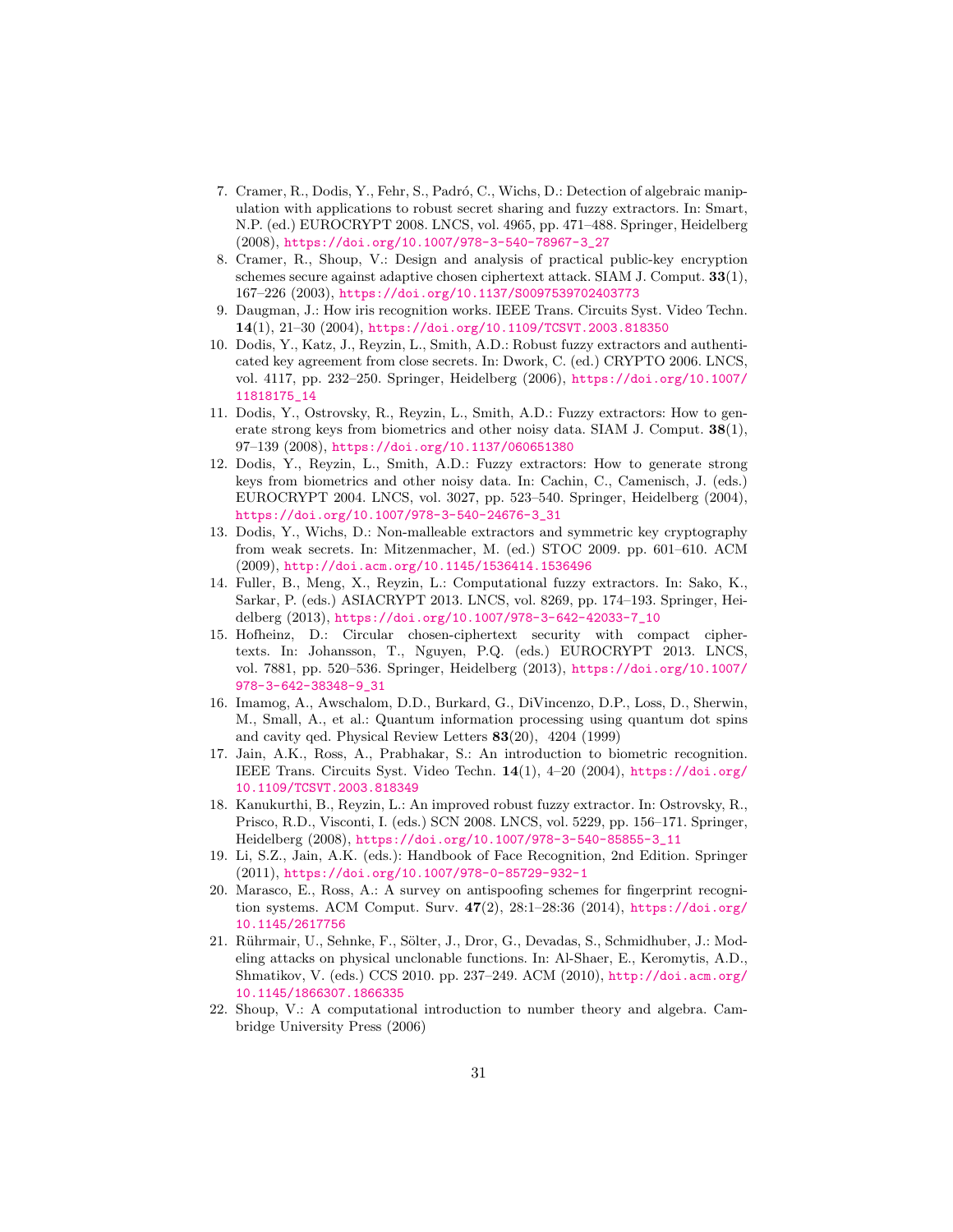- <span id="page-31-0"></span>23. Suh, G.E., Devadas, S.: Physical unclonable functions for device authentication and secret key generation. In: DAC 2007. pp. 9–14. IEEE (2007), [http://doi.](http://doi.acm.org/10.1145/1278480.1278484) [acm.org/10.1145/1278480.1278484](http://doi.acm.org/10.1145/1278480.1278484)
- <span id="page-31-1"></span>24. Wen, Y., Liu, S.: Reusable fuzzy extractor from LWE. In: Susilo, W., Yang, G. (eds.) ACISP 2018. LNCS, vol. 10946, pp. 13–27. Springer, Heidelberg (2018), [https://doi.org/10.1007/978-3-319-93638-3\\_2](https://doi.org/10.1007/978-3-319-93638-3_2)
- <span id="page-31-2"></span>25. Wen, Y., Liu, S., Han, S.: Reusable fuzzy extractor from the decisional diffie-hellman assumption. Designs Codes and Cryptography. (2018). <https://doi.org/10.1007/s10623-018-0459-4>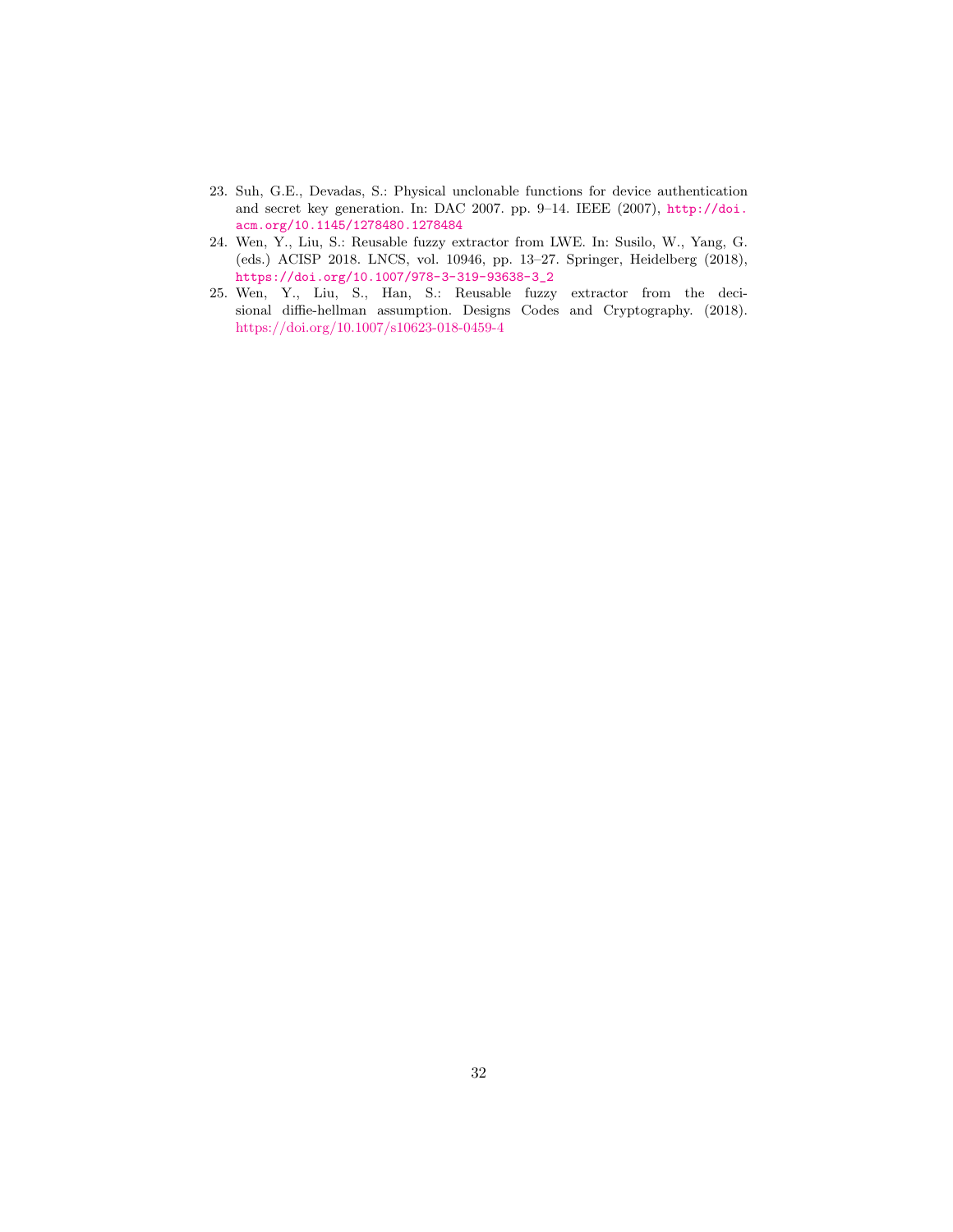## Supplementary Materials

## <span id="page-32-0"></span>A Homomorphic Secure Sketch

An efficiently decodable  $[n, k, 2t + 1]_{\mathbb{F}}$ -linear error correcting code C over  $\mathbb{F}^n$  is a subspace of  $\mathbb{F}^n$  of dimension k and it can correct up to t errors. The parity-check matrix of C is an  $(n - k) \times n$  matirx H whose rows generate the orthogonal space  $\mathcal{C}^{\perp}$ . For any  $v \in \mathbb{F}^n$ , the syndrome of v is defined by  $\mathsf{syn}(v) := Hv$ . And  $v \in \mathcal{C} \Longleftrightarrow$  syn $(v) = 0$ . For any  $c \in \mathcal{C}$ , syn $(c + e) =$  syn $(c) +$  syn $(e) =$  syn $(e)$ . The syndrome captures all the information necessary for decoding.

**Lemma 15 ([\[11\]](#page-30-12)).** Given an  $[n, k, 2t+1]$  linear error-correcting code, one can construct a deterministic  $(m, m - n + k, t)$ -secure sketch for  $\mathbb{F}^n$ .

The syndrome based construction of secure sketch [\[11\]](#page-30-12) is given below:

- $-$  SS.Gen $(w) := \text{syn}(w) = s$ .
- − SS.Rec $(w', s) := w' e$ , where e is the unique vector of Hamming weight less than t such that  $syn(e) = syn(w') - s$ .

Clearly, this secure sketch is deterministic with homomorphic property since  $SS.Gen(w + \delta) = syn(w + \delta) = H(w + \delta) = Hw + H\delta = syn(w) + syn(\delta) =$  $SS.Gen(w) + SS.Gen(\delta).$ 

## <span id="page-32-1"></span>B Homomorphic Lossy Algebraic Filter

Definition 16 (Decision Linear (DLIN) Assumption). The Decision Lin-ear (DLIN) [\[15\]](#page-30-13) assumption holds w.r.t. group  $\mathbb G$  of order p with generator g, if for all PPT adversary A, we have

$$
Adv_{\mathcal{IG},\mathcal{A}}^{\text{DLIN}}(1^{\lambda}) = | \Pr[\mathcal{A}((\mathbb{G},p,g),U_1,U_2,g^{x_1},U_1^{x_2},U_2^{x_1+x_2}) = 1] - \Pr[\mathcal{A}((\mathbb{G},p,g),U_1,U_2,g^{x_1},U_1^{x_2},U_2^{x_3}) = 1] |
$$

is negligible, where  $U_1, U_2 \leftarrow \mathcal{S}$  and  $x_1, x_2, x_3 \leftarrow \mathcal{Z}_p$ .

We adopt the instantiation of  $(l_{\text{LAF}}, \mathfrak{n})$ -LAF due to Hofheinz [\[15\]](#page-30-13). The instantiation is based on the DLIN problem over a group of order  $p$  which admits symmetric pairing  $e: \mathbb{G} \times \mathbb{G} \to \mathbb{G}_T$ .

Key generation. FGen( $1^{\lambda}$ ) generates cyclic group  $\mathbb{G}, \mathbb{G}_T$  of prime order p with  $\lceil \log_2 p \rceil = l_{\text{LAF}}$ , and a symmetric pairing  $e: \mathbb{G} \times \mathbb{G} \mapsto \mathbb{G}_T$ . Then FGen chooses  $-$  a generation  $g \in \mathbb{G}$  and a uniform exponent  $v \leftarrow \mathbb{Z}_p$ .

– uniform group elements  $U_1, \dots, U_n \leftarrow \mathcal{G}, H_0, \dots, H_\lambda \leftarrow \mathcal{G},$  and

- a keypair  $(H_{pk}, H_{td})$  for a chameleon hash function CH:  $\{0,1\}^* \mapsto \{0,1\}^{\lambda}$ . FGen finally outputs

$$
F_{pk} := (\mathbb{G}, \mathbb{G}_T, e, p, g, (H_i)_{i=0}^{\lambda}, (U_i)_{i=1}^n, V := e(g, g)^v, H_{pk}),
$$
  

$$
F_{td} := (F_{pk}, g^v, H_{td}).
$$

For convenience, write  $U_i = g^{u_i}$  for suitable (unknown) exponent  $u_i$ .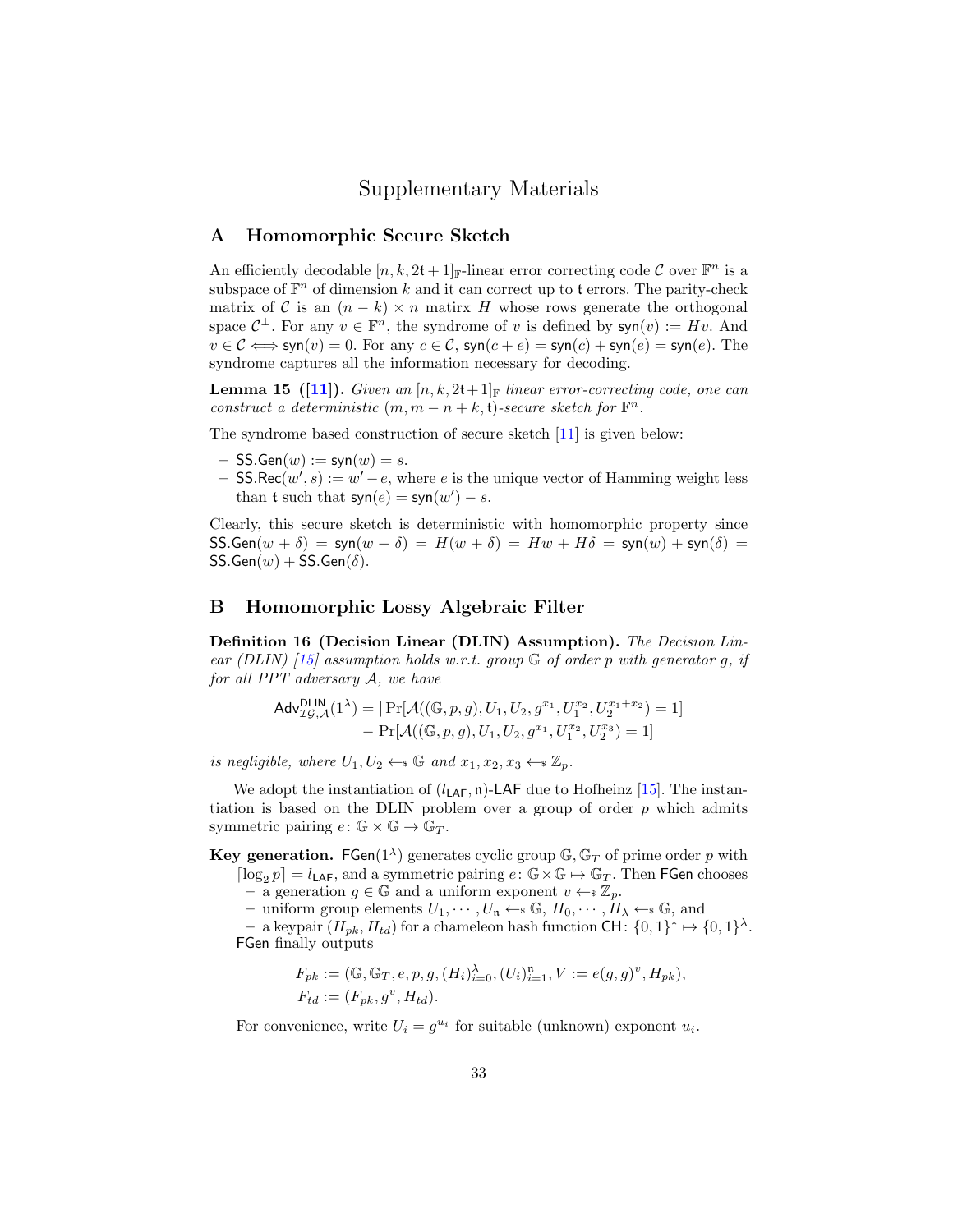Tags. (Core) tags are of the form

$$
t' := (A, \{\widetilde{B}_i\}_{i=1}^n, \{B_{i,j}\}_{i,j=1}^n, R_{\mathsf{CH}}) \in \mathbb{G} \times \mathbb{G}^{\mathfrak{n}} \times \mathbb{G}^{\mathfrak{n} \times \mathfrak{n}} \times R_{\mathsf{CH}}
$$

(for CH's randomness space  $\mathcal{R}_{CH}$ ), where it is required that  $e(U_{j'}, B_{i,j}) =$  $e(U_j, B_{i,j'})$  whenever  $i \notin \{j, j'\}$ . This means one can write

$$
A = g^a, \qquad \widetilde{B_i} = g^{\widetilde{b_i}}, \qquad B_{i,j} = U_j^{b_i} \qquad (i \neq j)
$$

for suitable  $a, b_i, \tilde{b_i}$ . To a tag tag :=  $(t, t')$  (with auxiliary part  $t \in \{0, 1\}^*$ ), we associate the matrix  $\mathbf{M} := (\mathbf{M})_{i,j=1}^{\mathfrak{n}} \in \mathbb{G}_T^{\mathfrak{n} \times \mathfrak{n}}$  with

$$
\mathbf{M}_{i,j} = e(U_j, \widetilde{B_i}) \cdot e(g, B_{i,j}) = e(g, g)^{u_j(b_i + b_i)} \qquad (i \neq j)
$$
  

$$
\mathbf{M}_{i,i} = \frac{e(g, B_{i,i})}{V \cdot e(H_0 \prod_{i=1}^{N} H_i^{T_i}, A)}
$$
(42)

<span id="page-33-0"></span>for  $(T_i)_{i=1}^{\lambda} := \text{CH}_{H_{pk}}(A, (\tilde{B}_i)_{i=1}^{\mathfrak{n}}, (B_{i,j})_{i,j=1}^{\mathfrak{n}}, t; R_{\text{CH}})$ . Denote

$$
\widetilde{\mathbf{M}} := (\widetilde{\mathbf{M}}_{i,j}) := (\mathrm{dlog}_{e(g,g)}(\mathbf{M}_{i,j})) \in \mathbb{Z}_p^n.
$$

If the matrix  $\widetilde{M}$  is invertible, then tag is injective; if the matrix  $\widetilde{M}$  has rank 1, then tag is lossy. Thus, for lossy tags,  $\mathbf{M}_{i,j} = e(g,g)^{u_j(b_i+b_i)}$  for all  $i, j$ .

**Evaluation.** FEval( $F_{pk}$ , tag, X), for tag =  $(t, t')$ ,  $t \in \{0, 1\}^*$ ,  $X = (X_j)_{j=1}^n \in$  $\mathbb{Z}_p^n$ , and  $F_{pk}$  and  $t'$  as above, computes **M** as in [\(42\)](#page-33-0) and then  $(Y_i)_{i=1}^n :=$  $\mathsf{LAF}_{F_{pk},\mathsf{tag}}(X) \in \mathbb{G}_T^n$  as in [\(43\)](#page-33-1).

<span id="page-33-1"></span>
$$
\mathsf{LAF}_{F_{pk},\mathsf{tag}}(X) := \mathbf{M} \circ X := \left( \prod_{j=1}^{\mathfrak{n}} \mathbf{M}_{i,j}^{X_j} \right)_{i=1}^{\mathfrak{n}} \in \mathbb{G}_T^{\mathfrak{n}}.
$$
 (43)

**Lossiness.** If we write  $Y_i = e(g, g)^{y_i}$ , the definition of FEval implies  $(y_i)_{i=1}^n =$  $\mathbf{M} \cdot X$ . Since injective tags satisfy that  $\mathbf{M}$  is invertible, they lead to injective functions  $\mathsf{LAF}_{F_{pk},\mathsf{tag}}(\cdot)$ . But for a lossy tag,  $W_{i,j} = u_j(b_i + b_i)$ , so that

$$
y_i = \sum_{j=1}^{n} u_j(\tilde{b}_i + b_i)X_j = (\tilde{b}_i + b_i) \sum_{j=1}^{n} u_jX_j \mod p.
$$

Specifically,  $\mathsf{LAF}_{F_{pk},\mathsf{tag}}(X)$  depends only on  $\sum_j u_j X_j \mod p$  and  $u_j$  is determined by  $F_{pk}$ .

Lossy tag generation. FTag( $F_{td}$ , t), for  $F_{td}$  as above and  $t \in \{0,1\}^*$ , first chooses a random CH-image  $T = (T_i)_{i=1}^{\lambda} \in \{0,1\}^{\lambda}$  that can later be explained, using  $H_{td}$ , as the CH-image of an arbitrary preimage. FTag then chooses uniform  $a, b_i, \tilde{b}_i \leftarrow \mathcal{Z}_p$  and sets (for  $i \neq j$ )

$$
A = g^a, \quad \widetilde{B_i} = g^{\widetilde{b_i}}, \quad B_{i,j} = U_j^{b_i}, \quad B_{i,i} := U_i^{\widetilde{b_i} + b_i} \cdot g^v \cdot \left( H_0 \prod_{i=1}^{\lambda} H_i^{T_i} \right)^a. \tag{44}
$$